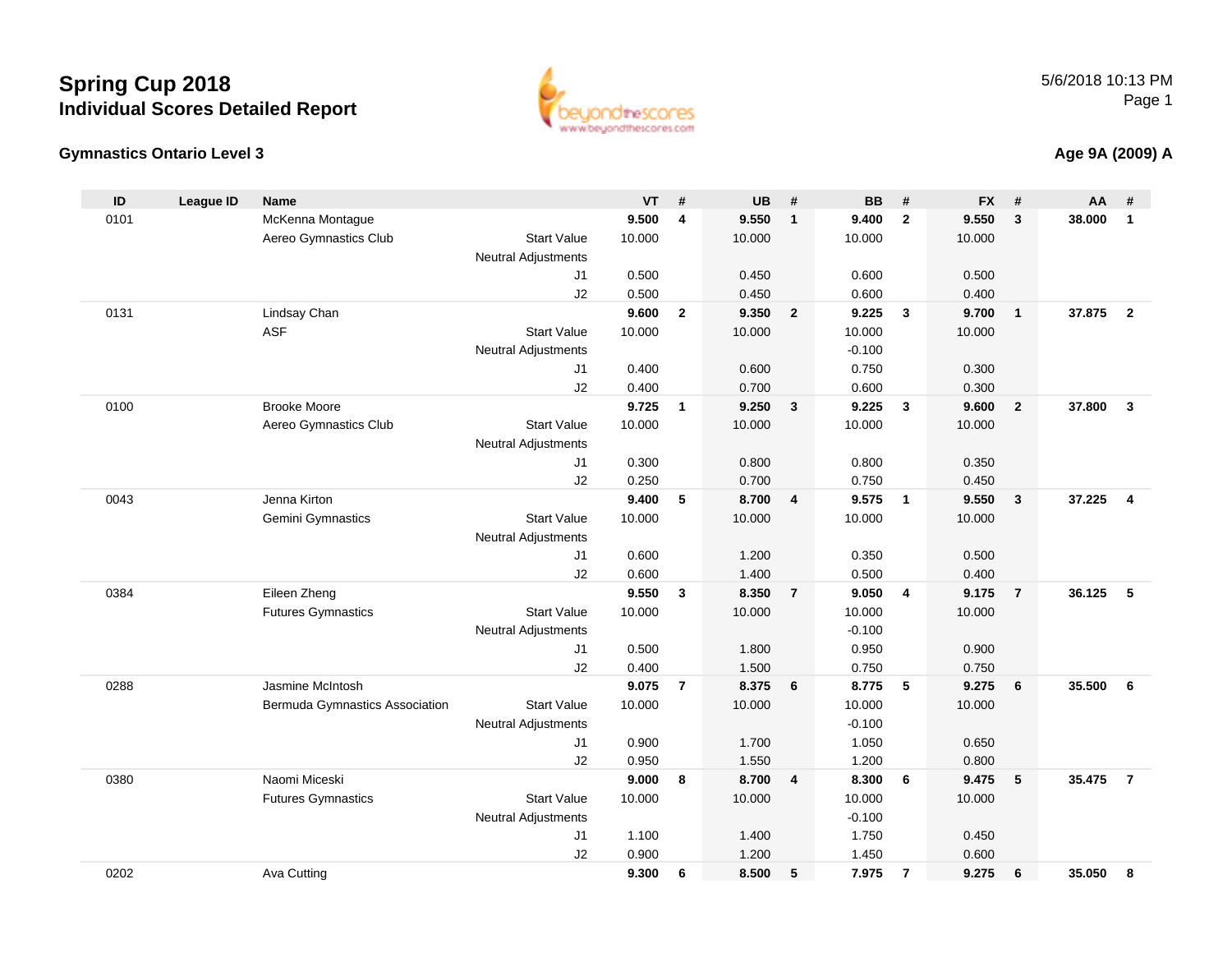

5/6/2018 10:13 PMPage 2

|      | Muskoka Limberettes | Start Value<br><b>Neutral Adjustments</b> | 10.000  | 10.000  | 10.000       | 10.000       |             |
|------|---------------------|-------------------------------------------|---------|---------|--------------|--------------|-------------|
|      |                     | J1                                        | 0.800   | 1.600   | 2.150        | 0.750        |             |
|      |                     | J2                                        | 0.600   | 1.400   | 1.900        | 0.700        |             |
| 0047 | Paige Field         |                                           | 8.925 9 | 8.250 8 | 7.950<br>- 8 | 9.525<br>- 4 | 34.650<br>9 |
|      | Gemini Gymnastics   | <b>Start Value</b>                        | 10.000  | 10.000  | 10.000       | 10.000       |             |
|      |                     | <b>Neutral Adjustments</b>                |         |         | $-0.100$     |              |             |
|      |                     | J1                                        | 0.950   | 1.700   | 2.100        | 0.500        |             |
|      |                     | J2                                        | .200    | 1.800   | 1.800        | 0.450        |             |

#### **Gymnastics Ontario Level 3**

| ID   | <b>League ID</b> | <b>Name</b>              |                            | VT           | #                        | <b>UB</b>    | #                        | <b>BB</b> | #                        | $FX$ #       |                          | <b>AA</b> | #                        |
|------|------------------|--------------------------|----------------------------|--------------|--------------------------|--------------|--------------------------|-----------|--------------------------|--------------|--------------------------|-----------|--------------------------|
| 0230 |                  | Chloe Reid               |                            | X.XXX        | $\overline{\phantom{a}}$ | X.XXX        | $\overline{\phantom{a}}$ | X.XXX     | $\overline{\phantom{a}}$ | <b>X.XXX</b> | $\overline{\phantom{a}}$ | 0.000     | $\overline{\phantom{a}}$ |
| 0411 |                  | Ella Vasani              |                            | <b>X.XXX</b> | $\overline{\phantom{a}}$ | <b>X.XXX</b> | $\overline{\phantom{a}}$ | X.XXX     | $\overline{\phantom{a}}$ | <b>X.XXX</b> | $\overline{\phantom{a}}$ | 0.000     | $\overline{\phantom{a}}$ |
| 0133 |                  | Rain He                  |                            | 9.450        | $\mathbf{1}$             | 9.400        | $\mathbf{1}$             | 9.375     | $\overline{1}$           | 9.350        | $\overline{2}$           | 37.575    | $\mathbf{1}$             |
|      |                  | <b>ASF</b>               | <b>Start Value</b>         | 10.000       |                          | 10.000       |                          | 10.000    |                          | 10.000       |                          |           |                          |
|      |                  |                          | <b>Neutral Adjustments</b> |              |                          |              |                          |           |                          |              |                          |           |                          |
|      |                  |                          | J1                         | 0.500        |                          | 0.700        |                          | 0.550     |                          | 0.650        |                          |           |                          |
|      |                  |                          | J2                         | 0.600        |                          | 0.500        |                          | 0.700     |                          | 0.650        |                          |           |                          |
| 0168 |                  | Celia Mazanik            |                            | 9.175        | 3                        | 8.825        | 3                        | 9.225     | $\overline{2}$           | 9.325        | 3                        | 36.550    | $\overline{2}$           |
|      |                  | <b>Barrie Kempettes</b>  | <b>Start Value</b>         | 10.000       |                          | 10.000       |                          | 10.000    |                          | 10.000       |                          |           |                          |
|      |                  |                          | <b>Neutral Adjustments</b> |              |                          |              |                          |           |                          |              |                          |           |                          |
|      |                  |                          | J1                         | 0.850        |                          | 1.200        |                          | 0.850     |                          | 0.700        |                          |           |                          |
|      |                  |                          | J2                         | 0.800        |                          | 1.150        |                          | 0.700     |                          | 0.650        |                          |           |                          |
| 0132 |                  | Abby Hew-Sang            |                            | 9.150        | 4                        | 8.700        | $\overline{4}$           | 9.000     | $\mathbf{3}$             | 9.325        | $\mathbf{3}$             | 36.175    | $\mathbf{3}$             |
|      |                  | <b>ASF</b>               | <b>Start Value</b>         | 10.000       |                          | 10.000       |                          | 10.000    |                          | 10.000       |                          |           |                          |
|      |                  |                          | <b>Neutral Adjustments</b> |              |                          |              |                          |           |                          |              |                          |           |                          |
|      |                  |                          | J1                         | 0.700        |                          | 1.400        |                          | 1.100     |                          | 0.700        |                          |           |                          |
|      |                  |                          | J2                         | 1.000        |                          | 1.200        |                          | 0.900     |                          | 0.650        |                          |           |                          |
| 0025 |                  | <b>Addison Bark</b>      |                            | 9.000        | 6                        | 9.050        | $\overline{2}$           | 8.325     | $\overline{4}$           | 9.425        | $\overline{\mathbf{1}}$  | 35.800    | $\overline{4}$           |
|      |                  | Loyalist Gymnastics Club | <b>Start Value</b>         | 10.000       |                          | 10.000       |                          | 10.000    |                          | 10.000       |                          |           |                          |
|      |                  |                          | <b>Neutral Adjustments</b> |              |                          |              |                          |           |                          |              |                          |           |                          |
|      |                  |                          | J1                         | 0.900        |                          | 0.900        |                          | 1.550     |                          | 0.550        |                          |           |                          |
|      |                  |                          | J2                         | 1.100        |                          | 1.000        |                          | 1.800     |                          | 0.600        |                          |           |                          |
| 0051 |                  | <b>Addison Tapper</b>    |                            | 9.275        | $\overline{2}$           | 8.375        | 5                        | 8.200     | -5                       | 9.300        | $\overline{4}$           | 35.150    | 5                        |
|      |                  | Gemini Gymnastics        | <b>Start Value</b>         | 10.000       |                          | 10.000       |                          | 10.000    |                          | 10.000       |                          |           |                          |
|      |                  |                          | <b>Neutral Adjustments</b> |              |                          |              |                          | $-0.100$  |                          |              |                          |           |                          |
|      |                  |                          | J <sub>1</sub>             | 0.750        |                          | 1.750        |                          | 1.800     |                          | 0.600        |                          |           |                          |
|      |                  |                          |                            |              |                          |              |                          |           |                          |              |                          |           |                          |

### **Age 9A (2009) B**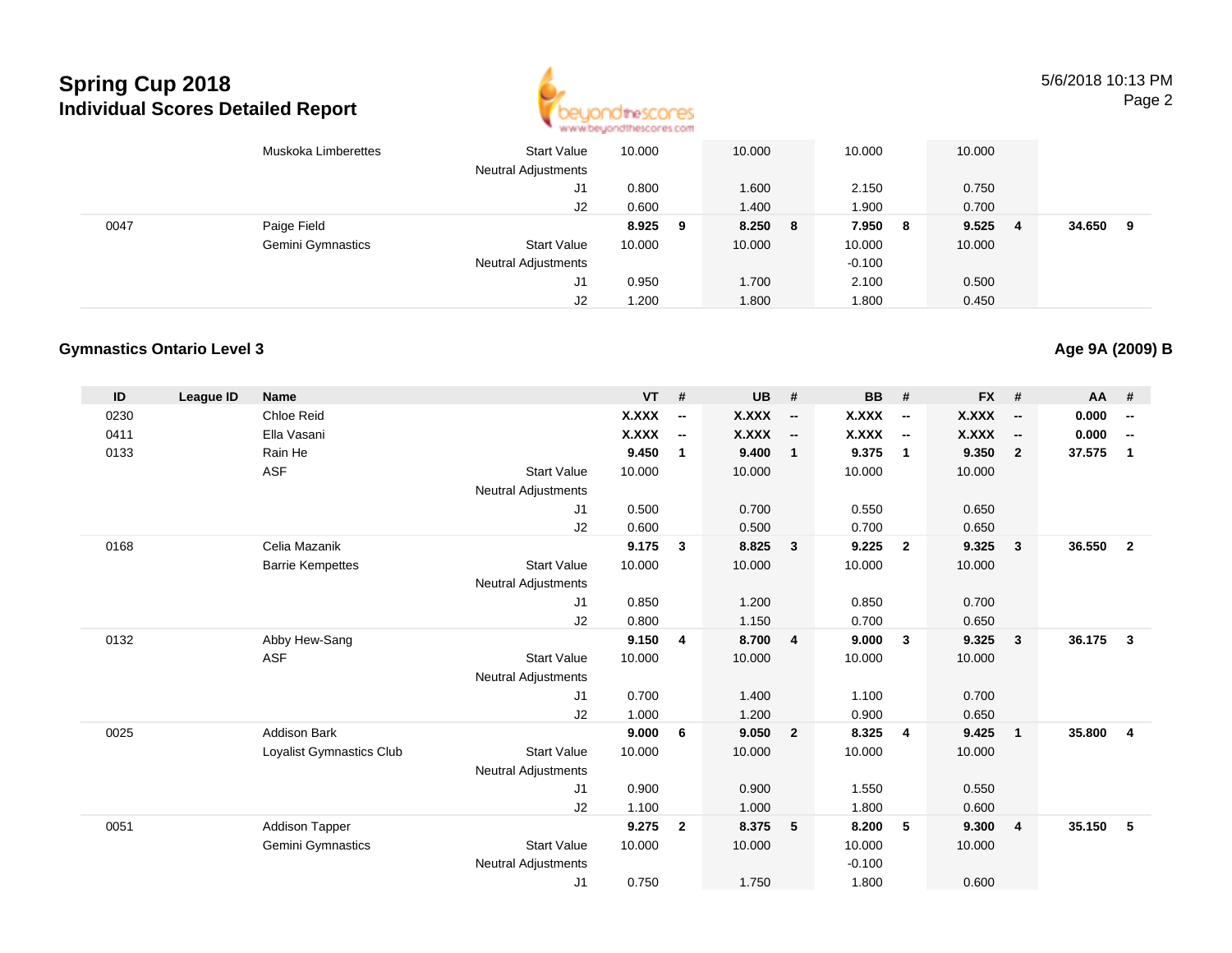

|      |                                              | J2                         | 0.700  |                | 1.500   |                | 1.600   |   | 0.800  |                |        |                |
|------|----------------------------------------------|----------------------------|--------|----------------|---------|----------------|---------|---|--------|----------------|--------|----------------|
| 0417 | Eva Mosgopoulos                              |                            | 9.125  | 5              | 7.925 6 |                | 8.200   | 5 | 8.850  | 6              | 34.100 | 6              |
|      | Ajax Acro's Gym Club                         | <b>Start Value</b>         | 10.000 |                | 10.000  |                | 10.000  |   | 10.000 |                |        |                |
|      |                                              | <b>Neutral Adjustments</b> |        |                |         |                |         |   |        |                |        |                |
|      |                                              | J1                         | 0.850  |                | 2.300   |                | 1.900   |   | 1.100  |                |        |                |
|      |                                              | J2                         | 0.900  |                | 1.850   |                | 1.700   |   | 1.200  |                |        |                |
| 0186 | Leah Bozcek                                  |                            | 8.400  | 8              | 6.850   | $\overline{7}$ | 7.775 6 |   | 9.000  | $-5$           | 32.025 | $\overline{7}$ |
|      | <b>Thunder Bay Gymnastics</b><br>Association | Start Value                | 10.000 |                | 10.000  |                | 10.000  |   | 10.000 |                |        |                |
|      |                                              | <b>Neutral Adjustments</b> |        |                |         |                |         |   |        |                |        |                |
|      |                                              | J1                         | 1.500  |                | 3.100   |                | 2.400   |   | 0.900  |                |        |                |
|      |                                              | J2                         | 1.700  |                | 3.200   |                | 2.050   |   | 1.100  |                |        |                |
| 0148 | Emma McCaskie                                |                            | 8.850  | $\overline{7}$ | 6.100 8 |                | 7.575   | 7 | 8.775  | $\overline{7}$ | 31.300 | - 8            |
|      | <b>Barrie Kempettes</b>                      | <b>Start Value</b>         | 10.000 |                | 10.000  |                | 10.000  |   | 10.000 |                |        |                |
|      |                                              | <b>Neutral Adjustments</b> |        |                |         |                |         |   |        |                |        |                |
|      |                                              | J <sub>1</sub>             | 1.100  |                | 4.000   |                | 2.500   |   | 1.250  |                |        |                |
|      |                                              | J2                         | 1.200  |                | 3.800   |                | 2.350   |   | 1.200  |                |        |                |

#### **Gymnastics Ontario Level 3**

**ID League ID Name VT # UB # BB # FX # AA #** 0791Maddison McLean **X.XXX**<br>Makinley Attersley **X.XXX**<br>9.600 **-- X.XXX -- X.XXX -- X.XXX -- 0.000 --** 0613 Gymnastics OntarioMakinley Attersley **9.600 <sup>2</sup> 9.750 <sup>1</sup> 9.550 <sup>1</sup> 9.300 <sup>5</sup> 38.200 <sup>1</sup> Galaxy**  Start Valuee 10.000 10.000 10.000 10.000 Neutral Adjustments J1 0.450 0.300 0.450 0.700 J2 0.350 0.200 0.450 0.700 0760 Riona Marshall **9.350 <sup>5</sup> 9.650 <sup>2</sup> 9.175 <sup>2</sup> 9.650 <sup>2</sup> 37.825 <sup>2</sup>** Scarborough Gym Elites Start Valuee 10.000 10.000 10.000 10.000 Neutral Adjustments J1 0.700 0.300 0.850 0.400 J2 0.600 0.400 0.800 0.300 0761 Kaori York **9.400 <sup>4</sup> 9.525 <sup>4</sup> 9.000 <sup>4</sup> 9.775 <sup>1</sup> 37.700 <sup>3</sup>** Scarborough Gym Elites Start Valuee 10.000 10.000 10.000 10.000 Neutral Adjustments J1 0.550 0.450 0.900 0.250 J2 0.650 0.500 1.100 0.200 0485 Maria March **9.800 <sup>1</sup> 9.575 <sup>3</sup> 9.100 <sup>3</sup> 9.125 <sup>6</sup> 37.600 <sup>4</sup>** Bluewater Start Valuee 10.000 10.000 10.000 10.000

**Age 9B (2009) A**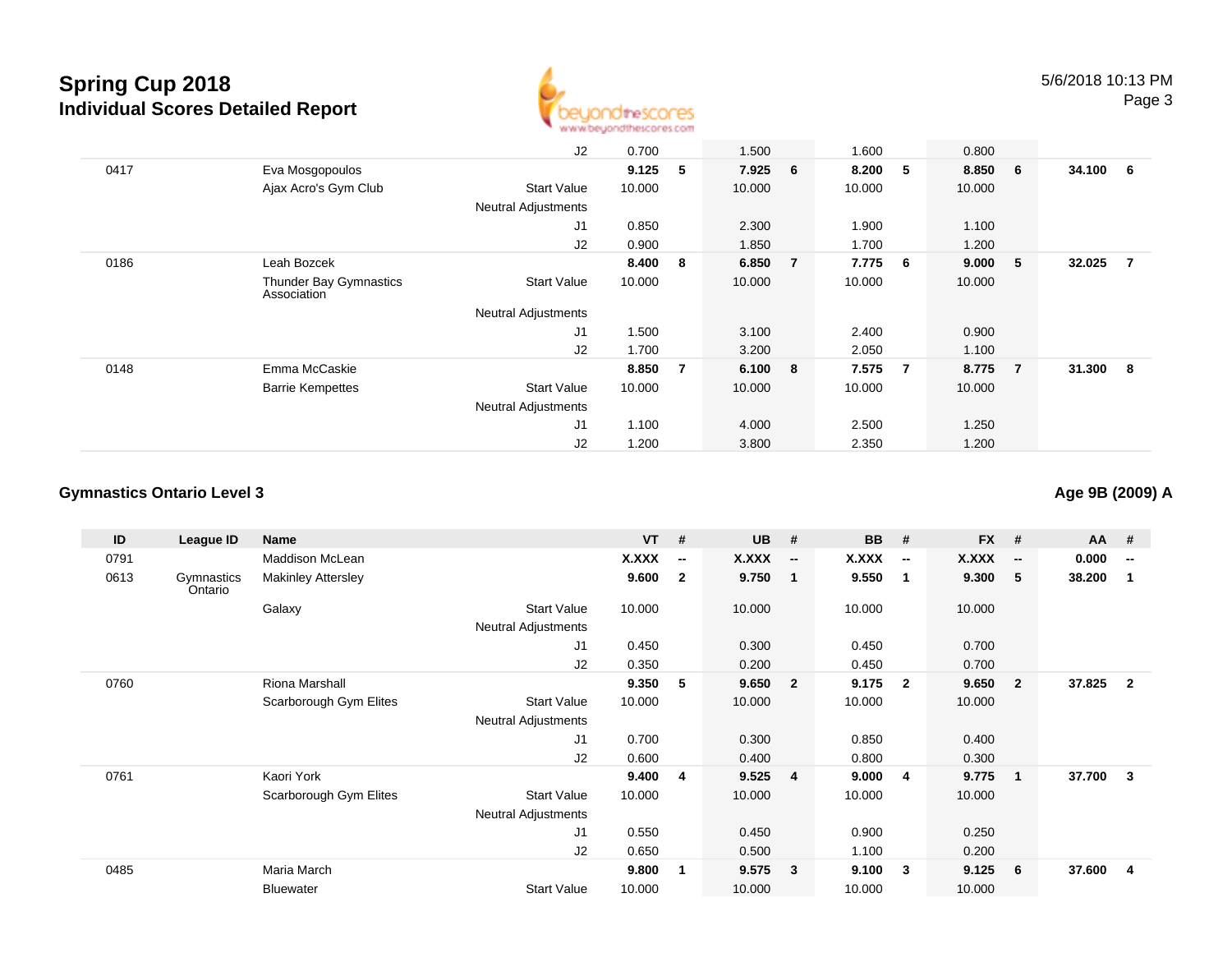

|      |                                   | <b>Neutral Adjustments</b> |        |                |        |                         |          |                |        |                |        |     |
|------|-----------------------------------|----------------------------|--------|----------------|--------|-------------------------|----------|----------------|--------|----------------|--------|-----|
|      |                                   | J <sub>1</sub>             | 0.200  |                | 0.350  |                         | 1.000    |                | 0.800  |                |        |     |
|      |                                   | J2                         | 0.200  |                | 0.500  |                         | 0.800    |                | 0.950  |                |        |     |
| 0762 | Ariana Bourdreault                |                            | 9.525  | 3              | 9.350  | 5                       | 8.825    | - 6            | 9.575  | 3              | 37.275 | 5   |
|      | Scarborough Gym Elites            | Start Value                | 10.000 |                | 10.000 |                         | 10.000   |                | 10.000 |                |        |     |
|      |                                   | Neutral Adjustments        |        |                |        |                         |          |                |        |                |        |     |
|      |                                   | J <sub>1</sub>             | 0.500  |                | 0.600  |                         | 1.200    |                | 0.450  |                |        |     |
|      |                                   | J <sub>2</sub>             | 0.450  |                | 0.700  |                         | 1.150    |                | 0.400  |                |        |     |
| 0763 | Grace Mongiat Leroux              |                            | 9.025  | 8              | 8.900  | $\overline{7}$          | 8.900    | 5              | 9.475  | $\overline{4}$ | 36.300 | 6   |
|      | Scarborough Gym Elites            | <b>Start Value</b>         | 10.000 |                | 10.000 |                         | 10.000   |                | 10.000 |                |        |     |
|      |                                   | Neutral Adjustments        |        |                |        |                         |          |                |        |                |        |     |
|      |                                   | J1                         | 0.950  |                | 1.000  |                         | 1.150    |                | 0.550  |                |        |     |
|      |                                   | J2                         | 1.000  |                | 1.200  |                         | 1.050    |                | 0.500  |                |        |     |
| 0528 | Madelaine Caltsounis              |                            | 9.075  | 6              | 9.250  | $6\phantom{.0}6$        | 8.675    | $\overline{7}$ | 9.100  | $\overline{7}$ | 36.100 | 7   |
|      | <b>Burlington Gymnastics Club</b> | Start Value                | 10.000 |                | 10.000 |                         | 10.000   |                | 10.000 |                |        |     |
|      |                                   | <b>Neutral Adjustments</b> |        |                |        |                         | $-0.100$ |                |        |                |        |     |
|      |                                   | J1                         | 1.000  |                | 0.800  |                         | 1.200    |                | 1.000  |                |        |     |
|      |                                   | J2                         | 0.850  |                | 0.700  |                         | 1.250    |                | 0.800  |                |        |     |
| 0845 | Abigail Treiber                   |                            | 9.050  | $\overline{7}$ | 8.450  | $\overline{\mathbf{8}}$ | 8.325    | 8              | 8.575  | 8              | 34.400 | - 8 |
|      | Halton Hills Gymnastic Centre     | <b>Start Value</b>         | 10.000 |                | 10.000 |                         | 10.000   |                | 10.000 |                |        |     |
|      |                                   | Neutral Adjustments        |        |                |        |                         |          |                |        |                |        |     |
|      |                                   | J1                         | 1.000  |                | 1.600  |                         | 1.750    |                | 1.500  |                |        |     |
|      |                                   | J2                         | 0.900  |                | 1.500  |                         | 1.600    |                | 1.350  |                |        |     |

#### **Gymnastics Ontario Level 3**

### **Age 9B (2009) B**

| ID   | League ID             | <b>Name</b>              |                            | <b>VT</b> | #                        | $UB$ #       |                          | <b>BB</b> #  |                          | $FX$ # |                         | $AA$ #   |                                                |
|------|-----------------------|--------------------------|----------------------------|-----------|--------------------------|--------------|--------------------------|--------------|--------------------------|--------|-------------------------|----------|------------------------------------------------|
| 0489 |                       | Ava Flegel               |                            | X.XXX     | $\overline{\phantom{a}}$ | <b>X.XXX</b> | $\overline{\phantom{a}}$ | <b>X.XXX</b> | $\overline{\phantom{a}}$ | X.XXX  | $\sim$                  | 0.000    | $\hspace{0.1mm}-\hspace{0.1mm}-\hspace{0.1mm}$ |
| 0801 |                       | Love Rego                |                            | 9.750     | 1                        | 9.750        | $\overline{\mathbf{2}}$  | 8.950        | -4                       | 9.525  | $\overline{\mathbf{2}}$ | 37.975   | - 1                                            |
|      |                       | TGI                      | <b>Start Value</b>         | 10.000    |                          | 10.000       |                          | 10.000       |                          | 10.000 |                         |          |                                                |
|      |                       |                          | <b>Neutral Adjustments</b> |           |                          |              |                          |              |                          |        |                         |          |                                                |
|      |                       |                          | J <sub>1</sub>             | 0.200     |                          | 0.200        |                          | 0.950        |                          | 0.450  |                         |          |                                                |
|      |                       |                          | J2                         | 0.300     |                          | 0.300        |                          | 1.150        |                          | 0.500  |                         |          |                                                |
| 0426 | Gymnastics<br>Ontario | Jayen Lapcevich          |                            | 9.750     | $\mathbf 1$              | 9.675 3      |                          | 8.900        | 5                        | 9.550  |                         | 37.875 2 |                                                |
|      |                       | <b>Aspire Gymnastics</b> | <b>Start Value</b>         | 10.000    |                          | 10.000       |                          | 10.000       |                          | 10.000 |                         |          |                                                |
|      |                       |                          | <b>Neutral Adjustments</b> |           |                          |              |                          | $-0.100$     |                          |        |                         |          |                                                |
|      |                       |                          | J <sub>1</sub>             | 0.200     |                          | 0.300        |                          | 0.950        |                          | 0.500  |                         |          |                                                |
|      |                       |                          | J <sub>2</sub>             | 0.300     |                          | 0.350        |                          | 1.050        |                          | 0.400  |                         |          |                                                |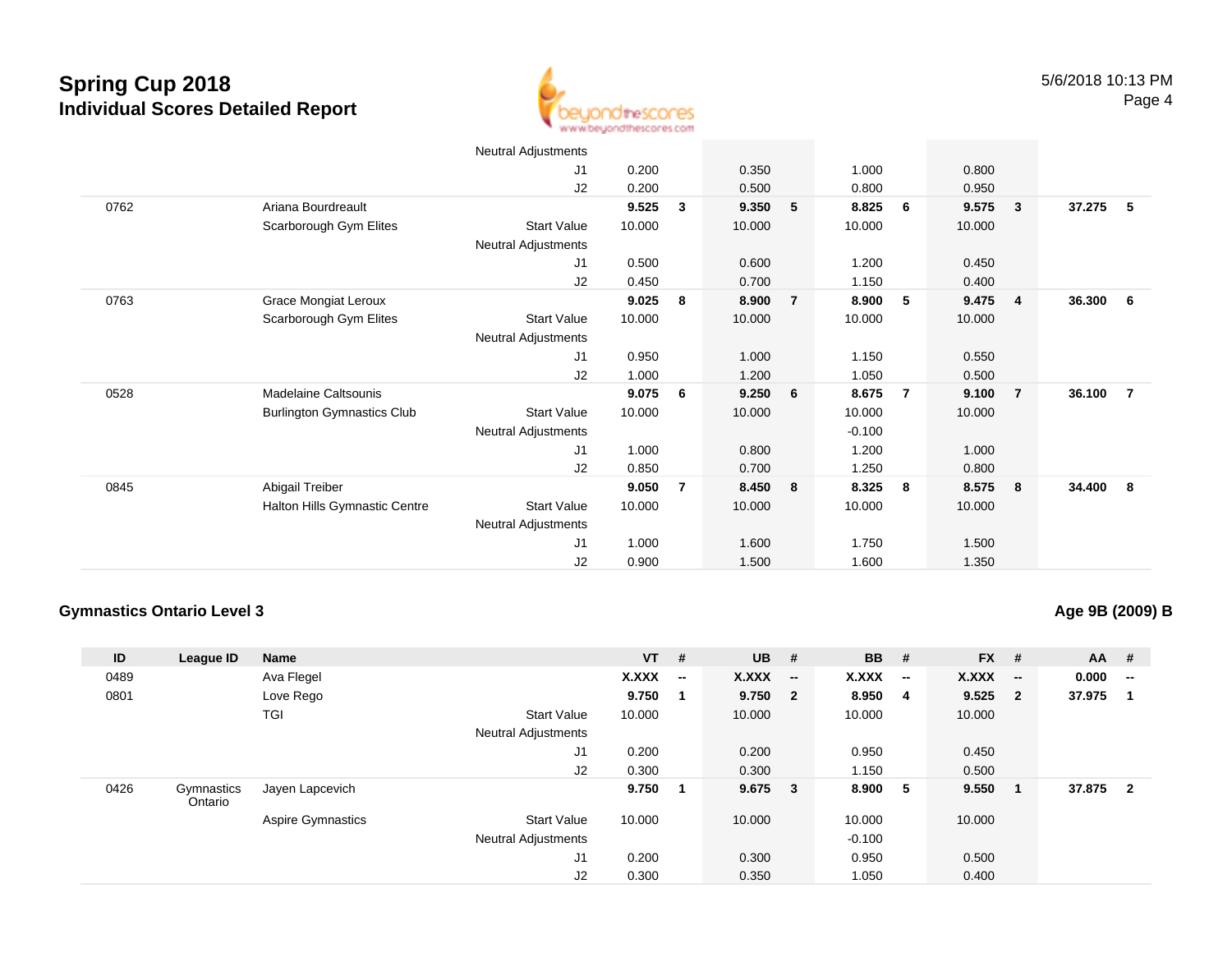

|      |                       |                                                   | <b>THE THE TRIP WERE SERV</b>             |        |                         |        |                         |        |                         |        |                         |        |                |
|------|-----------------------|---------------------------------------------------|-------------------------------------------|--------|-------------------------|--------|-------------------------|--------|-------------------------|--------|-------------------------|--------|----------------|
| 0615 | Gymnastics<br>Ontario | Shaelynn Giguere                                  |                                           | 9.625  | $\overline{\mathbf{2}}$ | 9.450  | 5                       | 9.125  | $\overline{\mathbf{2}}$ | 9.500  | 3                       | 37.700 | -3             |
|      |                       | Galaxy                                            | <b>Start Value</b><br>Neutral Adjustments | 10.000 |                         | 10.000 |                         | 10.000 |                         | 10.000 |                         |        |                |
|      |                       |                                                   | J1                                        | 0.400  |                         | 0.600  |                         | 0.850  |                         | 0.500  |                         |        |                |
|      |                       |                                                   | J2                                        | 0.350  |                         | 0.500  |                         | 0.900  |                         | 0.500  |                         |        |                |
| 0800 |                       | Cyan Grossington                                  |                                           | 9.575  | 4                       | 9.775  | $\overline{\mathbf{1}}$ | 8.975  | $\overline{\mathbf{3}}$ | 9.250  | $\overline{7}$          | 37.575 | $\overline{4}$ |
|      |                       | <b>TGI</b>                                        | <b>Start Value</b>                        | 10.000 |                         | 10.000 |                         | 10.000 |                         | 10.000 |                         |        |                |
|      |                       |                                                   | Neutral Adjustments                       |        |                         |        |                         |        |                         |        |                         |        |                |
|      |                       |                                                   | J1                                        | 0.350  |                         | 0.250  |                         | 1.000  |                         | 0.750  |                         |        |                |
|      |                       |                                                   | J2                                        | 0.500  |                         | 0.200  |                         | 1.050  |                         | 0.750  |                         |        |                |
| 0737 |                       | <b>Rachel Frost</b>                               |                                           | 9.300  | $\overline{7}$          | 9.500  | 4                       | 9.175  | $\blacksquare$          | 9.400  | 5                       | 37.375 | $-5$           |
|      |                       | <b>Revolution Gymnastics And Sports</b><br>Centre | <b>Start Value</b>                        | 10.000 |                         | 10.000 |                         | 10.000 |                         | 10.000 |                         |        |                |
|      |                       |                                                   | Neutral Adjustments                       |        |                         |        |                         |        |                         |        |                         |        |                |
|      |                       |                                                   | J1                                        | 0.700  |                         | 0.500  |                         | 0.900  |                         | 0.650  |                         |        |                |
|      |                       |                                                   | J2                                        | 0.700  |                         | 0.500  |                         | 0.750  |                         | 0.550  |                         |        |                |
| 0427 |                       | Keegan Russell                                    |                                           | 9.075  | 9                       | 9.450  | 5                       | 8.550  | 8                       | 9.400  | 5                       | 36.475 | 6              |
|      |                       | <b>Aspire Gymnastics</b>                          | <b>Start Value</b>                        | 10.000 |                         | 10.000 |                         | 10.000 |                         | 10.000 |                         |        |                |
|      |                       |                                                   | Neutral Adjustments                       |        |                         |        |                         |        |                         |        |                         |        |                |
|      |                       |                                                   | J1                                        | 0.900  |                         | 0.500  |                         | 1.550  |                         | 0.550  |                         |        |                |
|      |                       |                                                   | J2                                        | 0.950  |                         | 0.600  |                         | 1.350  |                         | 0.650  |                         |        |                |
| 0998 |                       | Isabella Magno                                    |                                           | 9.450  | 5                       | 9.000  | 6                       | 8.575  | $\overline{7}$          | 9.275  | 6                       | 36.300 | $\overline{7}$ |
|      |                       | Vaughan Gymnastics Club                           | <b>Start Value</b>                        | 10.000 |                         | 10.000 |                         | 10.000 |                         | 10.000 |                         |        |                |
|      |                       |                                                   | <b>Neutral Adjustments</b><br>J1          | 0.550  |                         | 1.000  |                         | 1.500  |                         | 0.650  |                         |        |                |
|      |                       |                                                   | J2                                        | 0.550  |                         | 1.000  |                         | 1.350  |                         | 0.800  |                         |        |                |
| 0827 |                       | Aliya Hillo                                       |                                           | 9.600  | $\mathbf{3}$            | 8.825  | 9                       | 8.750  | 6                       | 8.875  | 9                       | 36.050 | 8              |
|      |                       | <b>High Flyers Gymnastics</b>                     | <b>Start Value</b>                        | 10.000 |                         | 10.000 |                         | 10.000 |                         | 10.000 |                         |        |                |
|      |                       |                                                   | <b>Neutral Adjustments</b>                |        |                         |        |                         |        |                         |        |                         |        |                |
|      |                       |                                                   | J1                                        | 0.400  |                         | 1.250  |                         | 1.250  |                         | 1.150  |                         |        |                |
|      |                       |                                                   | J2                                        | 0.400  |                         | 1.100  |                         | 1.250  |                         | 1.100  |                         |        |                |
| 1008 |                       | Siena Toussaint                                   |                                           | 9.400  | 6                       | 8.925  | $\overline{7}$          | 8.100  | 10                      | 9.450  | $\overline{\mathbf{4}}$ | 35.875 | 9              |
|      |                       | <b>Aspire Gymnastics</b>                          | <b>Start Value</b>                        | 10.000 |                         | 10.000 |                         | 10.000 |                         | 10.000 |                         |        |                |
|      |                       |                                                   | <b>Neutral Adjustments</b>                |        |                         |        |                         |        |                         |        |                         |        |                |
|      |                       |                                                   | J1                                        | 0.600  |                         | 1.050  |                         | 1.800  |                         | 0.600  |                         |        |                |
|      |                       |                                                   | J2                                        | 0.600  |                         | 1.100  |                         | 2.000  |                         | 0.500  |                         |        |                |
| 0817 |                       | Diana Verdin-Ramirez                              |                                           | 9.250  | 8                       | 8.875  | 8                       | 8.525  | 9                       | 9.150  | 8                       | 35.800 | 10             |
|      |                       | Vaughan Gymnastics Club                           | <b>Start Value</b>                        | 10.000 |                         | 10.000 |                         | 10.000 |                         | 10.000 |                         |        |                |
|      |                       |                                                   | Neutral Adjustments                       |        |                         |        |                         |        |                         |        |                         |        |                |
|      |                       |                                                   | J1                                        | 0.800  |                         | 1.150  |                         | 1.450  |                         | 1.000  |                         |        |                |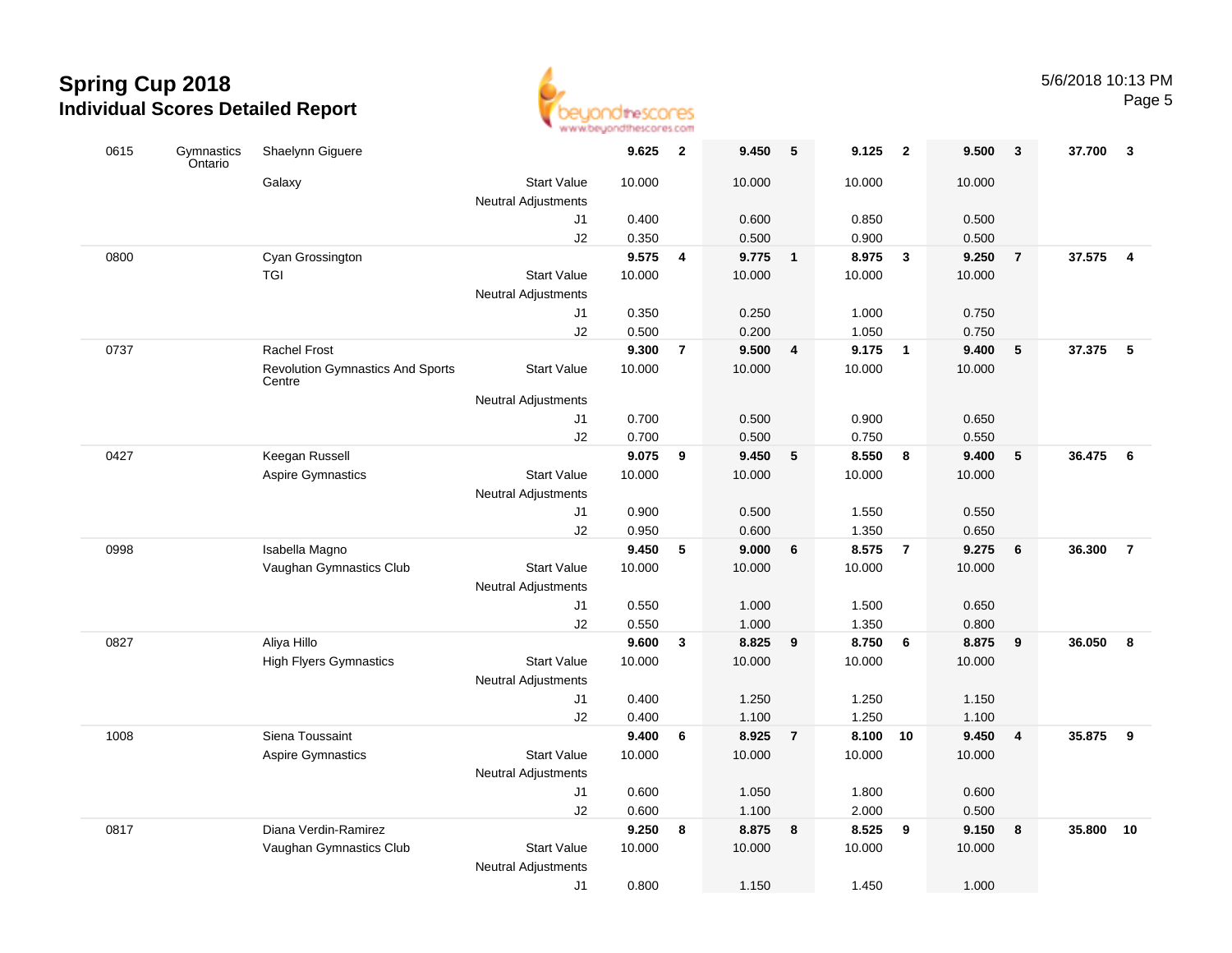

#### **Gymnastics Ontario Level 3Age 10 (2008) A**

| ID   | League ID | <b>Name</b>                   |                                                  | <b>VT</b> | #              | <b>UB</b> | #              | <b>BB</b> | #              | <b>FX</b> | #               | AA     | #                       |
|------|-----------|-------------------------------|--------------------------------------------------|-----------|----------------|-----------|----------------|-----------|----------------|-----------|-----------------|--------|-------------------------|
| 0490 |           | Paige Gaulton                 |                                                  | 9.700     | $\mathbf{1}$   | 9.825     | $\overline{1}$ | 9.525     | $\mathbf{1}$   | 9.725     | $\mathbf{1}$    | 38.775 | $\overline{1}$          |
|      |           | Bluewater                     | <b>Start Value</b>                               | 10.000    |                | 10.000    |                | 10.000    |                | 10.000    |                 |        |                         |
|      |           |                               | <b>Neutral Adjustments</b>                       |           |                |           |                |           |                |           |                 |        |                         |
|      |           |                               | J1                                               | 0.300     |                | 0.250     |                | 0.500     |                | 0.250     |                 |        |                         |
|      |           |                               | J2                                               | 0.300     |                | 0.100     |                | 0.450     |                | 0.300     |                 |        |                         |
| 0764 |           | Rowan Walker                  |                                                  | 9.225     | 9              | 9.650     | $\overline{2}$ | 9.350     | $\mathbf{3}$   | 9.425     | $6\phantom{1}6$ | 37.650 | $\overline{\mathbf{2}}$ |
|      |           | Scarborough Gym Elites        | <b>Start Value</b>                               | 10.000    |                | 10.000    |                | 10.000    |                | 10.000    |                 |        |                         |
|      |           |                               | <b>Neutral Adjustments</b>                       |           |                |           |                |           |                |           |                 |        |                         |
|      |           |                               | J1                                               | 0.800     |                | 0.300     |                | 0.700     |                | 0.550     |                 |        |                         |
|      |           |                               | J2                                               | 0.750     |                | 0.400     |                | 0.600     |                | 0.600     |                 |        |                         |
| 0807 |           | Noa Elkayam                   |                                                  | 9.125     | 10             | 9.400     | 8              | 9.400     | $\overline{2}$ | 9.600     | $\mathbf{2}$    | 37.525 | $\mathbf{3}$            |
|      |           | Vaughan Gymnastics Club       | <b>Start Value</b>                               | 10.000    |                | 10.000    |                | 10.000    |                | 10.000    |                 |        |                         |
|      |           |                               | Neutral Adjustments                              |           |                |           |                |           |                |           |                 |        |                         |
|      |           |                               | J1                                               | 0.850     |                | 0.600     |                | 0.600     |                | 0.450     |                 |        |                         |
|      |           |                               | J2                                               | 0.900     |                | 0.600     |                | 0.600     |                | 0.350     |                 |        |                         |
| 0383 |           | Munira Leila                  |                                                  | 8.900     | 11             | 9.550     | $\overline{4}$ | 9.525     | $\mathbf{1}$   | 9.525     | $\overline{4}$  | 37.500 | $\overline{4}$          |
|      |           | <b>Futures Gymnastics</b>     | <b>Start Value</b>                               | 10.000    |                | 10.000    |                | 10.000    |                | 10.000    |                 |        |                         |
|      |           |                               | Neutral Adjustments                              |           |                |           |                |           |                |           |                 |        |                         |
|      |           |                               | J1                                               | 1.000     |                | 0.500     |                | 0.550     |                | 0.400     |                 |        |                         |
|      |           |                               | J2                                               | 1.200     |                | 0.400     |                | 0.400     |                | 0.550     |                 |        |                         |
| 0693 |           | Jesse Vallance                |                                                  | 9.400     | 6              | 9.450     | $\overline{7}$ | 9.075     | 6              | 9.500     | 5               | 37.425 | 5                       |
|      |           | Halton Hills Gymnastic Centre | <b>Start Value</b><br><b>Neutral Adjustments</b> | 10.000    |                | 10.000    |                | 10.000    |                | 10.000    |                 |        |                         |
|      |           |                               | J1                                               | 0.700     |                | 0.500     |                | 1.050     |                | 0.600     |                 |        |                         |
|      |           |                               | J2                                               | 0.500     |                | 0.600     |                | 0.800     |                | 0.400     |                 |        |                         |
| 0053 |           | Mia Catucci                   |                                                  | 9.475     | 5              | 9.150 11  |                | 9.275     | $\overline{4}$ | 9.425     | $6\phantom{1}6$ | 37.325 | 6                       |
|      |           | Gemini Gymnastics             | <b>Start Value</b>                               | 10.000    |                | 10.000    |                | 10.000    |                | 10.000    |                 |        |                         |
|      |           |                               | <b>Neutral Adjustments</b>                       |           |                |           |                |           |                |           |                 |        |                         |
|      |           |                               | J1                                               | 0.550     |                | 0.850     |                | 0.750     |                | 0.650     |                 |        |                         |
|      |           |                               | J2                                               | 0.500     |                | 0.850     |                | 0.700     |                | 0.500     |                 |        |                         |
| 0050 |           | Kaiya Tan                     |                                                  | 9.525     | $\overline{4}$ | 9.475     | 6              | 8.975     | $\overline{7}$ | 9.300     | $\overline{7}$  | 37.275 | $\overline{7}$          |
|      |           | Gemini Gymnastics             | <b>Start Value</b>                               | 10.000    |                | 10.000    |                | 10.000    |                | 10.000    |                 |        |                         |
|      |           |                               | <b>Neutral Adjustments</b>                       |           |                |           |                | $-0.100$  |                |           |                 |        |                         |
|      |           |                               | J1                                               | 0.450     |                | 0.450     |                | 1.000     |                | 0.550     |                 |        |                         |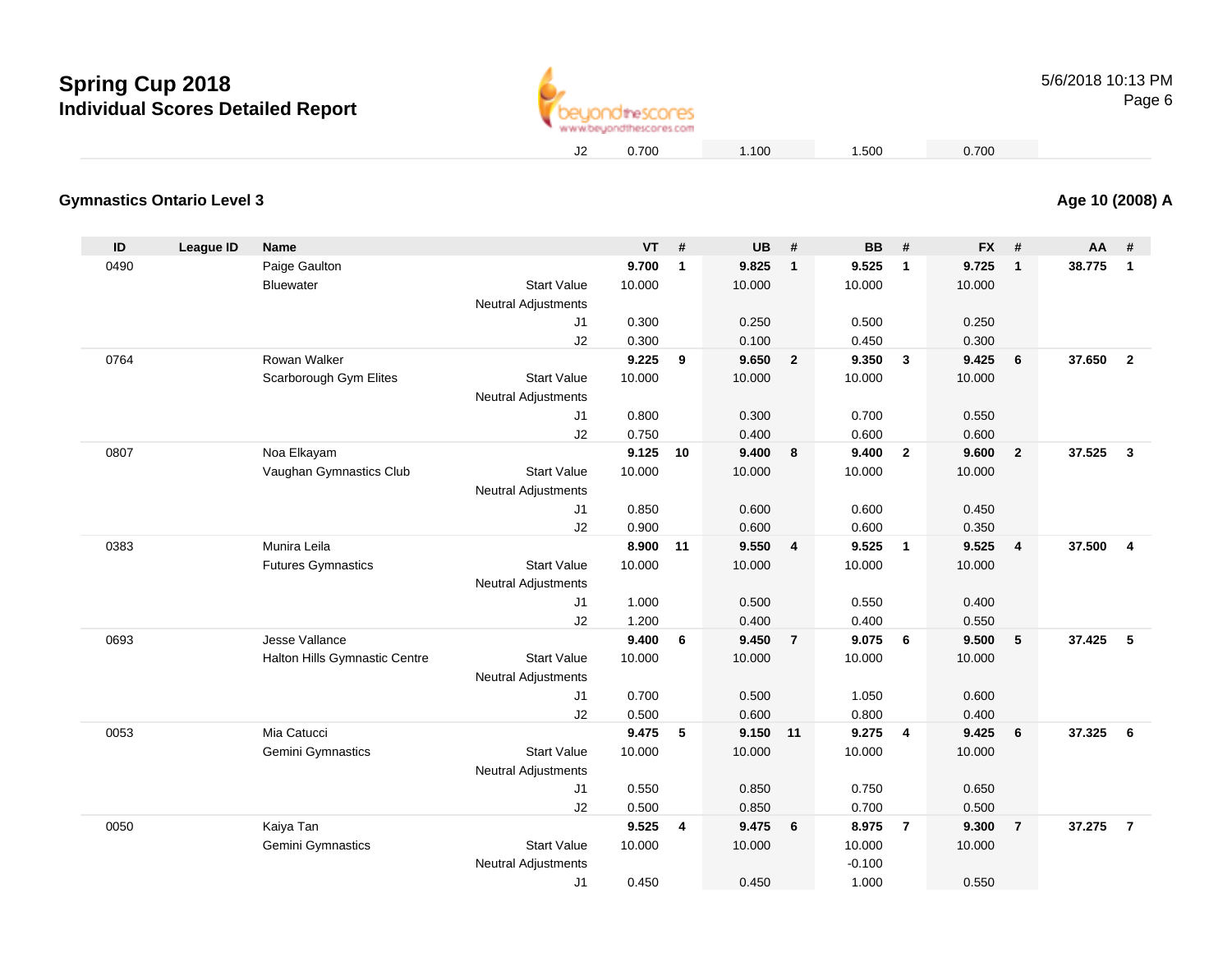

|      |                                   | J2                         | 0.500  |                | 0.600  |    | 0.850    |    | 0.850  |                         |           |   |
|------|-----------------------------------|----------------------------|--------|----------------|--------|----|----------|----|--------|-------------------------|-----------|---|
| 0134 | <b>Isabelle Franca</b>            |                            | 9.600  | $\mathbf{2}$   | 9.225  | 10 | 9.200    | 5  | 9.150  | 8                       | 37.175    | 8 |
|      | <b>ASF</b>                        | <b>Start Value</b>         | 10.000 |                | 10.000 |    | 10.000   |    | 10.000 |                         |           |   |
|      |                                   | <b>Neutral Adjustments</b> |        |                |        |    | $-0.100$ |    |        |                         |           |   |
|      |                                   | J1                         | 0.400  |                | 0.850  |    | 0.600    |    | 0.850  |                         |           |   |
|      |                                   | J2                         | 0.400  |                | 0.700  |    | 0.800    |    | 0.850  |                         |           |   |
| 0379 | <b>Chantel Tesolin</b>            |                            | 9.250  | 8              | 9.525  | 5  | 9.275    | 4  | 9.050  | 9                       | 37.100    | 9 |
|      | <b>Futures Gymnastics</b>         | <b>Start Value</b>         | 10.000 |                | 10.000 |    | 10.000   |    | 10.000 |                         |           |   |
|      |                                   | Neutral Adjustments        |        |                |        |    |          |    |        |                         |           |   |
|      |                                   | J <sub>1</sub>             | 0.700  |                | 0.450  |    | 0.700    |    | 0.900  |                         |           |   |
|      |                                   | J2                         | 0.800  |                | 0.500  |    | 0.750    |    | 1.000  |                         |           |   |
| 0419 | Leilani Valera                    |                            | 9.575  | 3              | 9.600  | 3  | 8.325    | 10 | 9.575  | $\overline{\mathbf{3}}$ | 37.075 10 |   |
|      | Ajax Acro's Gym Club              | <b>Start Value</b>         | 10.000 |                | 10.000 |    | 10.000   |    | 10.000 |                         |           |   |
|      |                                   | Neutral Adjustments        |        |                |        |    |          |    |        |                         |           |   |
|      |                                   | J1                         | 0.450  |                | 0.300  |    | 1.550    |    | 0.500  |                         |           |   |
|      |                                   | J2                         | 0.400  |                | 0.500  |    | 1.800    |    | 0.350  |                         |           |   |
| 0834 | Ava Zeppieri                      |                            | 9.300  | $\overline{7}$ | 9.300  | 9  | 8.825    | 8  | 9.425  | 6                       | 36.850 11 |   |
|      | <b>High Flyers Gymnastics</b>     | <b>Start Value</b>         | 10.000 |                | 10.000 |    | 10.000   |    | 10.000 |                         |           |   |
|      |                                   | Neutral Adjustments        |        |                |        |    |          |    |        |                         |           |   |
|      |                                   | J <sub>1</sub>             | 0.700  |                | 0.800  |    | 1.150    |    | 0.650  |                         |           |   |
|      |                                   | J2                         | 0.700  |                | 0.600  |    | 1.200    |    | 0.500  |                         |           |   |
| 0513 | Chloe Black                       |                            | 9.250  | 8              | 9.300  | 9  | 8.675    | 9  | 7.525  | 10                      | 34.750 12 |   |
|      | <b>Burlington Gymnastics Club</b> | <b>Start Value</b>         | 10.000 |                | 10.000 |    | 10.000   |    | 10.000 |                         |           |   |
|      |                                   | <b>Neutral Adjustments</b> |        |                |        |    |          |    |        |                         |           |   |
|      |                                   | J <sub>1</sub>             | 0.800  |                | 0.600  |    | 1.450    |    | 2.600  |                         |           |   |
|      |                                   | J2                         | 0.700  |                | 0.800  |    | 1.200    |    | 2.350  |                         |           |   |

### **Gymnastics Ontario Level 3**

**Age 10 (2008) B**

| ID   | League ID             | <b>Name</b>                   |                            | $VT$ # |     | <b>UB</b> | - #                      | <b>BB</b> | -#                       | <b>FX</b> | #                        | $AA$ # |                          |
|------|-----------------------|-------------------------------|----------------------------|--------|-----|-----------|--------------------------|-----------|--------------------------|-----------|--------------------------|--------|--------------------------|
| 0727 |                       | Ini Banjoko                   |                            | X.XXX  | --  | X.XXX     | $\overline{\phantom{a}}$ | X.XXX     | $\overline{\phantom{a}}$ | X.XXX     | $\overline{\phantom{a}}$ | 0.000  | $\overline{\phantom{a}}$ |
| 1012 | Gymnastics<br>Ontario | Addison McPherson             |                            | 9.725  |     | 9.625     |                          | 9.450     |                          | 9.750     |                          | 38.550 |                          |
|      |                       | <b>Aspire Gymnastics</b>      | <b>Start Value</b>         | 10.000 |     | 10.000    |                          | 10.000    |                          | 10.000    |                          |        |                          |
|      |                       |                               | <b>Neutral Adjustments</b> |        |     |           |                          | $-0.100$  |                          |           |                          |        |                          |
|      |                       |                               | J1                         | 0.300  |     | 0.350     |                          | 0.500     |                          | 0.200     |                          |        |                          |
|      |                       |                               | J2                         | 0.250  |     | 0.400     |                          | 0.400     |                          | 0.300     |                          |        |                          |
| 0831 |                       | Alexa Quach                   |                            | 9.400  | - 6 | 9.350     | $\overline{\mathbf{2}}$  | 9.400     | $\overline{\mathbf{2}}$  | 9.525     | $\overline{2}$           | 37.675 | 2                        |
|      |                       | <b>High Flyers Gymnastics</b> | <b>Start Value</b>         | 10.000 |     | 10.000    |                          | 10.000    |                          | 10.000    |                          |        |                          |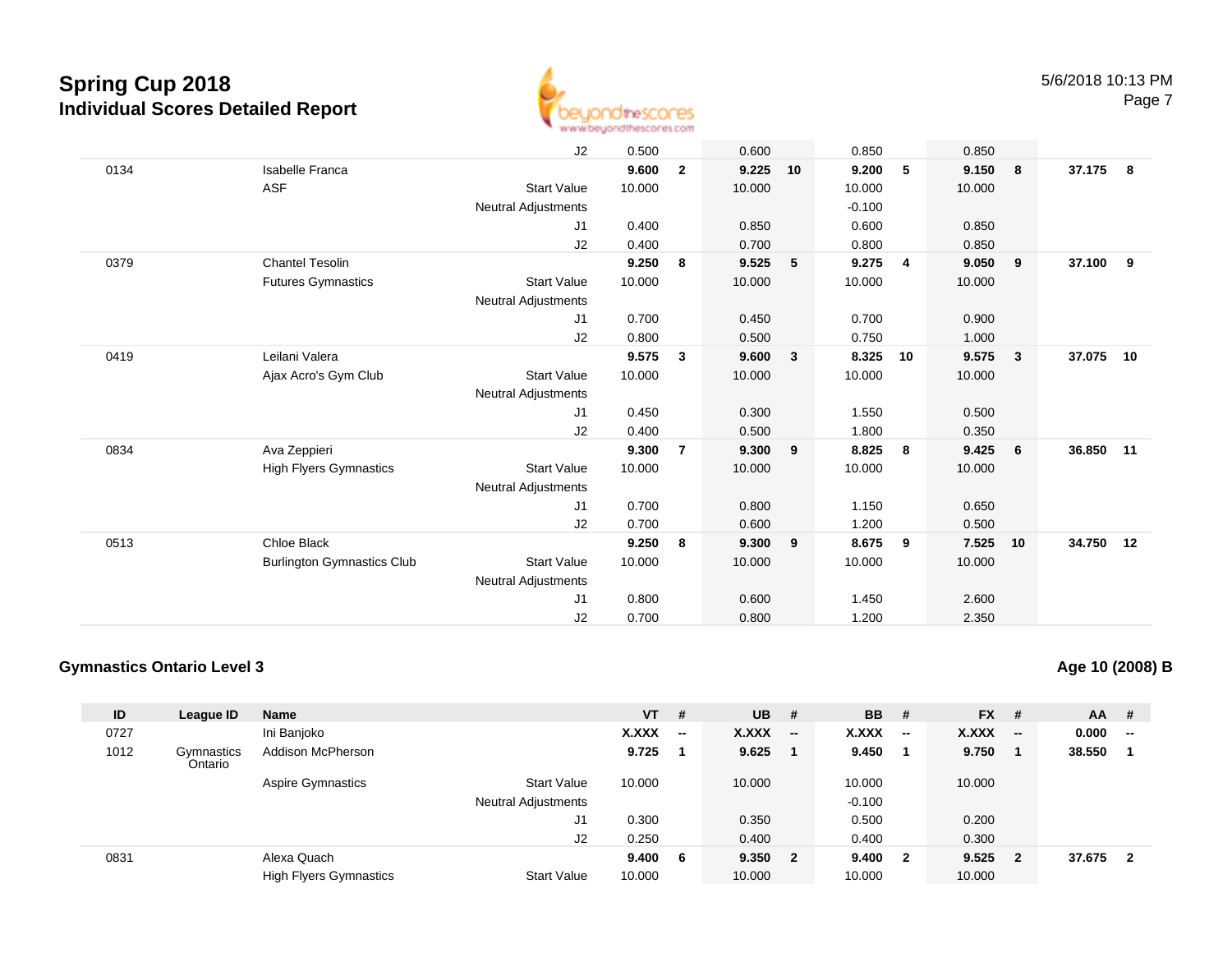

|      |                                       | <b>Neutral Adjustments</b> |        |                |        |                |          |                         |        |                         |        |                         |
|------|---------------------------------------|----------------------------|--------|----------------|--------|----------------|----------|-------------------------|--------|-------------------------|--------|-------------------------|
|      |                                       | J1                         | 0.700  |                | 0.500  |                | 0.550    |                         | 0.550  |                         |        |                         |
|      |                                       | J2                         | 0.500  |                | 0.800  |                | 0.650    |                         | 0.400  |                         |        |                         |
| 1011 | Camila O'Hare                         |                            | 9.325  | 8              | 9.000  | 4              | 9.325    | $\overline{\mathbf{3}}$ | 9.450  | $\overline{\mathbf{4}}$ | 37.100 | $\mathbf{3}$            |
|      | Ajax Acro's Gym Club                  | <b>Start Value</b>         | 10.000 |                | 10.000 |                | 10.000   |                         | 10.000 |                         |        |                         |
|      |                                       | <b>Neutral Adjustments</b> |        |                |        |                |          |                         |        |                         |        |                         |
|      |                                       | J1                         | 0.700  |                | 1.000  |                | 0.750    |                         | 0.600  |                         |        |                         |
|      |                                       | J2                         | 0.650  |                | 1.000  |                | 0.600    |                         | 0.500  |                         |        |                         |
| 0729 | Hannah Werger                         |                            | 9.475  | 4              | 9.350  | $\overline{2}$ | 9.050    | $\overline{4}$          | 9.025  | 8                       | 36.900 | $\overline{\mathbf{4}}$ |
|      | <b>Owen Sound Satellites</b>          | <b>Start Value</b>         | 10.000 |                | 10.000 |                | 10.000   |                         | 10.000 |                         |        |                         |
|      |                                       | <b>Neutral Adjustments</b> |        |                |        |                |          |                         |        |                         |        |                         |
|      |                                       | J1                         | 0.550  |                | 0.600  |                | 0.950    |                         | 1.100  |                         |        |                         |
|      |                                       | J2                         | 0.500  |                | 0.700  |                | 0.950    |                         | 0.850  |                         |        |                         |
| 0029 | Leah Covert                           |                            | 9.350  | $\overline{7}$ | 8.850  | $\overline{7}$ | 9.325    | $\mathbf{3}$            | 9.325  | 5                       | 36.850 | 5                       |
|      | Loyalist Gymnastics Club              | <b>Start Value</b>         | 10.000 |                | 10.000 |                | 10.000   |                         | 10.000 |                         |        |                         |
|      |                                       | <b>Neutral Adjustments</b> |        |                |        |                |          |                         |        |                         |        |                         |
|      |                                       | J1                         | 0.600  |                | 1.100  |                | 0.650    |                         | 0.700  |                         |        |                         |
|      |                                       | J2                         | 0.700  |                | 1.200  |                | 0.700    |                         | 0.650  |                         |        |                         |
| 0045 | Reese Canning                         |                            | 9.450  | 5              | 8.975  | 5              | 8.650    | $\overline{7}$          | 9.500  | $\overline{\mathbf{3}}$ | 36.575 | 6                       |
|      | <b>Gemini Gymnastics</b>              | <b>Start Value</b>         | 10.000 |                | 10.000 |                | 10.000   |                         | 10.000 |                         |        |                         |
|      |                                       | <b>Neutral Adjustments</b> |        |                |        |                | $-0.100$ |                         |        |                         |        |                         |
|      |                                       | J1                         | 0.550  |                | 1.050  |                | 1.300    |                         | 0.400  |                         |        |                         |
|      |                                       | J2                         | 0.550  |                | 1.000  |                | 1.200    |                         | 0.600  |                         |        |                         |
| 0829 | Natalie Mancini                       |                            | 9.000  | 9              | 9.175  | $\mathbf{3}$   | 9.050    | $\overline{4}$          | 9.300  | 6                       | 36.525 | $\overline{7}$          |
|      | <b>High Flyers Gymnastics</b>         | <b>Start Value</b>         | 10.000 |                | 10.000 |                | 10.000   |                         | 10.000 |                         |        |                         |
|      |                                       | <b>Neutral Adjustments</b> |        |                |        |                |          |                         |        |                         |        |                         |
|      |                                       | J1                         | 1.000  |                | 0.700  |                | 1.050    |                         | 0.700  |                         |        |                         |
|      |                                       | J2                         | 1.000  |                | 0.950  |                | 0.850    |                         | 0.700  |                         |        |                         |
| 0188 | Mikalah Pasqualino                    |                            | 9.650  | $\mathbf{2}$   | 8.625  | 8              | 8.850    | 6                       | 9.150  | $\overline{7}$          | 36.275 | 8                       |
|      | Thunder Bay Gymnastics<br>Association | <b>Start Value</b>         | 10.000 |                | 10.000 |                | 10.000   |                         | 10.000 |                         |        |                         |
|      |                                       | Neutral Adjustments        |        |                |        |                |          |                         |        |                         |        |                         |
|      |                                       | J1                         | 0.300  |                | 1.450  |                | 1.250    |                         | 0.750  |                         |        |                         |
|      |                                       | J2                         | 0.400  |                | 1.300  |                | 1.050    |                         | 0.950  |                         |        |                         |
| 0607 | Maeve Butler                          |                            | 9.575  | $\mathbf{3}$   | 8.400  | 9              | 8.875    | -5                      | 9.325  | 5                       | 36.175 | 9                       |
|      | <b>Evolution Gymnastics Aurora</b>    | <b>Start Value</b>         | 10.000 |                | 10.000 |                | 10.000   |                         | 10.000 |                         |        |                         |
|      |                                       | <b>Neutral Adjustments</b> |        |                |        |                | $-0.100$ |                         |        |                         |        |                         |
|      |                                       | J1                         | 0.450  |                | 1.600  |                | 1.000    |                         | 0.700  |                         |        |                         |
|      |                                       | J2                         | 0.400  |                | 1.600  |                | 1.050    |                         | 0.650  |                         |        |                         |
| 0730 | Lola Hoyt                             |                            | 8.800  | 10             | 8.900  | 6              | 8.100    | 8                       | 7.675  | 9                       | 33.475 | 10                      |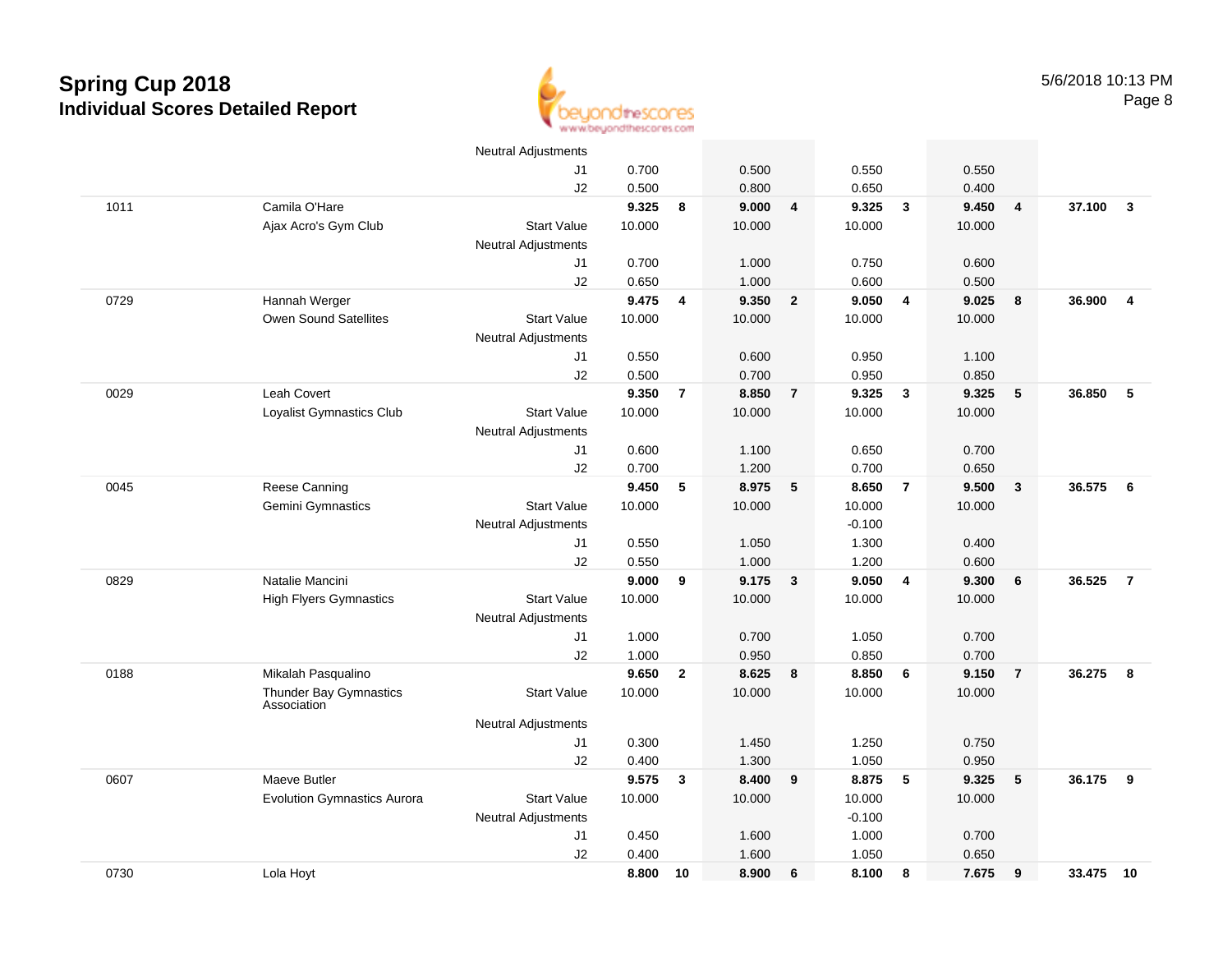

#### 5/6/2018 10:13 PMPage 9

| Owen Sound Satellites | <b>Start Value</b>   | 10.000 | 10.000 | 10.000 | 10.000 |  |
|-----------------------|----------------------|--------|--------|--------|--------|--|
|                       | Neutral Adjustments  |        |        |        |        |  |
|                       |                      | 1.100  | .200   | 1.950  | 2.550  |  |
|                       | $\overline{ }$<br>ےں | .300   | .000   | .850   | 2.100  |  |

### **Gymnastics Ontario Level 3**

**Age 10 (2008) C**

| $\mathsf{ID}$ | <b>League ID</b>      | <b>Name</b>                      |                                                  | <b>VT</b>    | #                        | UB     | #                        | <b>BB</b>    | #                        | <b>FX</b>    | #                        | AA     | #                        |
|---------------|-----------------------|----------------------------------|--------------------------------------------------|--------------|--------------------------|--------|--------------------------|--------------|--------------------------|--------------|--------------------------|--------|--------------------------|
| 0182          |                       | Leanna Eade                      |                                                  | <b>X.XXX</b> | $\overline{\phantom{a}}$ | X.XXX  | $\overline{\phantom{a}}$ | <b>X.XXX</b> | $\overline{\phantom{a}}$ | <b>X.XXX</b> | $\overline{\phantom{a}}$ | 0.000  | $\overline{\phantom{a}}$ |
| 0247          |                       | Julia Teng                       |                                                  | 9.850        | $\mathbf{1}$             | 9.650  | $\overline{2}$           | 9.500        | $\mathbf{1}$             | 9.775        | $\overline{2}$           | 38.775 | $\mathbf{1}$             |
|               |                       | <b>Pickering Athletic Centre</b> | <b>Start Value</b>                               | 10.000       |                          | 10.000 |                          | 10.000       |                          | 10.000       |                          |        |                          |
|               |                       |                                  | <b>Neutral Adjustments</b>                       |              |                          |        |                          |              |                          |              |                          |        |                          |
|               |                       |                                  | J1                                               | 0.200        |                          | 0.300  |                          | 0.600        |                          | 0.250        |                          |        |                          |
|               |                       |                                  | J2                                               | 0.100        |                          | 0.400  |                          | 0.400        |                          | 0.200        |                          |        |                          |
| 0369          |                       | Simona Perruzza                  |                                                  | 9.600        | 3                        | 9.400  | 5                        | 9.250        | $\overline{2}$           | 9.825        | $\overline{1}$           | 38.075 | $\overline{2}$           |
|               |                       | <b>High Flyers Gymnastics</b>    | <b>Start Value</b>                               | 10.000       |                          | 10.000 |                          | 10.000       |                          | 10.000       |                          |        |                          |
|               |                       |                                  | <b>Neutral Adjustments</b>                       |              |                          |        |                          | $-0.100$     |                          |              |                          |        |                          |
|               |                       |                                  | J1                                               | 0.400        |                          | 0.500  |                          | 0.600        |                          | 0.200        |                          |        |                          |
|               |                       |                                  | J2                                               | 0.400        |                          | 0.700  |                          | 0.700        |                          | 0.150        |                          |        |                          |
| 0767          |                       | Abigail Lee                      |                                                  | 9.425        | 5                        | 9.675  | $\overline{1}$           | 9.150        | $\overline{\mathbf{3}}$  | 9.550        | 5                        | 37,800 | 3                        |
|               |                       | Scarborough Gym Elites           | <b>Start Value</b>                               | 10.000       |                          | 10.000 |                          | 10.000       |                          | 10.000       |                          |        |                          |
|               |                       |                                  | <b>Neutral Adjustments</b>                       |              |                          |        |                          |              |                          |              |                          |        |                          |
|               |                       |                                  | J1                                               | 0.550        |                          | 0.350  |                          | 0.850        |                          | 0.500        |                          |        |                          |
|               |                       |                                  | J2                                               | 0.600        |                          | 0.300  |                          | 0.850        |                          | 0.400        |                          |        |                          |
| 0766          |                       | Taryn Rayner                     |                                                  | 9.550        | 4                        | 9.225  | $\overline{7}$           | 8.950        | $\overline{4}$           | 9.600        | $\overline{4}$           | 37.325 | $\overline{4}$           |
|               |                       | Scarborough Gym Elites           | <b>Start Value</b>                               | 10.000       |                          | 10.000 |                          | 10.000       |                          | 10.000       |                          |        |                          |
|               |                       |                                  | <b>Neutral Adjustments</b>                       |              |                          |        |                          |              |                          |              |                          |        |                          |
|               |                       |                                  | J1                                               | 0.400        |                          | 0.850  |                          | 0.950        |                          | 0.350        |                          |        |                          |
|               |                       |                                  | J2                                               | 0.500        |                          | 0.700  |                          | 1.150        |                          | 0.450        |                          |        |                          |
| 0421          |                       | <b>Isobel Kerpel</b>             |                                                  | 9.650        | $\mathbf{2}$             | 9.450  | 4                        | 8.675        | - 6                      | 9.250        | 6                        | 37.025 | -5                       |
|               |                       | Ajax Acro's Gym Club             | <b>Start Value</b>                               | 10.000       |                          | 10.000 |                          | 10.000       |                          | 10.000       |                          |        |                          |
|               |                       |                                  | <b>Neutral Adjustments</b>                       |              |                          |        |                          |              |                          |              |                          |        |                          |
|               |                       |                                  | J1                                               | 0.400        |                          | 0.600  |                          | 1.400        |                          | 0.750        |                          |        |                          |
|               |                       |                                  | J2                                               | 0.300        |                          | 0.500  |                          | 1.250        |                          | 0.750        |                          |        |                          |
| 0846          | Gymnastics<br>Ontario | Emma Stallaert                   |                                                  | 9.075        | 8                        | 9.500  | $\mathbf{3}$             | 8.650        | $\overline{7}$           | 9.650        | $\overline{\mathbf{3}}$  | 36.875 | 6                        |
|               |                       | London Gym Academy               | <b>Start Value</b><br><b>Neutral Adjustments</b> | 10.000       |                          | 10.000 |                          | 10.000       |                          | 10.000       |                          |        |                          |
|               |                       |                                  | J <sub>1</sub>                                   | 1.000        |                          | 0.450  |                          | 1.400        |                          | 0.350        |                          |        |                          |
|               |                       |                                  |                                                  |              |                          |        |                          |              |                          |              |                          |        |                          |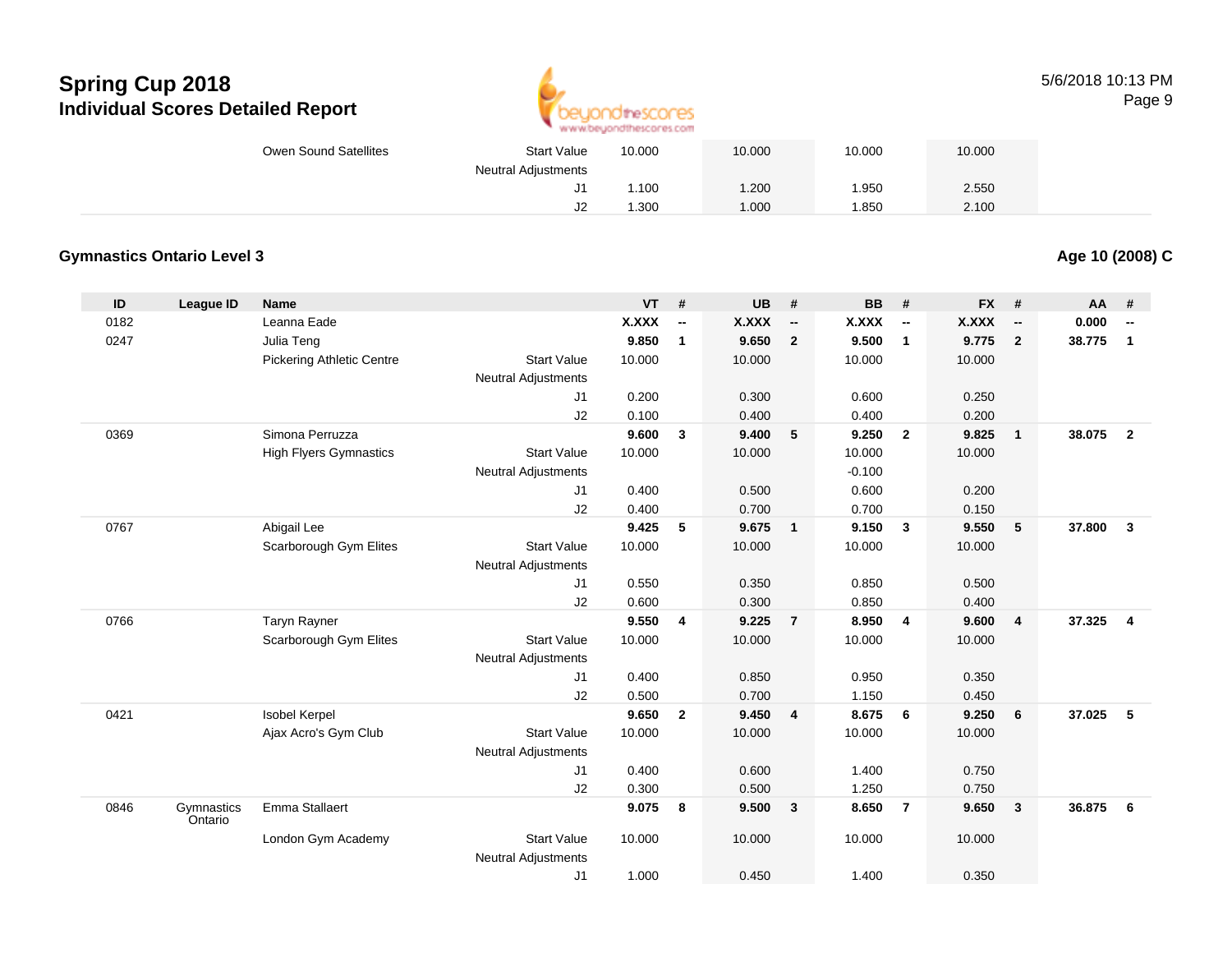

|      |                                      | J2                         | 0.850  |                | 0.550  |                         | 1.300    |             | 0.350  |                |        |     |
|------|--------------------------------------|----------------------------|--------|----------------|--------|-------------------------|----------|-------------|--------|----------------|--------|-----|
| 0694 | Daniella Marchesin                   |                            | 9.400  | 6              | 9.150  | $\overline{\mathbf{8}}$ | 8.825    | $5^{\circ}$ | 8.975  | $\overline{7}$ | 36.350 | - 7 |
|      | <b>Halton Hills Gymnastic Centre</b> | Start Value                | 10.000 |                | 10.000 |                         | 10.000   |             | 10.000 |                |        |     |
|      |                                      | Neutral Adjustments        |        |                |        |                         |          |             |        |                |        |     |
|      |                                      | J1                         | 0.600  |                | 0.800  |                         | 1.250    |             | 0.950  |                |        |     |
|      |                                      | J2                         | 0.600  |                | 0.900  |                         | 1.100    |             | 1.100  |                |        |     |
| 0420 | Alaia Handy                          |                            | 9.075  | 8              | 9.300  | -6                      | 7.750    | - 10        | 9.250  | - 6            | 35.375 | -8  |
|      | Ajax Acro's Gym Club                 | Start Value                | 10.000 |                | 10.000 |                         | 10.000   |             | 10.000 |                |        |     |
|      |                                      | <b>Neutral Adjustments</b> |        |                |        |                         | $-0.100$ |             |        |                |        |     |
|      |                                      | J1                         | 1.000  |                | 0.600  |                         | 2.250    |             | 0.800  |                |        |     |
|      |                                      | J2                         | 0.850  |                | 0.800  |                         | 2.050    |             | 0.700  |                |        |     |
| 0697 | Chloe Agla                           |                            | 9.325  | $\overline{7}$ | 9.100  | 9                       | 8.425    | 8           | 7.400  | 9              | 34.250 | - 9 |
|      | Halton Hills Gymnastic Centre        | Start Value                | 10.000 |                | 10.000 |                         | 10.000   |             | 10.000 |                |        |     |
|      |                                      | <b>Neutral Adjustments</b> |        |                |        |                         |          |             |        |                |        |     |
|      |                                      | J1                         | 0.700  |                | 0.900  |                         | 1.650    |             | 2.800  |                |        |     |
|      |                                      | J2                         | 0.650  |                | 0.900  |                         | 1.500    |             | 2.400  |                |        |     |
| 0328 | Isabella Riutta                      |                            | 9.050  | 9              | 8.500  | 10                      | 7.800    | 9           | 7.700  | - 8            | 33.050 | 10  |
|      | Sudbury Laurels                      | Start Value                | 10.000 |                | 10.000 |                         | 10.000   |             | 10.000 |                |        |     |
|      |                                      | <b>Neutral Adjustments</b> |        |                |        |                         | $-0.100$ |             |        |                |        |     |
|      |                                      | J1                         | 0.900  |                | 1.600  |                         | 2.050    |             | 2.400  |                |        |     |
|      |                                      | J2                         | 1.000  |                | 1.400  |                         | 2.150    |             | 2.200  |                |        |     |

### **Gymnastics Ontario Level 3**

#### **Age 11A (2007) A**

| ID   | League ID             | <b>Name</b>              |                                           | $VT$ # |                | <b>UB</b>   | # | <b>BB</b> | #                       | <b>FX</b> | #              | $AA$ # |                |
|------|-----------------------|--------------------------|-------------------------------------------|--------|----------------|-------------|---|-----------|-------------------------|-----------|----------------|--------|----------------|
| 0416 |                       | Zariah Mitchell          |                                           | 9.700  |                | $9.425$ 2   |   | 9.075     | -5                      | 9.700     |                | 37.900 |                |
|      |                       | Ajax Acro's Gym Club     | <b>Start Value</b>                        | 10.000 |                | 10.000      |   | 10.000    |                         | 10.000    |                |        |                |
|      |                       |                          | <b>Neutral Adjustments</b>                |        |                |             |   |           |                         |           |                |        |                |
|      |                       |                          | J1                                        | 0.350  |                | 0.600       |   | 0.850     |                         | 0.200     |                |        |                |
|      |                       |                          | J2                                        | 0.250  |                | 0.550       |   | 1.000     |                         | 0.400     |                |        |                |
| 0428 | Gymnastics<br>Ontario | <b>Addison Hrstic</b>    |                                           | 9.3506 |                | 9.000 5     |   | 9.375     | - 1                     | 9.675     | $\overline{2}$ | 37.400 | $\overline{2}$ |
|      |                       | <b>Aspire Gymnastics</b> | <b>Start Value</b>                        | 10.000 |                | 10.000      |   | 10.000    |                         | 10.000    |                |        |                |
|      |                       |                          | <b>Neutral Adjustments</b>                |        |                |             |   |           |                         |           |                |        |                |
|      |                       |                          | J1                                        | 0.700  |                | 0.900       |   | 0.550     |                         | 0.300     |                |        |                |
|      |                       |                          | J2                                        | 0.600  |                | 1.100       |   | 0.700     |                         | 0.350     |                |        |                |
| 0102 |                       | Neva Lalonde             |                                           | 9.250  | $\overline{7}$ | $9.175 \t3$ |   | 9.225     | $\overline{\mathbf{3}}$ | 9.600     | $\overline{4}$ | 37.250 | 3              |
|      |                       | Aereo Gymnastics Club    | <b>Start Value</b><br>Noutral Adjustmants | 10.000 |                | 10.000      |   | 10.000    |                         | 10.000    |                |        |                |

Neutral Adjustments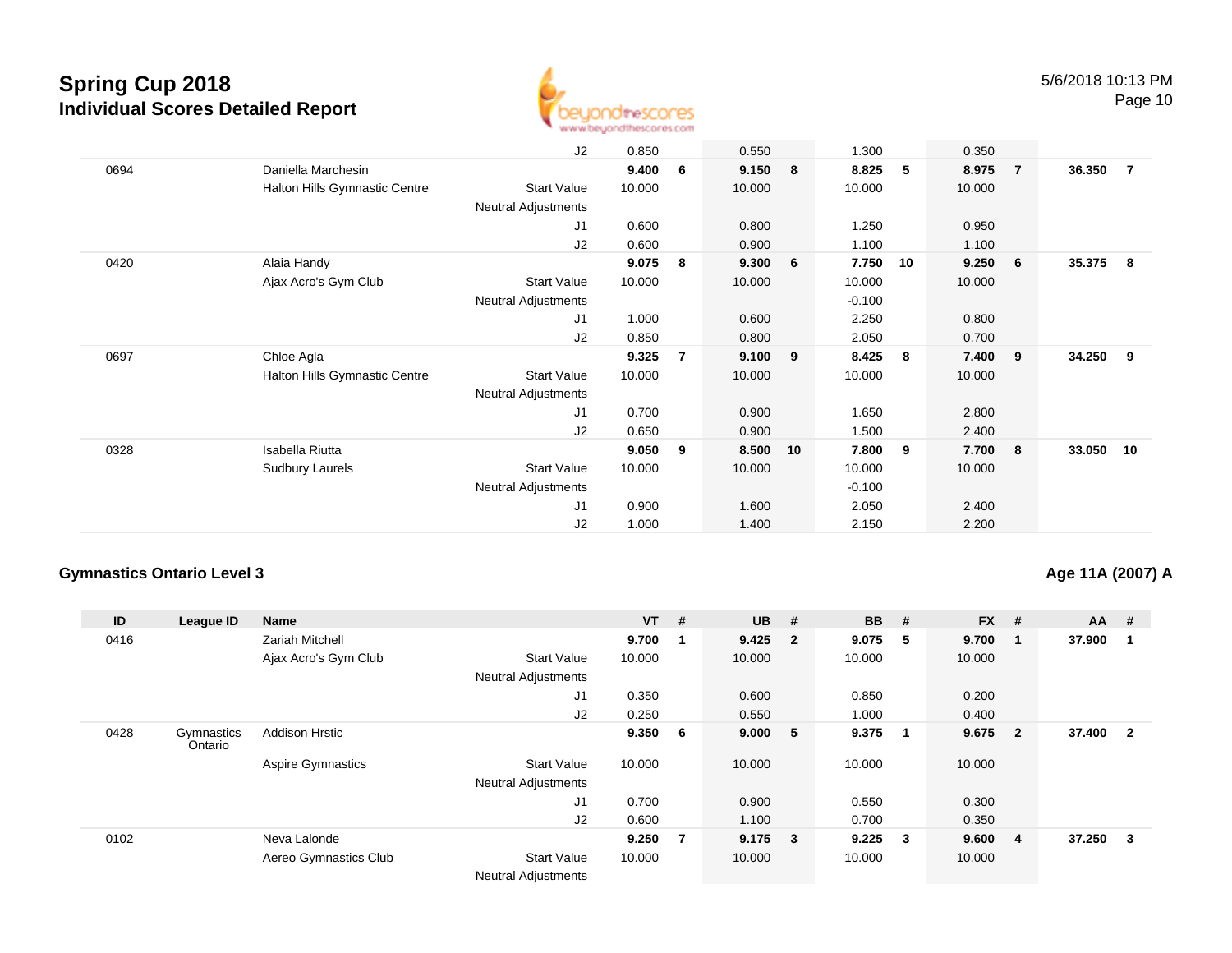

Page 11

|      |                                       | J1                               | 0.700           |                | 0.900           |                | 0.850           |                | 0.400           |                         |        |                |
|------|---------------------------------------|----------------------------------|-----------------|----------------|-----------------|----------------|-----------------|----------------|-----------------|-------------------------|--------|----------------|
|      |                                       | J2                               | 0.800           |                | 0.750           |                | 0.700           |                | 0.400           |                         |        |                |
| 0040 | Alexandra Merminod                    |                                  | 9.150           | 8              | 9.450           | $\overline{1}$ | 9.100           | $\overline{4}$ | 9.175           | $\overline{7}$          | 36.875 | $\overline{4}$ |
|      | Gemini Gymnastics                     | <b>Start Value</b>               | 10.000          |                | 10.000          |                | 10.000          |                | 10.000          |                         |        |                |
|      |                                       | <b>Neutral Adjustments</b>       |                 |                |                 |                | $-0.100$        |                |                 |                         |        |                |
|      |                                       | J1                               | 0.850           |                | 0.600           |                | 0.800           |                | 0.800           |                         |        |                |
|      |                                       | J2                               | 0.850           |                | 0.500           |                | 0.800           |                | 0.850           |                         |        |                |
| 0041 | Morgan Davison                        |                                  | 9.600           | $\overline{2}$ | 8.850           | $\overline{7}$ | 8.850           | 8              | 9.475           | 5                       | 36.775 | - 5            |
|      | Gemini Gymnastics                     | <b>Start Value</b>               | 10.000          |                | 10.000          |                | 10.000          |                | 10.000          |                         |        |                |
|      |                                       | Neutral Adjustments              |                 |                |                 |                | $-0.100$        |                |                 |                         |        |                |
|      |                                       | J1                               | 0.350           |                | 1.200           |                | 1.050           |                | 0.650           |                         |        |                |
|      |                                       | J2                               | 0.450           |                | 1.100           |                | 1.050           |                | 0.400           |                         |        |                |
| 0360 | Alivia Pagliuso                       |                                  | 9.575           | $\mathbf{3}$   | 8.800           | 8              | 8.750           | 9              | 9.625           | $\mathbf{3}$            | 36.750 | 6              |
|      | <b>High Flyers Gymnastics</b>         | <b>Start Value</b>               | 10.000          |                | 10.000          |                | 10.000          |                | 10.000          |                         |        |                |
|      |                                       | <b>Neutral Adjustments</b>       |                 |                |                 |                |                 |                |                 |                         |        |                |
|      |                                       | J1                               | 0.400           |                | 1.200           |                | 1.100           |                | 0.350           |                         |        |                |
|      |                                       | J2                               | 0.450           |                | 1.200           |                | 1.400           |                | 0.400           |                         |        |                |
| 0459 | Peyton Welch                          |                                  | 9.400           | 5              | 9.025           | $\overline{4}$ | 8.875           | $\overline{7}$ | 9.350           | 6                       | 36.650 | $\overline{7}$ |
|      | <b>Futures Gymnastics Laird</b>       | <b>Start Value</b>               | 10.000          |                | 10.000          |                | 10.000          |                | 10.000          |                         |        |                |
|      |                                       | <b>Neutral Adjustments</b>       |                 |                |                 |                |                 |                |                 |                         |        |                |
|      |                                       | J1                               | 0.550           |                | 1.000           |                | 1.050           |                | 0.700           |                         |        |                |
|      |                                       | J2                               | 0.650           |                | 0.950           |                | 1.200           |                | 0.600           |                         |        |                |
| 0285 | Carina Bortoli                        |                                  | 9.400           | 5              | 8.900           | 6              | 8.925           | 6              | 9.125           | 9                       | 36.350 | 8              |
|      | Bermuda Gymnastics Association        | <b>Start Value</b>               | 10.000          |                | 10.000          |                | 10.000          |                | 10.000          |                         |        |                |
|      |                                       | <b>Neutral Adjustments</b>       |                 |                |                 |                | $-0.100$        |                |                 |                         |        |                |
|      |                                       | J1                               | 0.550           |                | 1.200           |                | 0.850           |                | 0.850           |                         |        |                |
|      |                                       | J2                               | 0.650           |                | 1.000           |                | 1.100           |                | 0.900           |                         |        |                |
| 0608 | Analeeza Caicedo                      | <b>Start Value</b>               | 9.550<br>10.000 | 4              | 7.750<br>10.000 | 10             | 8.925<br>10.000 | 6              | 9.475<br>10.000 | 5                       | 35.700 | 9              |
|      | <b>Evolution Gymnastics Aurora</b>    |                                  |                 |                |                 |                | $-0.100$        |                |                 |                         |        |                |
|      |                                       | <b>Neutral Adjustments</b><br>J1 | 0.500           |                | 2.400           |                | 0.900           |                | 0.550           |                         |        |                |
|      |                                       | J2                               | 0.400           |                | 2.100           |                | 1.050           |                | 0.500           |                         |        |                |
| 0290 | Kassandra Hobson                      |                                  | 8.350           | 10             | 8.500           | 9              | 9.325           | $\overline{2}$ | 9.150           | $\overline{\mathbf{8}}$ | 35.325 | 10             |
|      | <b>Bermuda Gymnastics Association</b> | <b>Start Value</b>               | 10.000          |                | 10.000          |                | 10.000          |                | 10.000          |                         |        |                |
|      |                                       | <b>Neutral Adjustments</b>       |                 |                |                 |                |                 |                |                 |                         |        |                |
|      |                                       | J1                               | 1.500           |                | 1.600           |                | 0.700           |                | 0.950           |                         |        |                |
|      |                                       | J2                               | 1.800           |                | 1.400           |                | 0.650           |                | 0.750           |                         |        |                |
| 0289 | Marseille Williams                    |                                  | 8.750           | 9              | 7.050           | 11             | 8.450           | 10             | 8.100           | 10                      | 32.350 | 11             |
|      | Bermuda Gymnastics Association        | <b>Start Value</b>               | 10.000          |                | 10.000          |                | 10.000          |                | 10.000          |                         |        |                |
|      |                                       | <b>Neutral Adjustments</b>       |                 |                |                 |                | $-0.100$        |                |                 |                         |        |                |
|      |                                       |                                  |                 |                |                 |                |                 |                |                 |                         |        |                |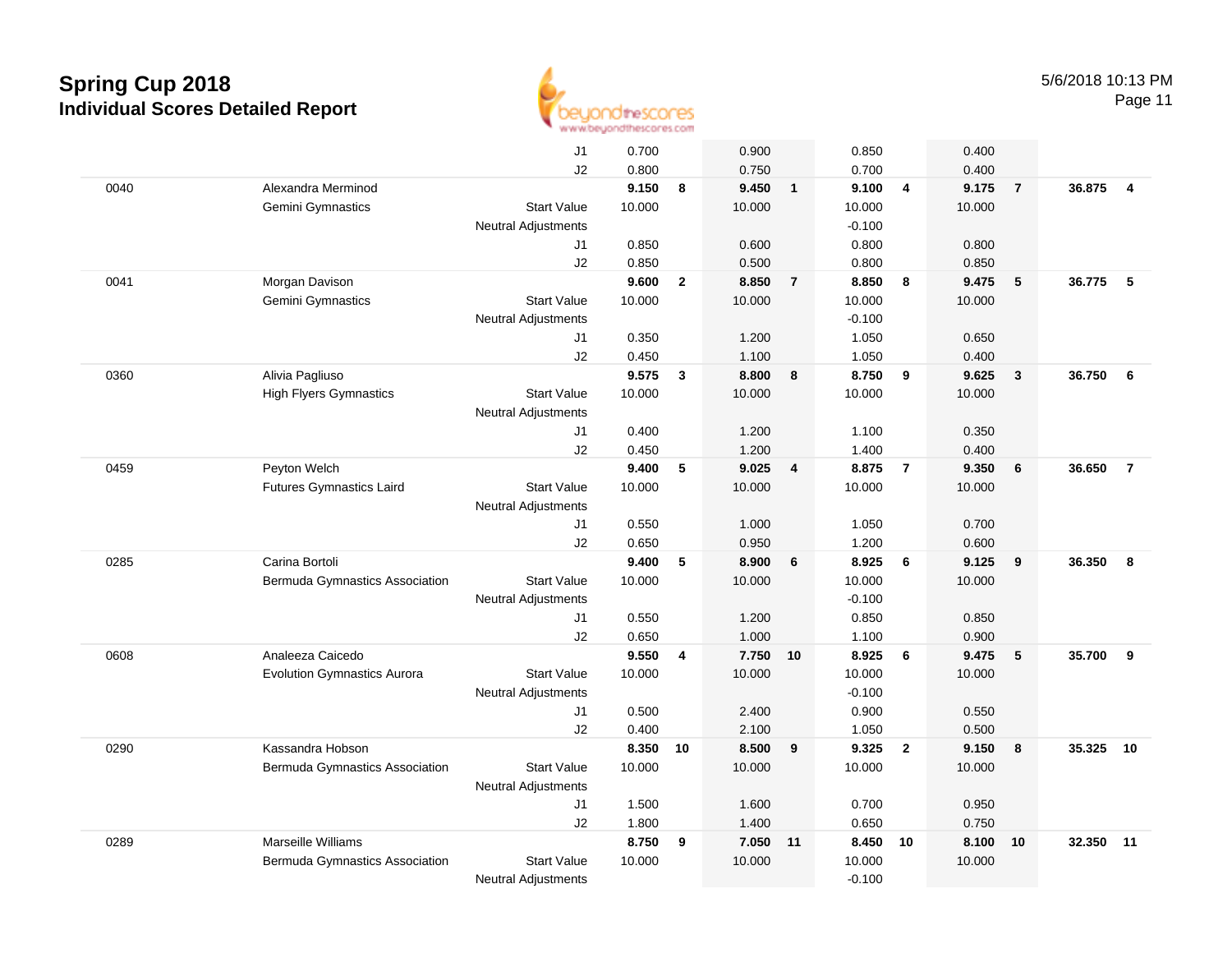

**Age 11A (2007) B**

|    | 1.300 | 3.100 | 1.300 | 2.000 |
|----|-------|-------|-------|-------|
| J2 | 1.200 | 2.800 | 1.600 | 1.800 |

#### **Gymnastics Ontario Level 3**

| ID   | <b>League ID</b>      | <b>Name</b>                        |                                                  | <b>VT</b>    | #                        | <b>UB</b>    | #                        | <b>BB</b> | #                        | <b>FX</b>    | #                        | AA     | #                        |
|------|-----------------------|------------------------------------|--------------------------------------------------|--------------|--------------------------|--------------|--------------------------|-----------|--------------------------|--------------|--------------------------|--------|--------------------------|
| 0633 | Gymnastics<br>Ontario | Kendra Hannan                      |                                                  | <b>X.XXX</b> | $\overline{\phantom{a}}$ | <b>X.XXX</b> | $\overline{\phantom{a}}$ | X.XXX     | $\overline{\phantom{a}}$ | <b>X.XXX</b> | $\overline{\phantom{a}}$ | 0.000  | $\overline{\phantom{a}}$ |
| 0609 |                       | Bella Hong                         |                                                  | 9.300        | 4                        | 9.100        | $\overline{1}$           | 9.375     | $\overline{1}$           | 9.500        | $\overline{2}$           | 37.275 | $\mathbf{1}$             |
|      |                       | <b>Evolution Gymnastics Aurora</b> | <b>Start Value</b><br><b>Neutral Adjustments</b> | 10.000       |                          | 10.000       |                          | 10.000    |                          | 10.000       |                          |        |                          |
|      |                       |                                    | J1                                               | 0.700        |                          | 0.900        |                          | 0.600     |                          | 0.450        |                          |        |                          |
|      |                       |                                    | J2                                               | 0.700        |                          | 0.900        |                          | 0.650     |                          | 0.550        |                          |        |                          |
| 0044 |                       | <b>Madison Stretton</b>            |                                                  | 9.300        | 4                        | 9.000        | $\overline{\mathbf{2}}$  | 9.275     | $\overline{2}$           | 9.400        | 3                        | 36.975 | $\overline{2}$           |
|      |                       | Gemini Gymnastics                  | <b>Start Value</b>                               | 10.000       |                          | 10.000       |                          | 10.000    |                          | 10.000       |                          |        |                          |
|      |                       |                                    | <b>Neutral Adjustments</b>                       |              |                          |              |                          |           |                          |              |                          |        |                          |
|      |                       |                                    | J1                                               | 0.700        |                          | 1.100        |                          | 0.800     |                          | 0.550        |                          |        |                          |
|      |                       |                                    | J2                                               | 0.700        |                          | 0.900        |                          | 0.650     |                          | 0.650        |                          |        |                          |
| 0836 |                       | <b>Madison Ebbin</b>               |                                                  | 9.825        | $\mathbf{1}$             | 8.150        | 5                        | 9.150     | $\mathbf{3}$             | 9.575        | $\mathbf{1}$             | 36.700 | $\mathbf{3}$             |
|      |                       | Bermuda Gymnastics Association     | <b>Start Value</b><br><b>Neutral Adjustments</b> | 10.000       |                          | 10.000       |                          | 10.000    |                          | 10.000       |                          |        |                          |
|      |                       |                                    | J1                                               | 0.200        |                          | 2.000        |                          | 0.750     |                          | 0.400        |                          |        |                          |
|      |                       |                                    | J2                                               | 0.150        |                          | 1.700        |                          | 0.950     |                          | 0.450        |                          |        |                          |
| 0381 |                       | Lucy Wang                          |                                                  | 9.325        | 3                        | 8.975        | $\overline{\mathbf{3}}$  | 8.975     | $\overline{4}$           | 9.400        | 3                        | 36.675 | $\overline{4}$           |
|      |                       | <b>Futures Gymnastics</b>          | <b>Start Value</b><br><b>Neutral Adjustments</b> | 10.000       |                          | 10.000       |                          | 10.000    |                          | 10.000       |                          |        |                          |
|      |                       |                                    | J <sub>1</sub>                                   | 0.750        |                          | 1.000        |                          | 1.000     |                          | 0.600        |                          |        |                          |
|      |                       |                                    | J2                                               | 0.600        |                          | 1.050        |                          | 1.050     |                          | 0.600        |                          |        |                          |
| 0286 |                       | Laila Cassidy                      |                                                  | 9.700        | $\overline{2}$           | 7.950        | $\overline{7}$           | 9.275     | $\overline{2}$           | 9.500        | $\mathbf{2}$             | 36.425 | 5                        |
|      |                       | Bermuda Gymnastics Association     | <b>Start Value</b><br>Neutral Adjustments        | 10.000       |                          | 10.000       |                          | 10.000    |                          | 10.000       |                          |        |                          |
|      |                       |                                    | J <sub>1</sub>                                   | 0.300        |                          | 2.050        |                          | 0.650     |                          | 0.500        |                          |        |                          |
|      |                       |                                    | J2                                               | 0.300        |                          | 2.050        |                          | 0.800     |                          | 0.500        |                          |        |                          |
| 0046 |                       | Madison Evenden                    |                                                  | 9.275        | 5                        | 8.000        | 6                        | 8.525     | 5                        | 9.275        | $\overline{4}$           | 35.075 | 6                        |
|      |                       | Gemini Gymnastics                  | <b>Start Value</b>                               | 10.000       |                          | 10.000       |                          | 10.000    |                          | 10.000       |                          |        |                          |
|      |                       |                                    | <b>Neutral Adjustments</b>                       |              |                          |              |                          | $-0.100$  |                          |              |                          |        |                          |
|      |                       |                                    | J1                                               | 0.800        |                          | 2.100        |                          | 1.250     |                          | 0.650        |                          |        |                          |
|      |                       |                                    | J2                                               | 0.650        |                          | 1.900        |                          | 1.500     |                          | 0.800        |                          |        |                          |
| 0367 |                       | Ava Skara                          |                                                  | 9.200        | 6                        | 8.500        | $\overline{a}$           | 9.150     | 3                        | X.XXX        | $\overline{\phantom{a}}$ | 26.850 | $\overline{7}$           |
|      |                       |                                    |                                                  |              |                          |              |                          |           |                          |              |                          |        |                          |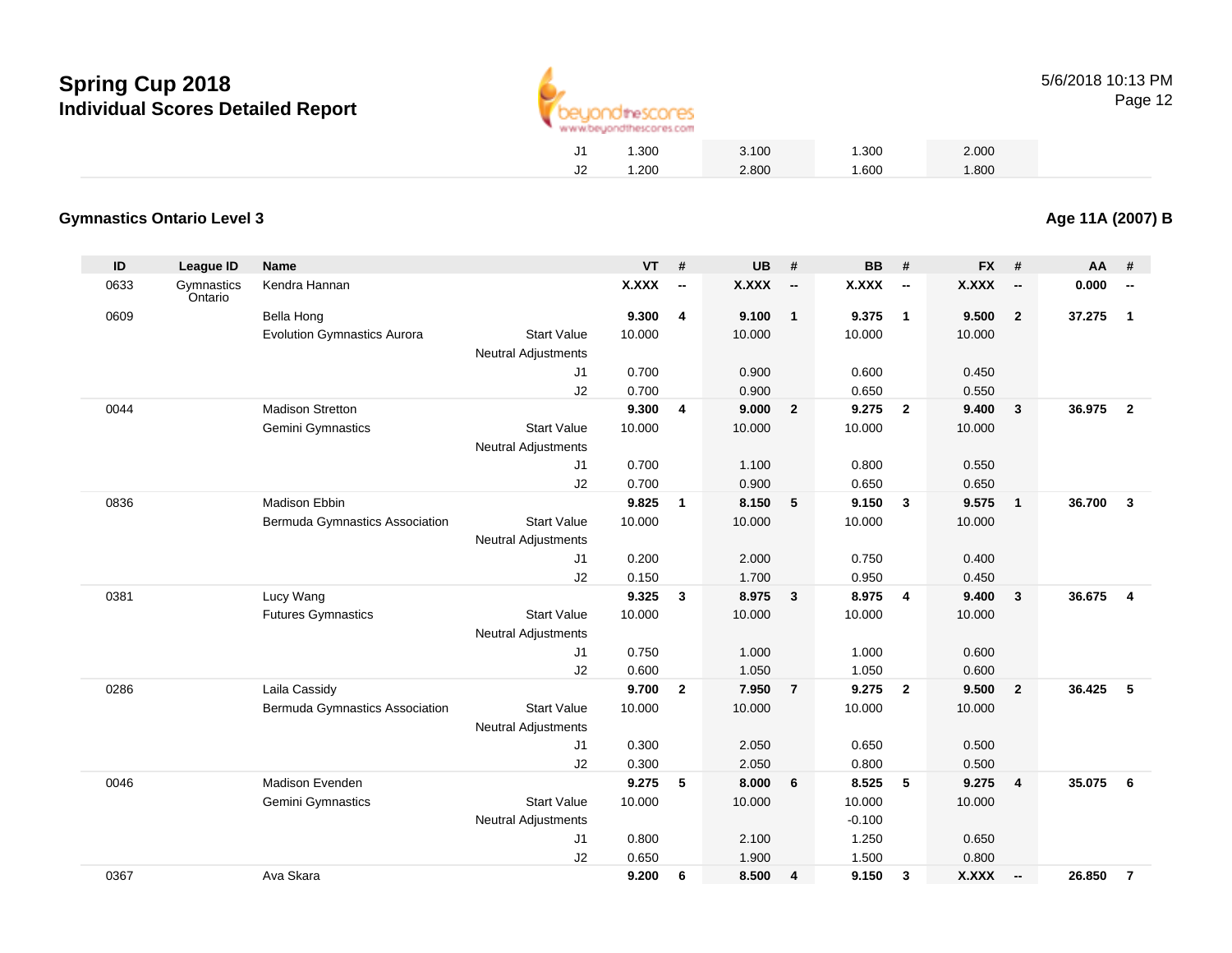

| High Flyers Gymnastics | <b>Start Value</b>         | 10.000 | 10.000 | 10.000 |  |
|------------------------|----------------------------|--------|--------|--------|--|
|                        | <b>Neutral Adjustments</b> |        |        |        |  |
|                        | J1                         | 0.700  | 1.400  | 0.800  |  |
|                        | J2                         | 0.900  | 1.600  | 0.900  |  |

### **Gymnastics Ontario Level 3**

**Age 11B (2007) A**

| ID   | <b>League ID</b> | <b>Name</b>                                       |                            | <b>VT</b> | #              | <b>UB</b> | #              | <b>BB</b> | #                       | <b>FX</b> | #              | AA     | #              |
|------|------------------|---------------------------------------------------|----------------------------|-----------|----------------|-----------|----------------|-----------|-------------------------|-----------|----------------|--------|----------------|
| 0245 |                  | Scoshia Tatham-Stevens                            |                            | 9.700     | 3              | 9.725     | $\mathbf{1}$   | 9.650     | $\overline{\mathbf{1}}$ | 9.800     | $\mathbf{1}$   | 38.875 | $\mathbf{1}$   |
|      |                  | <b>Pickering Athletic Centre</b>                  | <b>Start Value</b>         | 10.000    |                | 10.000    |                | 10.000    |                         | 10.000    |                |        |                |
|      |                  |                                                   | <b>Neutral Adjustments</b> |           |                |           |                | $-0.100$  |                         |           |                |        |                |
|      |                  |                                                   | J1                         | 0.300     |                | 0.250     |                | 0.250     |                         | 0.200     |                |        |                |
|      |                  |                                                   | J2                         | 0.300     |                | 0.300     |                | 0.250     |                         | 0.200     |                |        |                |
| 0518 |                  | Jessica Trodd                                     |                            | 9.725     | $\overline{2}$ | 9.500     | $\mathbf{3}$   | 9.350     | $\overline{4}$          | 9.275     | 5              | 37.850 | $\overline{2}$ |
|      |                  | <b>Burlington Gymnastics Club</b>                 | <b>Start Value</b>         | 10.000    |                | 10.000    |                | 10.000    |                         | 10.000    |                |        |                |
|      |                  |                                                   | Neutral Adjustments        |           |                |           |                |           |                         |           |                |        |                |
|      |                  |                                                   | J1                         | 0.250     |                | 0.450     |                | 0.550     |                         | 0.700     |                |        |                |
|      |                  |                                                   | J2                         | 0.300     |                | 0.550     |                | 0.750     |                         | 0.750     |                |        |                |
| 0516 |                  | Reese Pereira                                     |                            | 9.250     | 9              | 9.600     | $\overline{2}$ | 9.425     | $\overline{\mathbf{3}}$ | 9.450     | $\overline{2}$ | 37.725 | $\mathbf{3}$   |
|      |                  | <b>Burlington Gymnastics Club</b>                 | <b>Start Value</b>         | 10.000    |                | 10.000    |                | 10.000    |                         | 10.000    |                |        |                |
|      |                  |                                                   | Neutral Adjustments        |           |                |           |                |           |                         |           |                |        |                |
|      |                  |                                                   | J <sub>1</sub>             | 0.700     |                | 0.400     |                | 0.650     |                         | 0.500     |                |        |                |
|      |                  |                                                   | J2                         | 0.800     |                | 0.400     |                | 0.500     |                         | 0.600     |                |        |                |
| 0216 |                  | Eowynn Fowler                                     |                            | 9.800     | $\mathbf{1}$   | 9.400     | 5              | 9.175     | 5                       | 9.125     | 8              | 37.500 | $\overline{4}$ |
|      |                  | Woodstock Gym Club                                | <b>Start Value</b>         | 10.000    |                | 10.000    |                | 10.000    |                         | 10.000    |                |        |                |
|      |                  |                                                   | Neutral Adjustments        |           |                |           |                |           |                         |           |                |        |                |
|      |                  |                                                   | J <sub>1</sub>             | 0.200     |                | 0.600     |                | 0.900     |                         | 0.850     |                |        |                |
|      |                  |                                                   | J2                         | 0.200     |                | 0.600     |                | 0.750     |                         | 0.900     |                |        |                |
| 0810 |                  | Naomi Zeilig                                      |                            | 9.600     | 4              | 9.125     | 6              | 9.475     | $\overline{\mathbf{2}}$ | 9.175     | 6              | 37.375 | 5              |
|      |                  | Vaughan Gymnastics Club                           | <b>Start Value</b>         | 10.000    |                | 10.000    |                | 10.000    |                         | 10.000    |                |        |                |
|      |                  |                                                   | <b>Neutral Adjustments</b> |           |                |           |                |           |                         |           |                |        |                |
|      |                  |                                                   | J1                         | 0.400     |                | 0.800     |                | 0.550     |                         | 0.700     |                |        |                |
|      |                  |                                                   | J2                         | 0.400     |                | 0.950     |                | 0.500     |                         | 0.950     |                |        |                |
| 0742 |                  | Andie Piercey                                     |                            | 9.450     | 8              | 9.100     | $\overline{7}$ | 8.950     | 6                       | 9.300     | $\overline{4}$ | 36.800 | 6              |
|      |                  | <b>Revolution Gymnastics And Sports</b><br>Centre | <b>Start Value</b>         | 10.000    |                | 10.000    |                | 10.000    |                         | 10.000    |                |        |                |
|      |                  |                                                   | <b>Neutral Adjustments</b> |           |                |           |                |           |                         |           |                |        |                |
|      |                  |                                                   | J1                         | 0.500     |                | 1.000     |                | 1.150     |                         | 0.750     |                |        |                |
|      |                  |                                                   | J2                         | 0.600     |                | 0.800     |                | 0.950     |                         | 0.650     |                |        |                |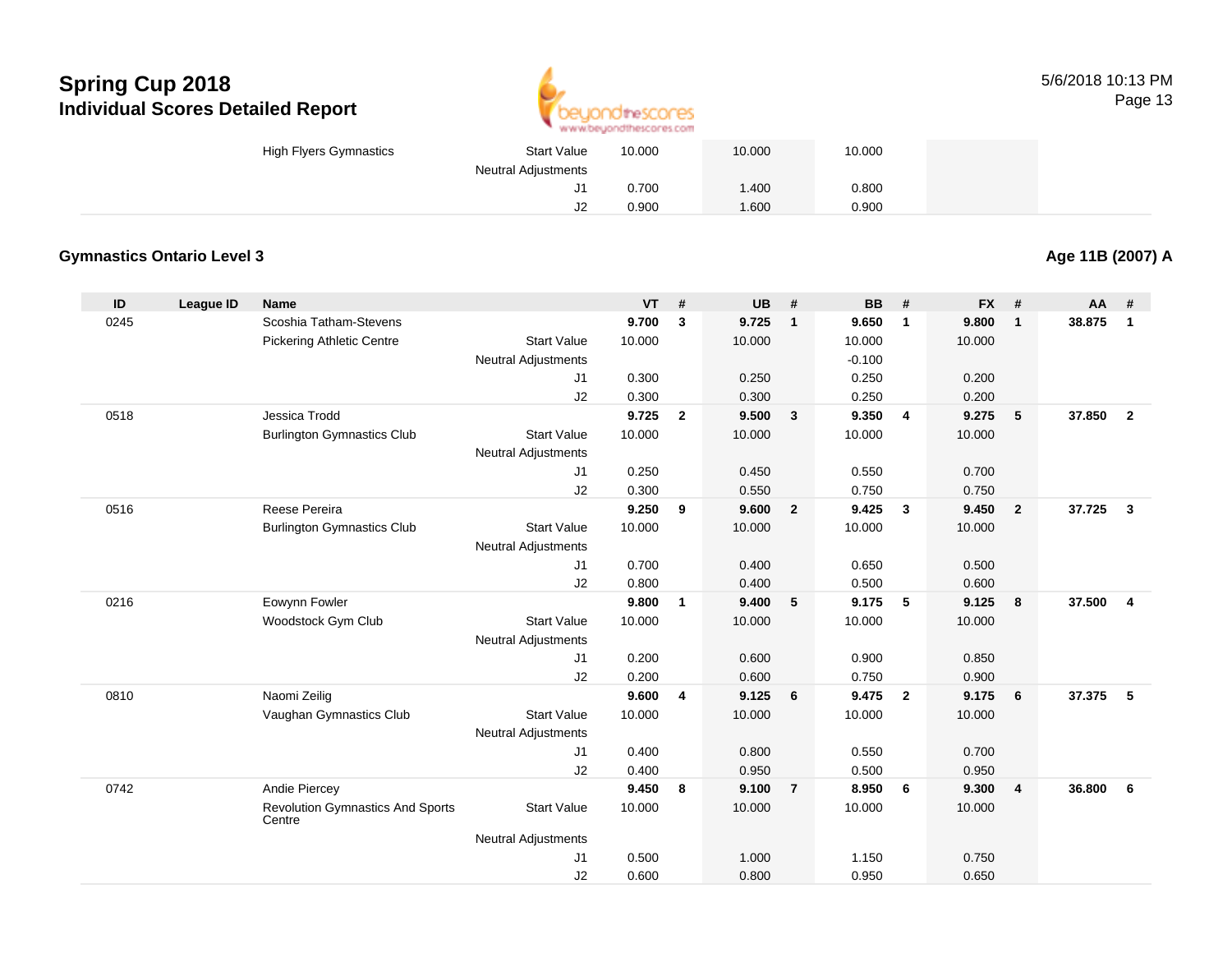

Page 14

| 10.000<br>10.000<br><b>Revolution Gymnastics And Sports</b><br><b>Start Value</b><br>10.000<br>10.000<br>Centre<br><b>Neutral Adjustments</b><br>$-0.100$<br>0.700<br>J <sub>1</sub><br>0.550<br>0.550<br>1.350<br>J2<br>0.500<br>0.600<br>1.450<br>0.550<br>9.550<br>5<br>8.500<br>8.825<br>$\overline{7}$<br>9.150<br>36.025<br>0181<br>Shya Boissoneau<br>9<br>$\overline{7}$<br>8<br>Thunder Bay Gymnastics<br><b>Start Value</b><br>10.000<br>10.000<br>10.000<br>10.000<br>Association<br><b>Neutral Adjustments</b><br>$-0.100$<br>0.500<br>1.400<br>1.050<br>0.800<br>J1<br>0.400<br>1.100<br>J2<br>1.600<br>0.900<br>35.575<br>Madelyn Mitchell<br>9.500<br>8.400<br>8.500<br>9<br>9.175<br>0217<br>6<br>10<br>6<br>9<br><b>Start Value</b><br>10.000<br>10.000<br>Woodstock Gym Club<br>10.000<br>10.000<br><b>Neutral Adjustments</b><br>0.500<br>J <sub>1</sub><br>1.700<br>1.550<br>0.750<br>0.500<br>1.500<br>1.450<br>J2<br>0.900<br>Morgan Vicars<br>9.000<br>7.800<br>8.750<br>8.900<br>34.450<br>10<br>0706<br>13<br>8<br>9<br>$12 \,$<br><b>Start Value</b><br>Halton Hills Gymnastic Centre<br>10.000<br>10.000<br>10.000<br>10.000<br><b>Neutral Adjustments</b><br>J <sub>1</sub><br>1.100<br>2.100<br>1.350<br>1.100<br>J2<br>0.900<br>2.300<br>1.150<br>1.100<br>0732<br>9.200<br>8.700<br>7.750<br>8.775<br>34.425 11<br>Kyra Bryja<br>10<br>8<br>$-11$<br>10<br><b>Start Value</b><br>Owen Sound Satellites<br>10.000<br>10.000<br>10.000<br>10.000<br><b>Neutral Adjustments</b><br>$-0.100$<br>0.800<br>1.400<br>2.100<br>1.150<br>J1<br>J2<br>0.800<br>1.200<br>2.200<br>1.300<br>0343<br>Eve Pearson<br>9.000<br>12<br>8.350 11<br>8.375<br>10<br>8.625<br>34.350 12<br>11<br><b>Start Value</b><br>10.000<br>10.000<br>10.000<br>10.000<br><b>Sudbury Laurels</b><br><b>Neutral Adjustments</b><br>1.000<br>1.800<br>1.650<br>1.450<br>J1<br>J2<br>1.000<br>1.500<br>1.600<br>1.300<br>Maggie Matutat<br>9.175 11<br>8.250<br>34.100<br>0996<br>8.300 12<br>8.375<br>10<br>12<br>13<br>Halton Hills Gymnastic Centre<br><b>Start Value</b><br>10.000<br>10.000<br>10.000<br>10.000<br><b>Neutral Adjustments</b><br>0.900<br>1.800<br>1.700<br>1.900<br>J1<br>0.750<br>1.600<br>1.550<br>1.600<br>J2 | 0743 | Quinn Blakely | 9.475 | $\overline{7}$ | 9.425 | 4 | 8.500 | 9 | 9.375 | $\mathbf{3}$ | 36.775 | $\overline{7}$ |
|-------------------------------------------------------------------------------------------------------------------------------------------------------------------------------------------------------------------------------------------------------------------------------------------------------------------------------------------------------------------------------------------------------------------------------------------------------------------------------------------------------------------------------------------------------------------------------------------------------------------------------------------------------------------------------------------------------------------------------------------------------------------------------------------------------------------------------------------------------------------------------------------------------------------------------------------------------------------------------------------------------------------------------------------------------------------------------------------------------------------------------------------------------------------------------------------------------------------------------------------------------------------------------------------------------------------------------------------------------------------------------------------------------------------------------------------------------------------------------------------------------------------------------------------------------------------------------------------------------------------------------------------------------------------------------------------------------------------------------------------------------------------------------------------------------------------------------------------------------------------------------------------------------------------------------------------------------------------------------------------------------------------------------------------------------------------------------------------------------------------------------------------------------------------------------------------------------------------------------------|------|---------------|-------|----------------|-------|---|-------|---|-------|--------------|--------|----------------|
|                                                                                                                                                                                                                                                                                                                                                                                                                                                                                                                                                                                                                                                                                                                                                                                                                                                                                                                                                                                                                                                                                                                                                                                                                                                                                                                                                                                                                                                                                                                                                                                                                                                                                                                                                                                                                                                                                                                                                                                                                                                                                                                                                                                                                                     |      |               |       |                |       |   |       |   |       |              |        |                |
|                                                                                                                                                                                                                                                                                                                                                                                                                                                                                                                                                                                                                                                                                                                                                                                                                                                                                                                                                                                                                                                                                                                                                                                                                                                                                                                                                                                                                                                                                                                                                                                                                                                                                                                                                                                                                                                                                                                                                                                                                                                                                                                                                                                                                                     |      |               |       |                |       |   |       |   |       |              |        |                |
|                                                                                                                                                                                                                                                                                                                                                                                                                                                                                                                                                                                                                                                                                                                                                                                                                                                                                                                                                                                                                                                                                                                                                                                                                                                                                                                                                                                                                                                                                                                                                                                                                                                                                                                                                                                                                                                                                                                                                                                                                                                                                                                                                                                                                                     |      |               |       |                |       |   |       |   |       |              |        |                |
|                                                                                                                                                                                                                                                                                                                                                                                                                                                                                                                                                                                                                                                                                                                                                                                                                                                                                                                                                                                                                                                                                                                                                                                                                                                                                                                                                                                                                                                                                                                                                                                                                                                                                                                                                                                                                                                                                                                                                                                                                                                                                                                                                                                                                                     |      |               |       |                |       |   |       |   |       |              |        |                |
|                                                                                                                                                                                                                                                                                                                                                                                                                                                                                                                                                                                                                                                                                                                                                                                                                                                                                                                                                                                                                                                                                                                                                                                                                                                                                                                                                                                                                                                                                                                                                                                                                                                                                                                                                                                                                                                                                                                                                                                                                                                                                                                                                                                                                                     |      |               |       |                |       |   |       |   |       |              |        |                |
|                                                                                                                                                                                                                                                                                                                                                                                                                                                                                                                                                                                                                                                                                                                                                                                                                                                                                                                                                                                                                                                                                                                                                                                                                                                                                                                                                                                                                                                                                                                                                                                                                                                                                                                                                                                                                                                                                                                                                                                                                                                                                                                                                                                                                                     |      |               |       |                |       |   |       |   |       |              |        |                |
|                                                                                                                                                                                                                                                                                                                                                                                                                                                                                                                                                                                                                                                                                                                                                                                                                                                                                                                                                                                                                                                                                                                                                                                                                                                                                                                                                                                                                                                                                                                                                                                                                                                                                                                                                                                                                                                                                                                                                                                                                                                                                                                                                                                                                                     |      |               |       |                |       |   |       |   |       |              |        |                |
|                                                                                                                                                                                                                                                                                                                                                                                                                                                                                                                                                                                                                                                                                                                                                                                                                                                                                                                                                                                                                                                                                                                                                                                                                                                                                                                                                                                                                                                                                                                                                                                                                                                                                                                                                                                                                                                                                                                                                                                                                                                                                                                                                                                                                                     |      |               |       |                |       |   |       |   |       |              |        |                |
|                                                                                                                                                                                                                                                                                                                                                                                                                                                                                                                                                                                                                                                                                                                                                                                                                                                                                                                                                                                                                                                                                                                                                                                                                                                                                                                                                                                                                                                                                                                                                                                                                                                                                                                                                                                                                                                                                                                                                                                                                                                                                                                                                                                                                                     |      |               |       |                |       |   |       |   |       |              |        |                |
|                                                                                                                                                                                                                                                                                                                                                                                                                                                                                                                                                                                                                                                                                                                                                                                                                                                                                                                                                                                                                                                                                                                                                                                                                                                                                                                                                                                                                                                                                                                                                                                                                                                                                                                                                                                                                                                                                                                                                                                                                                                                                                                                                                                                                                     |      |               |       |                |       |   |       |   |       |              |        |                |
|                                                                                                                                                                                                                                                                                                                                                                                                                                                                                                                                                                                                                                                                                                                                                                                                                                                                                                                                                                                                                                                                                                                                                                                                                                                                                                                                                                                                                                                                                                                                                                                                                                                                                                                                                                                                                                                                                                                                                                                                                                                                                                                                                                                                                                     |      |               |       |                |       |   |       |   |       |              |        |                |
|                                                                                                                                                                                                                                                                                                                                                                                                                                                                                                                                                                                                                                                                                                                                                                                                                                                                                                                                                                                                                                                                                                                                                                                                                                                                                                                                                                                                                                                                                                                                                                                                                                                                                                                                                                                                                                                                                                                                                                                                                                                                                                                                                                                                                                     |      |               |       |                |       |   |       |   |       |              |        |                |
|                                                                                                                                                                                                                                                                                                                                                                                                                                                                                                                                                                                                                                                                                                                                                                                                                                                                                                                                                                                                                                                                                                                                                                                                                                                                                                                                                                                                                                                                                                                                                                                                                                                                                                                                                                                                                                                                                                                                                                                                                                                                                                                                                                                                                                     |      |               |       |                |       |   |       |   |       |              |        |                |
|                                                                                                                                                                                                                                                                                                                                                                                                                                                                                                                                                                                                                                                                                                                                                                                                                                                                                                                                                                                                                                                                                                                                                                                                                                                                                                                                                                                                                                                                                                                                                                                                                                                                                                                                                                                                                                                                                                                                                                                                                                                                                                                                                                                                                                     |      |               |       |                |       |   |       |   |       |              |        |                |
|                                                                                                                                                                                                                                                                                                                                                                                                                                                                                                                                                                                                                                                                                                                                                                                                                                                                                                                                                                                                                                                                                                                                                                                                                                                                                                                                                                                                                                                                                                                                                                                                                                                                                                                                                                                                                                                                                                                                                                                                                                                                                                                                                                                                                                     |      |               |       |                |       |   |       |   |       |              |        |                |
|                                                                                                                                                                                                                                                                                                                                                                                                                                                                                                                                                                                                                                                                                                                                                                                                                                                                                                                                                                                                                                                                                                                                                                                                                                                                                                                                                                                                                                                                                                                                                                                                                                                                                                                                                                                                                                                                                                                                                                                                                                                                                                                                                                                                                                     |      |               |       |                |       |   |       |   |       |              |        |                |
|                                                                                                                                                                                                                                                                                                                                                                                                                                                                                                                                                                                                                                                                                                                                                                                                                                                                                                                                                                                                                                                                                                                                                                                                                                                                                                                                                                                                                                                                                                                                                                                                                                                                                                                                                                                                                                                                                                                                                                                                                                                                                                                                                                                                                                     |      |               |       |                |       |   |       |   |       |              |        |                |
|                                                                                                                                                                                                                                                                                                                                                                                                                                                                                                                                                                                                                                                                                                                                                                                                                                                                                                                                                                                                                                                                                                                                                                                                                                                                                                                                                                                                                                                                                                                                                                                                                                                                                                                                                                                                                                                                                                                                                                                                                                                                                                                                                                                                                                     |      |               |       |                |       |   |       |   |       |              |        |                |
|                                                                                                                                                                                                                                                                                                                                                                                                                                                                                                                                                                                                                                                                                                                                                                                                                                                                                                                                                                                                                                                                                                                                                                                                                                                                                                                                                                                                                                                                                                                                                                                                                                                                                                                                                                                                                                                                                                                                                                                                                                                                                                                                                                                                                                     |      |               |       |                |       |   |       |   |       |              |        |                |
|                                                                                                                                                                                                                                                                                                                                                                                                                                                                                                                                                                                                                                                                                                                                                                                                                                                                                                                                                                                                                                                                                                                                                                                                                                                                                                                                                                                                                                                                                                                                                                                                                                                                                                                                                                                                                                                                                                                                                                                                                                                                                                                                                                                                                                     |      |               |       |                |       |   |       |   |       |              |        |                |
|                                                                                                                                                                                                                                                                                                                                                                                                                                                                                                                                                                                                                                                                                                                                                                                                                                                                                                                                                                                                                                                                                                                                                                                                                                                                                                                                                                                                                                                                                                                                                                                                                                                                                                                                                                                                                                                                                                                                                                                                                                                                                                                                                                                                                                     |      |               |       |                |       |   |       |   |       |              |        |                |
|                                                                                                                                                                                                                                                                                                                                                                                                                                                                                                                                                                                                                                                                                                                                                                                                                                                                                                                                                                                                                                                                                                                                                                                                                                                                                                                                                                                                                                                                                                                                                                                                                                                                                                                                                                                                                                                                                                                                                                                                                                                                                                                                                                                                                                     |      |               |       |                |       |   |       |   |       |              |        |                |
|                                                                                                                                                                                                                                                                                                                                                                                                                                                                                                                                                                                                                                                                                                                                                                                                                                                                                                                                                                                                                                                                                                                                                                                                                                                                                                                                                                                                                                                                                                                                                                                                                                                                                                                                                                                                                                                                                                                                                                                                                                                                                                                                                                                                                                     |      |               |       |                |       |   |       |   |       |              |        |                |
|                                                                                                                                                                                                                                                                                                                                                                                                                                                                                                                                                                                                                                                                                                                                                                                                                                                                                                                                                                                                                                                                                                                                                                                                                                                                                                                                                                                                                                                                                                                                                                                                                                                                                                                                                                                                                                                                                                                                                                                                                                                                                                                                                                                                                                     |      |               |       |                |       |   |       |   |       |              |        |                |
|                                                                                                                                                                                                                                                                                                                                                                                                                                                                                                                                                                                                                                                                                                                                                                                                                                                                                                                                                                                                                                                                                                                                                                                                                                                                                                                                                                                                                                                                                                                                                                                                                                                                                                                                                                                                                                                                                                                                                                                                                                                                                                                                                                                                                                     |      |               |       |                |       |   |       |   |       |              |        |                |
|                                                                                                                                                                                                                                                                                                                                                                                                                                                                                                                                                                                                                                                                                                                                                                                                                                                                                                                                                                                                                                                                                                                                                                                                                                                                                                                                                                                                                                                                                                                                                                                                                                                                                                                                                                                                                                                                                                                                                                                                                                                                                                                                                                                                                                     |      |               |       |                |       |   |       |   |       |              |        |                |
|                                                                                                                                                                                                                                                                                                                                                                                                                                                                                                                                                                                                                                                                                                                                                                                                                                                                                                                                                                                                                                                                                                                                                                                                                                                                                                                                                                                                                                                                                                                                                                                                                                                                                                                                                                                                                                                                                                                                                                                                                                                                                                                                                                                                                                     |      |               |       |                |       |   |       |   |       |              |        |                |
|                                                                                                                                                                                                                                                                                                                                                                                                                                                                                                                                                                                                                                                                                                                                                                                                                                                                                                                                                                                                                                                                                                                                                                                                                                                                                                                                                                                                                                                                                                                                                                                                                                                                                                                                                                                                                                                                                                                                                                                                                                                                                                                                                                                                                                     |      |               |       |                |       |   |       |   |       |              |        |                |
|                                                                                                                                                                                                                                                                                                                                                                                                                                                                                                                                                                                                                                                                                                                                                                                                                                                                                                                                                                                                                                                                                                                                                                                                                                                                                                                                                                                                                                                                                                                                                                                                                                                                                                                                                                                                                                                                                                                                                                                                                                                                                                                                                                                                                                     |      |               |       |                |       |   |       |   |       |              |        |                |
|                                                                                                                                                                                                                                                                                                                                                                                                                                                                                                                                                                                                                                                                                                                                                                                                                                                                                                                                                                                                                                                                                                                                                                                                                                                                                                                                                                                                                                                                                                                                                                                                                                                                                                                                                                                                                                                                                                                                                                                                                                                                                                                                                                                                                                     |      |               |       |                |       |   |       |   |       |              |        |                |
|                                                                                                                                                                                                                                                                                                                                                                                                                                                                                                                                                                                                                                                                                                                                                                                                                                                                                                                                                                                                                                                                                                                                                                                                                                                                                                                                                                                                                                                                                                                                                                                                                                                                                                                                                                                                                                                                                                                                                                                                                                                                                                                                                                                                                                     |      |               |       |                |       |   |       |   |       |              |        |                |
|                                                                                                                                                                                                                                                                                                                                                                                                                                                                                                                                                                                                                                                                                                                                                                                                                                                                                                                                                                                                                                                                                                                                                                                                                                                                                                                                                                                                                                                                                                                                                                                                                                                                                                                                                                                                                                                                                                                                                                                                                                                                                                                                                                                                                                     |      |               |       |                |       |   |       |   |       |              |        |                |
|                                                                                                                                                                                                                                                                                                                                                                                                                                                                                                                                                                                                                                                                                                                                                                                                                                                                                                                                                                                                                                                                                                                                                                                                                                                                                                                                                                                                                                                                                                                                                                                                                                                                                                                                                                                                                                                                                                                                                                                                                                                                                                                                                                                                                                     |      |               |       |                |       |   |       |   |       |              |        |                |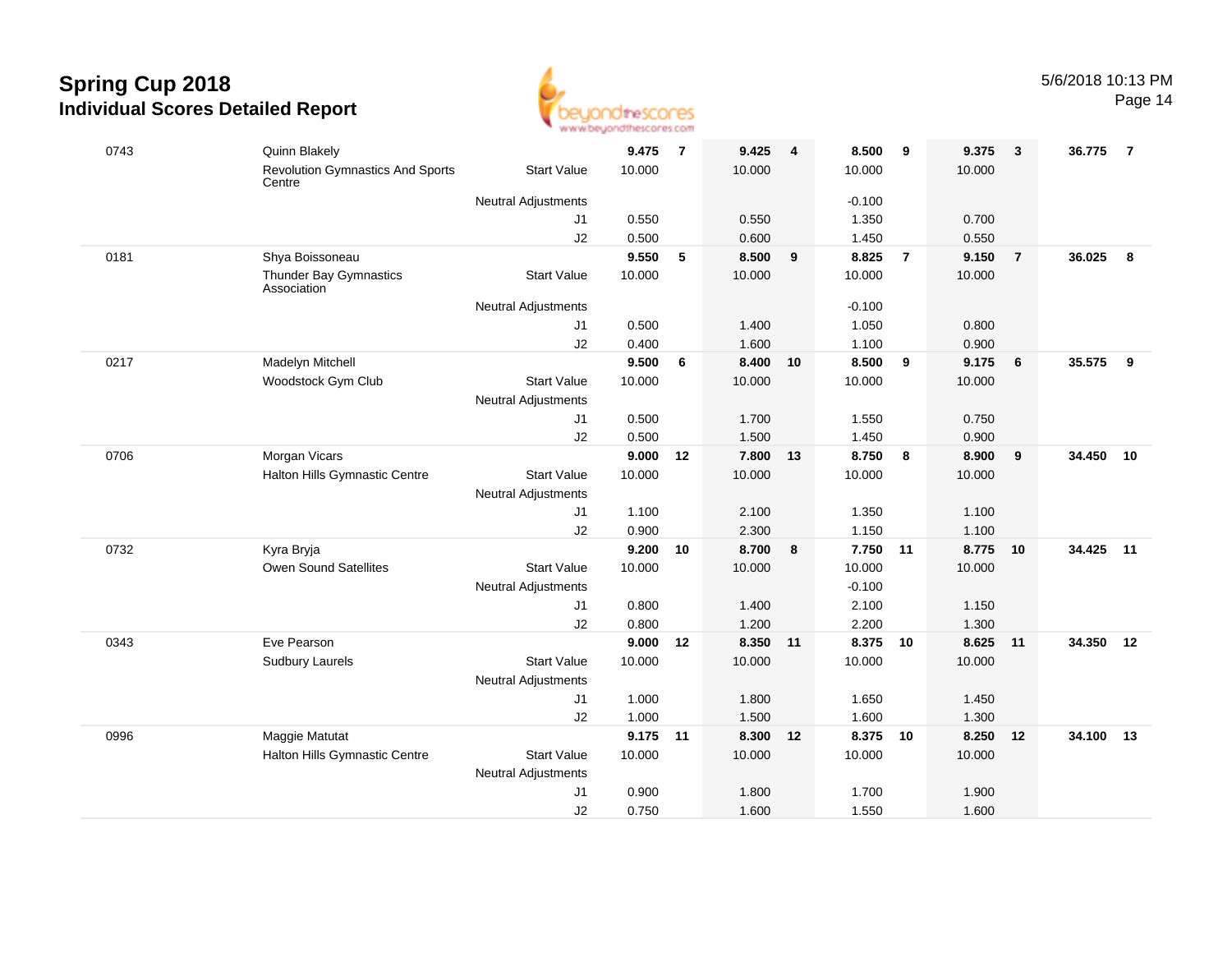#### **Gymnastics Ontario Level 3**

**ID**

0514

0244

0813

0251

0704

0477

www.beyondthescores.com

0.800 0.700 1.000 0.900

0.800 0.900 0.850 0.900

| D   | League ID | <b>Name</b>                       |                            | <b>VT</b> | #                       | <b>UB</b> | #              | <b>BB</b> | #              | <b>FX</b> | #              | AA     |                         |
|-----|-----------|-----------------------------------|----------------------------|-----------|-------------------------|-----------|----------------|-----------|----------------|-----------|----------------|--------|-------------------------|
| 514 |           | Ava Lietaer                       |                            | 9.250     | 5                       | 9.500     | $\mathbf{3}$   | 9.475     | $\mathbf{1}$   | 9.550     | 1              | 37.775 |                         |
|     |           | <b>Burlington Gymnastics Club</b> | <b>Start Value</b>         | 10.000    |                         | 10.000    |                | 10.000    |                | 10.000    |                |        |                         |
|     |           |                                   | <b>Neutral Adjustments</b> |           |                         |           |                |           |                |           |                |        |                         |
|     |           |                                   | J1                         | 0.700     |                         | 0.500     |                | 0.500     |                | 0.550     |                |        |                         |
|     |           |                                   | J2                         | 0.800     |                         | 0.500     |                | 0.550     |                | 0.350     |                |        |                         |
| 244 |           | Sophia Winton                     |                            | 9.575     | 3                       | 9.625     | $\overline{2}$ | 9.025     | 4              | 9.400     | $\overline{2}$ | 37.625 | $\overline{\mathbf{2}}$ |
|     |           | <b>Pickering Athletic Centre</b>  | <b>Start Value</b>         | 10.000    |                         | 10.000    |                | 10.000    |                | 10.000    |                |        |                         |
|     |           |                                   | <b>Neutral Adjustments</b> |           |                         |           |                | $-0.100$  |                |           |                |        |                         |
|     |           |                                   | J1                         | 0.400     |                         | 0.350     |                | 0.950     |                | 0.650     |                |        |                         |
|     |           |                                   | J2                         | 0.450     |                         | 0.400     |                | 0.800     |                | 0.550     |                |        |                         |
| 313 |           | Hannah Gaskin                     |                            | 9.050     | $\overline{7}$          | 9.425     | $\overline{4}$ | 9.350     | $\overline{2}$ | 9.150     | 4              | 36.975 |                         |
|     |           | Vaughan Gymnastics Club           | <b>Start Value</b>         | 10.000    |                         | 10.000    |                | 10.000    |                | 10.000    |                |        |                         |
|     |           |                                   | <b>Neutral Adjustments</b> |           |                         |           |                |           |                |           |                |        |                         |
|     |           |                                   | J1                         | 0.900     |                         | 0.550     |                | 0.700     |                | 0.900     |                |        |                         |
|     |           |                                   | J2                         | 1.000     |                         | 0.600     |                | 0.600     |                | 0.800     |                |        |                         |
| 251 |           | Andorra Pettitt-Leung             |                            | 9.250     | 5                       | 9.725     | $\overline{1}$ | 8.650     | 7              | 9.250     | $\mathbf{3}$   | 36.875 |                         |
|     |           | <b>Pickering Athletic Centre</b>  | <b>Start Value</b>         | 10.000    |                         | 10.000    |                | 10.000    |                | 10.000    |                |        |                         |
|     |           |                                   | <b>Neutral Adjustments</b> |           |                         |           |                |           |                |           |                |        |                         |
|     |           |                                   | J1                         | 0.700     |                         | 0.250     |                | 1.250     |                | 0.850     |                |        |                         |
|     |           |                                   | J2                         | 0.800     |                         | 0.300     |                | 1.450     |                | 0.650     |                |        |                         |
| 'በ4 |           | Kaira Macaraeg                    |                            | 9.650     | $\mathbf{1}$            | 8.875     | 8              | 8.900     | 5              | 9.400     | $\overline{2}$ | 36.825 | 5                       |
|     |           | Halton Hills Gymnastic Centre     | <b>Start Value</b>         | 10.000    |                         | 10.000    |                | 10.000    |                | 10.000    |                |        |                         |
|     |           |                                   | <b>Neutral Adjustments</b> |           |                         |           |                |           |                |           |                |        |                         |
|     |           |                                   | J1                         | 0.300     |                         | 1.150     |                | 1.150     |                | 0.700     |                |        |                         |
|     |           |                                   | J2                         | 0.400     |                         | 1.100     |                | 1.050     |                | 0.500     |                |        |                         |
| 177 |           | Danika Roder                      |                            | 9.600     | $\overline{\mathbf{2}}$ | 8.900     | $\overline{7}$ | 9.025     | 4              | 9.125     | 5              | 36.650 |                         |
|     |           | London Gym Academy                | <b>Start Value</b>         | 10.000    |                         | 10.000    |                | 10.000    |                | 10.000    |                |        |                         |
|     |           |                                   | <b>Neutral Adjustments</b> |           |                         |           |                |           |                |           |                |        |                         |
|     |           |                                   | J <sub>1</sub>             | 0.400     |                         | 1.100     |                | 0.950     |                | 0.900     |                |        |                         |
|     |           |                                   | J2                         | 0.400     |                         | 1.100     |                | 1.000     |                | 0.850     |                |        |                         |
| 314 |           | Grace Chan                        |                            | 9.200     | 6                       | 9.200     | - 5            | 9.075     | 3              | 9.100     | 6              | 36.575 |                         |
|     |           | Vaughan Gymnastics Club           | <b>Start Value</b>         | 10.000    |                         | 10.000    |                | 10.000    |                | 10.000    |                |        |                         |

Neutral Adjustments

J1

J2

#### **Age 11B (2007) B**

0203Regan West **8.950 <sup>8</sup> 9.075 <sup>6</sup> 8.825 <sup>6</sup> 8.850 <sup>7</sup> 35.700 <sup>8</sup>**

0814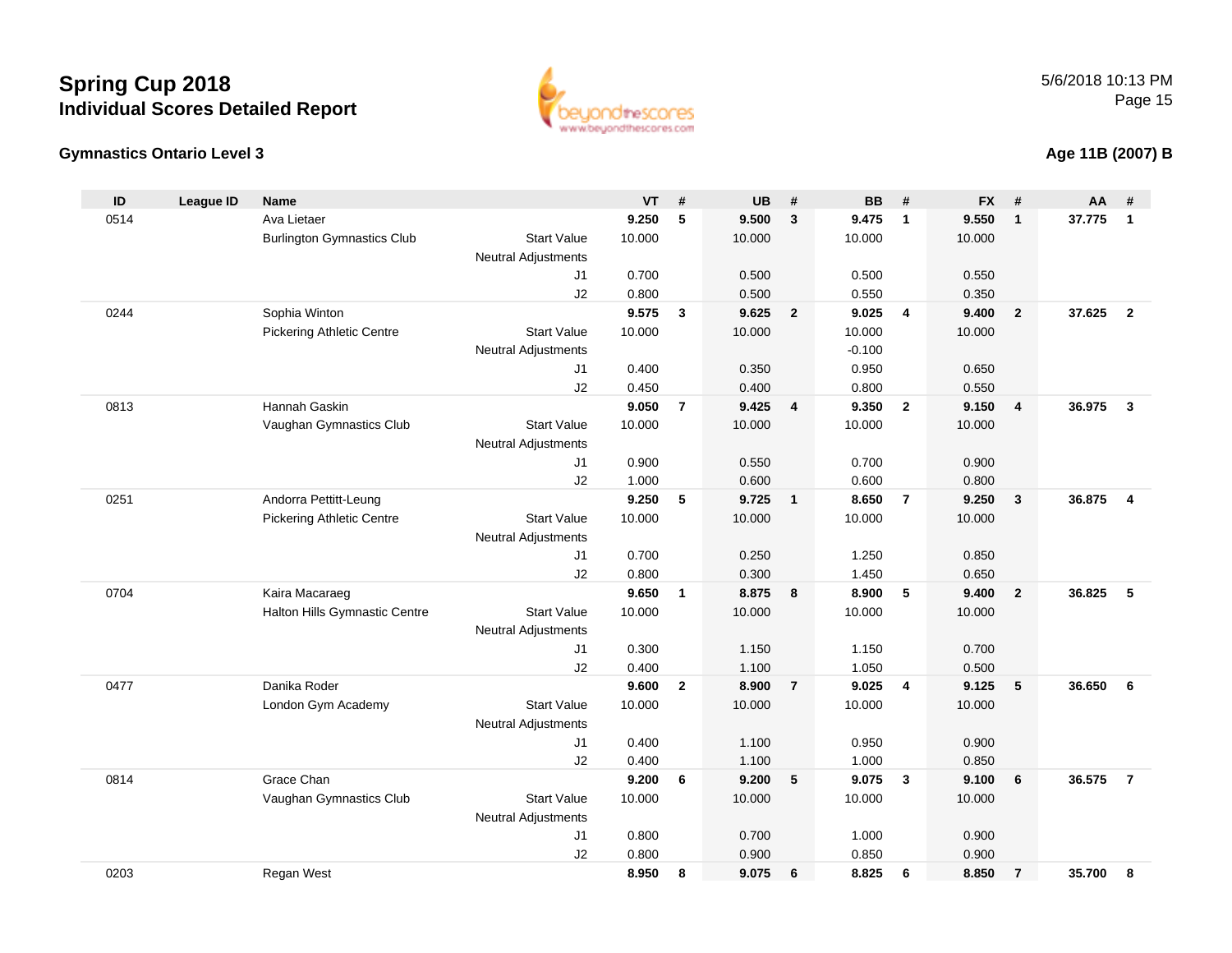

5/6/2018 10:13 PMPage 16

|      | Muskoka Limberettes           | <b>Start Value</b><br><b>Neutral Adjustments</b> | 10.000 |   | 10.000  | 10.000 |     | 10.000 |    |        |   |
|------|-------------------------------|--------------------------------------------------|--------|---|---------|--------|-----|--------|----|--------|---|
|      |                               | J1                                               | .200   |   | 0.950   | 1.200  |     | 1.100  |    |        |   |
|      |                               | J <sub>2</sub>                                   | 0.900  |   | 0.900   | 1.150  |     | 1.200  |    |        |   |
| 0705 | Georgia Spooner               |                                                  | 9.350  | 4 | 8.750 9 | 7.775  | - 8 | 7.050  | -8 | 32.925 | 9 |
|      | Halton Hills Gymnastic Centre | <b>Start Value</b>                               | 10.000 |   | 10.000  | 10.000 |     | 10.000 |    |        |   |
|      |                               | <b>Neutral Adjustments</b>                       |        |   |         |        |     |        |    |        |   |
|      |                               | J1                                               | 0.700  |   | 1.400   | 2.250  |     | 2.850  |    |        |   |
|      |                               | J2                                               | 0.600  |   | 1.100   | 2.200  |     | 3.050  |    |        |   |

#### **Gymnastics Ontario Level 3**

| ID   | <b>League ID</b>      | <b>Name</b>                      |                            | <b>VT</b> | #              | <b>UB</b> | #                       | <b>BB</b> | #                       | <b>FX</b> | #            | <b>AA</b> | #              |
|------|-----------------------|----------------------------------|----------------------------|-----------|----------------|-----------|-------------------------|-----------|-------------------------|-----------|--------------|-----------|----------------|
| 0248 |                       | Maya Wallace                     |                            | 9.625     | 4              | 9.900     | $\overline{1}$          | 9.425     | $\overline{2}$          | 9.850     | $\mathbf{1}$ | 38.800    | $\mathbf 1$    |
|      |                       | <b>Pickering Athletic Centre</b> | <b>Start Value</b>         | 10.000    |                | 10.000    |                         | 10.000    |                         | 10.000    |              |           |                |
|      |                       |                                  | <b>Neutral Adjustments</b> |           |                |           |                         |           |                         |           |              |           |                |
|      |                       |                                  | J1                         | 0.350     |                | 0.100     |                         | 0.600     |                         | 0.200     |              |           |                |
|      |                       |                                  | J2                         | 0.400     |                | 0.100     |                         | 0.550     |                         | 0.100     |              |           |                |
| 0246 |                       | Lily Portsmouth                  |                            | 9.700     | 3              | 9.850     | $\overline{2}$          | 9.325     | $\overline{4}$          | 9.575     | $\mathbf{3}$ | 38.450    | $\overline{2}$ |
|      |                       | <b>Pickering Athletic Centre</b> | <b>Start Value</b>         | 10.000    |                | 10.000    |                         | 10.000    |                         | 10.000    |              |           |                |
|      |                       |                                  | <b>Neutral Adjustments</b> |           |                |           |                         |           |                         |           |              |           |                |
|      |                       |                                  | J1                         | 0.300     |                | 0.200     |                         | 0.750     |                         | 0.450     |              |           |                |
|      |                       |                                  | J2                         | 0.300     |                | 0.100     |                         | 0.600     |                         | 0.400     |              |           |                |
| 0636 | Gymnastics<br>Ontario | Maria-Isabella Jack              |                            | 9.600     | 5              | 9.575     | 5                       | 9.475     | $\overline{\mathbf{1}}$ | 9.550     | 4            | 38.200    | $\mathbf{3}$   |
|      |                       | Galaxy                           | <b>Start Value</b>         | 10.000    |                | 10.000    |                         | 10.000    |                         | 10.000    |              |           |                |
|      |                       |                                  | <b>Neutral Adjustments</b> |           |                |           |                         |           |                         |           |              |           |                |
|      |                       |                                  | J1                         | 0.400     |                | 0.350     |                         | 0.550     |                         | 0.550     |              |           |                |
|      |                       |                                  | J2                         | 0.400     |                | 0.500     |                         | 0.500     |                         | 0.350     |              |           |                |
| 0774 |                       | <b>Hayley Ellis</b>              |                            | 9.725     | $\overline{2}$ | 9.600     | $\overline{4}$          | 9.425     | $\overline{2}$          | 9.400     | 8            | 38.150    | $\overline{4}$ |
|      |                       | Scarborough Gym Elites           | <b>Start Value</b>         | 10.000    |                | 10.000    |                         | 10.000    |                         | 10.000    |              |           |                |
|      |                       |                                  | <b>Neutral Adjustments</b> |           |                |           |                         |           |                         |           |              |           |                |
|      |                       |                                  | J1                         | 0.300     |                | 0.500     |                         | 0.650     |                         | 0.700     |              |           |                |
|      |                       |                                  | J2                         | 0.250     |                | 0.300     |                         | 0.500     |                         | 0.500     |              |           |                |
| 0639 | Gymnastics<br>Ontario | Rebecca Pama                     |                            | 9.375     | $\overline{7}$ | 9.775     | $\overline{\mathbf{3}}$ | 9.350     | $\mathbf{3}$            | 9.525     | 5            | 38.025    | 5              |
|      |                       | Galaxy                           | <b>Start Value</b>         | 10.000    |                | 10.000    |                         | 10.000    |                         | 10.000    |              |           |                |
|      |                       |                                  | <b>Neutral Adjustments</b> |           |                |           |                         |           |                         |           |              |           |                |
|      |                       |                                  | J1                         | 0.550     |                | 0.250     |                         | 0.700     |                         | 0.500     |              |           |                |
|      |                       |                                  | J2                         | 0.700     |                | 0.200     |                         | 0.600     |                         | 0.450     |              |           |                |

**Age 12 (2006) A**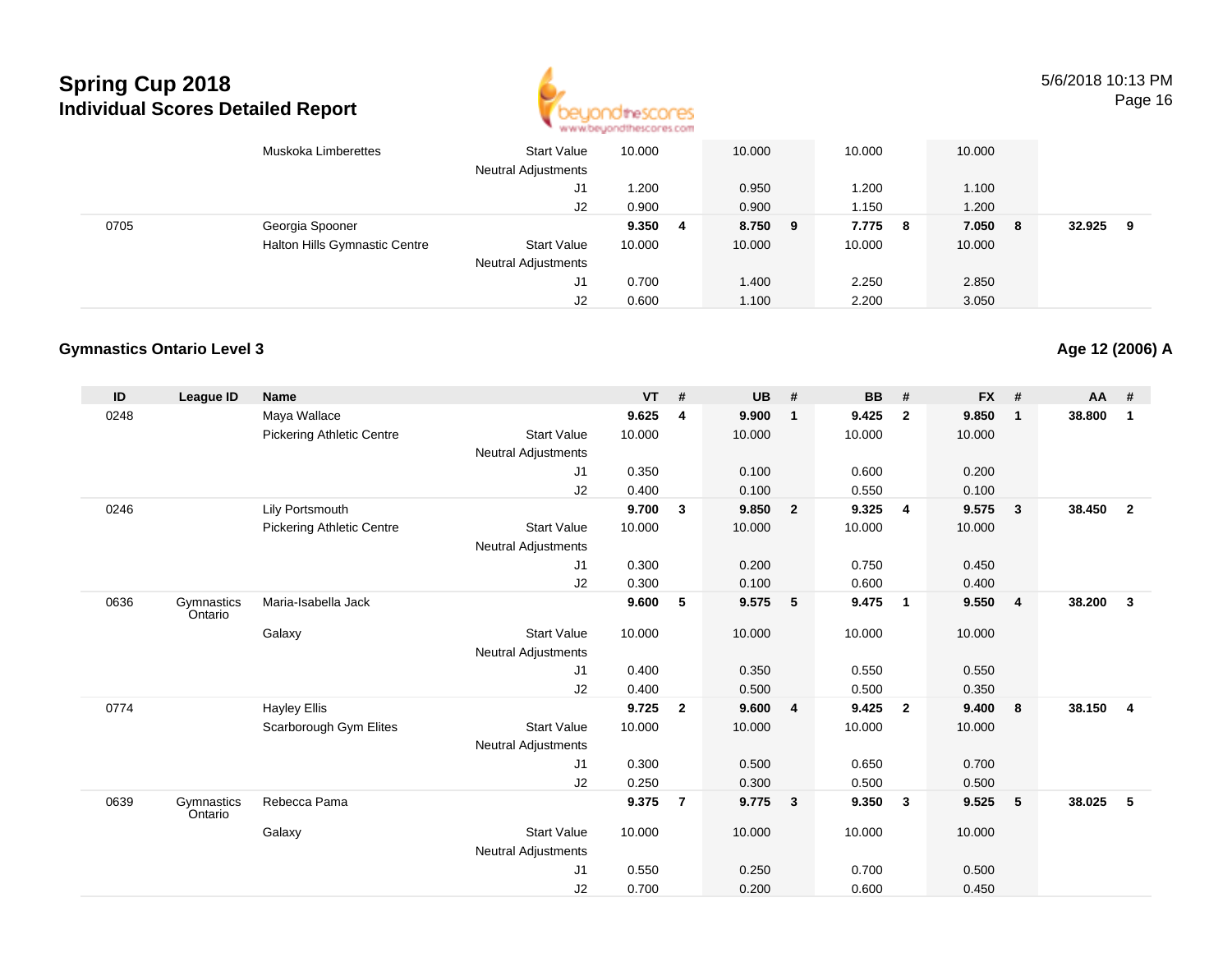

| 0640 | Gymnastics<br>Ontario | Makayla Brown                     |                                           | 9.500          | 6              | 9.525             | 6                       | 9.175          | $\overline{7}$ | 9.625          | $\overline{2}$ | 37.825    | - 6            |
|------|-----------------------|-----------------------------------|-------------------------------------------|----------------|----------------|-------------------|-------------------------|----------------|----------------|----------------|----------------|-----------|----------------|
|      |                       | Galaxy                            | <b>Start Value</b><br>Neutral Adjustments | 10.000         |                | 10.000            |                         | 10.000         |                | 10.000         |                |           |                |
|      |                       |                                   | J1                                        | 0.450          |                | 0.450             |                         | 0.800          |                | 0.350          |                |           |                |
|      |                       |                                   | J2                                        | 0.550          |                | 0.500             |                         | 0.850          |                | 0.400          |                |           |                |
| 0382 |                       | Amiya Soordhar                    |                                           | 9.775          | $\mathbf{1}$   | 9.275             | $\overline{\mathbf{9}}$ | 9.300          | 5              | 9.425          | $\overline{7}$ | 37.775    | $\overline{7}$ |
|      |                       | <b>Futures Gymnastics</b>         | <b>Start Value</b>                        | 10.000         |                | 10.000            |                         | 10.000         |                | 10.000         |                |           |                |
|      |                       |                                   | Neutral Adjustments                       |                |                |                   |                         |                |                |                |                |           |                |
|      |                       |                                   | J1                                        | 0.250          |                | 0.850             |                         | 0.700          |                | 0.600          |                |           |                |
|      |                       |                                   | J2                                        | 0.200          |                | 0.600             |                         | 0.700          |                | 0.550          |                |           |                |
| 0242 |                       | Paige Wallin                      |                                           | 9.375          | $\overline{7}$ | 9.425             | 8                       | 9.100          | 8              | 9.450          | 6              | 37.350    | 8              |
|      |                       | <b>Pickering Athletic Centre</b>  | <b>Start Value</b>                        | 10.000         |                | 10.000            |                         | 10.000         |                | 10.000         |                |           |                |
|      |                       |                                   | <b>Neutral Adjustments</b>                |                |                |                   |                         | $-0.100$       |                |                |                |           |                |
|      |                       |                                   | J1                                        | 0.600          |                | 0.550             |                         | 0.850          |                | 0.600          |                |           |                |
|      |                       |                                   | J2                                        | 0.650          |                | 0.600             |                         | 0.750          |                | 0.500          |                |           |                |
| 0517 |                       | Julia Tate                        |                                           | 9.050          | 10             | 9.525             | 6                       | 9.425          | $\overline{2}$ | 9.150          | 10             | 37.150    | - 9            |
|      |                       | <b>Burlington Gymnastics Club</b> | <b>Start Value</b>                        | 10.000         |                | 10.000            |                         | 10.000         |                | 10.000         |                |           |                |
|      |                       |                                   | <b>Neutral Adjustments</b>                |                |                |                   |                         |                |                |                |                |           |                |
|      |                       |                                   | J <sub>1</sub>                            | 1.000          |                | 0.550             |                         | 0.500          |                | 0.800          |                |           |                |
|      |                       |                                   | J2                                        | 0.900          |                | 0.400             |                         | 0.650          |                | 0.900          |                |           |                |
| 0218 |                       | Dayna Schieldrop                  |                                           | 9.350          | 8              | 8.975 11          |                         | 9.225          | 6              | 9.350          | 9              | 36.900    | 10             |
|      |                       | Woodstock Gym Club                | <b>Start Value</b>                        | 10.000         |                | 10.000            |                         | 10.000         |                | 10.000         |                |           |                |
|      |                       |                                   | <b>Neutral Adjustments</b>                |                |                |                   |                         |                |                |                |                |           |                |
|      |                       |                                   | J1                                        | 0.700          |                | 1.150             |                         | 0.800          |                | 0.700          |                |           |                |
|      |                       |                                   | J2                                        | 0.600          |                | 0.900             |                         | 0.750          |                | 0.600          |                |           |                |
| 0779 |                       | Kyleigh Kennedy                   | <b>Start Value</b>                        | 9.300          | 9              | 9.500             | $\overline{7}$          | 9.050          | $\overline{9}$ | 8.775          | 12             | 36.625    | 11             |
|      |                       | Scarborough Gym Elites            |                                           | 10.000         |                | 10.000            |                         | 10.000         |                | 10.000         |                |           |                |
|      |                       |                                   | <b>Neutral Adjustments</b>                | 0.750          |                | 0.500             |                         | 1.000          |                | 1.250          |                |           |                |
|      |                       |                                   | J1                                        |                |                |                   |                         |                |                |                |                |           |                |
| 0366 |                       | Isabella Ciavarella               | J2                                        | 0.650<br>9.050 | 10             | 0.500<br>9.100 10 |                         | 0.900<br>8.525 | 10             | 1.200<br>9.075 | 11             | 35.750 12 |                |
|      |                       | <b>High Flyers Gymnastics</b>     | <b>Start Value</b>                        | 10.000         |                | 10.000            |                         | 10.000         |                | 10.000         |                |           |                |
|      |                       |                                   |                                           |                |                |                   |                         |                |                |                |                |           |                |
|      |                       |                                   | Neutral Adjustments<br>J <sub>1</sub>     | 1.000          |                | 0.800             |                         | 1.550          |                | 1.000          |                |           |                |
|      |                       |                                   | J2                                        | 0.900          |                | 1.000             |                         | 1.400          |                | 0.850          |                |           |                |
|      |                       |                                   |                                           |                |                |                   |                         |                |                |                |                |           |                |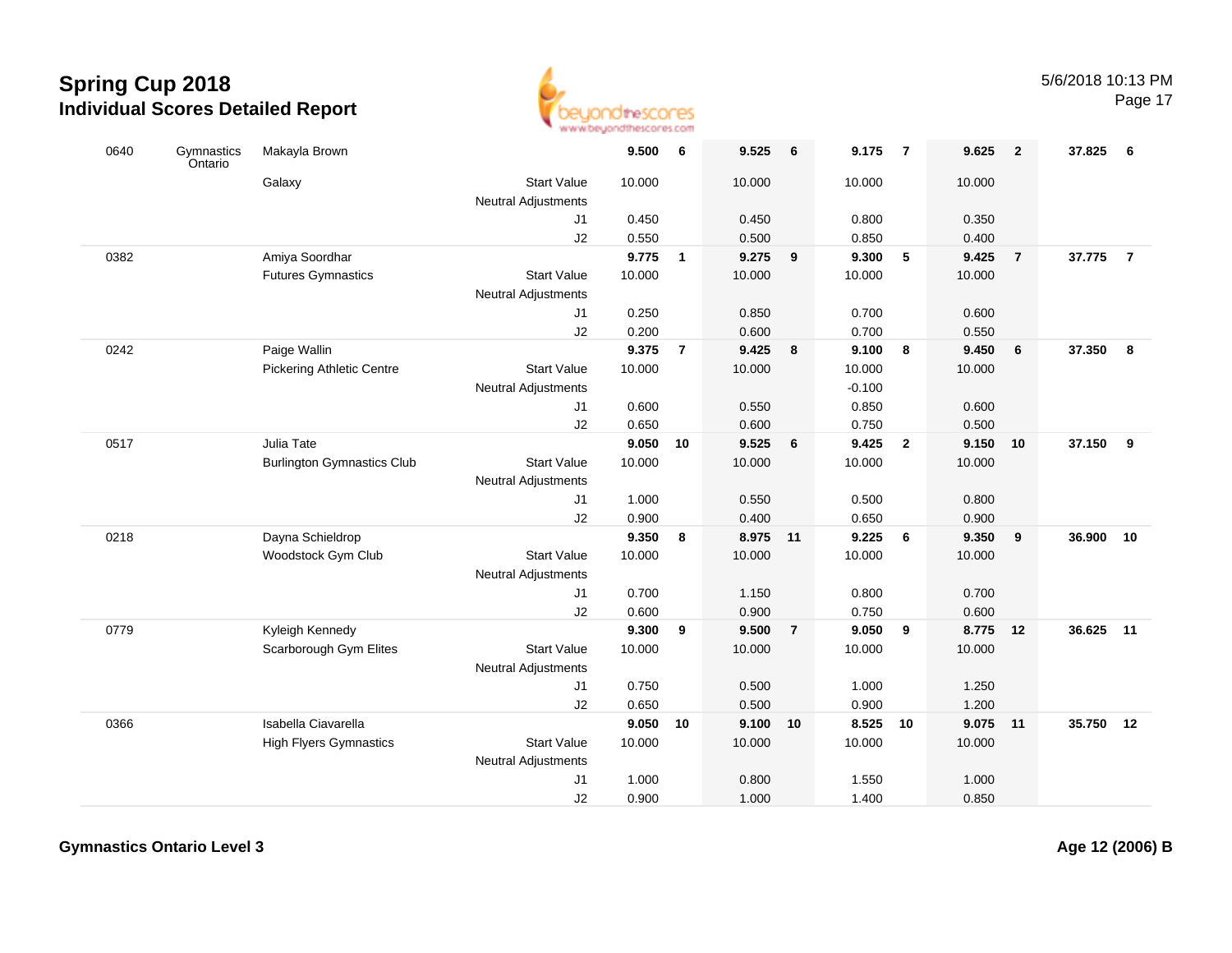

| ID   | <b>League ID</b>      | <b>Name</b>                       |                            | <b>VT</b> | #              | <b>UB</b> | #              | <b>BB</b> | #                       | <b>FX</b> | #              | AA     | #                       |
|------|-----------------------|-----------------------------------|----------------------------|-----------|----------------|-----------|----------------|-----------|-------------------------|-----------|----------------|--------|-------------------------|
| 0602 |                       | Dannica Horn                      |                            | 9.675     | $\mathbf{2}$   | 9.725     | $\mathbf{1}$   | 9.275     | 3                       | 9.825     | $\mathbf{1}$   | 38.500 | $\mathbf{1}$            |
|      |                       | Cambridge Kips                    | <b>Start Value</b>         | 10.000    |                | 10.000    |                | 10.000    |                         | 10.000    |                |        |                         |
|      |                       |                                   | <b>Neutral Adjustments</b> |           |                |           |                |           |                         |           |                |        |                         |
|      |                       |                                   | J1                         | 0.300     |                | 0.250     |                | 0.700     |                         | 0.200     |                |        |                         |
|      |                       |                                   | J2                         | 0.350     |                | 0.300     |                | 0.750     |                         | 0.150     |                |        |                         |
| 0519 |                       | Kayleigh Wong                     |                            | 9.525     | 5              | 9.725     | $\overline{1}$ | 9.450     | $\overline{2}$          | 9.300     | 6              | 38.000 | $\overline{2}$          |
|      |                       | <b>Burlington Gymnastics Club</b> | <b>Start Value</b>         | 10.000    |                | 10.000    |                | 10.000    |                         | 10.000    |                |        |                         |
|      |                       |                                   | <b>Neutral Adjustments</b> |           |                |           |                |           |                         |           |                |        |                         |
|      |                       |                                   | J1                         | 0.450     |                | 0.350     |                | 0.550     |                         | 0.800     |                |        |                         |
|      |                       |                                   | J2                         | 0.500     |                | 0.200     |                | 0.550     |                         | 0.600     |                |        |                         |
| 0368 |                       | Lauren Castagna                   |                            | 9.300     | 9              | 9.550     | $\mathbf{3}$   | 9.500     | $\overline{\mathbf{1}}$ | 9.500     | $\overline{2}$ | 37.850 | $\overline{\mathbf{3}}$ |
|      |                       | <b>High Flyers Gymnastics</b>     | <b>Start Value</b>         | 10.000    |                | 10.000    |                | 10.000    |                         | 10.000    |                |        |                         |
|      |                       |                                   | <b>Neutral Adjustments</b> |           |                |           |                |           |                         |           |                |        |                         |
|      |                       |                                   | J1                         | 0.700     |                | 0.500     |                | 0.500     |                         | 0.600     |                |        |                         |
|      |                       |                                   | J2                         | 0.700     |                | 0.400     |                | 0.500     |                         | 0.400     |                |        |                         |
| 0644 | Gymnastics<br>Ontario | Leah Fowler                       |                            | 9.700     | $\mathbf{1}$   | 9.225     | 5              | 9.250     | $\overline{\mathbf{4}}$ | 9.450     | $\mathbf{3}$   | 37.625 | $\overline{4}$          |
|      |                       | Galaxy                            | <b>Start Value</b>         | 10.000    |                | 10.000    |                | 10.000    |                         | 10.000    |                |        |                         |
|      |                       |                                   | <b>Neutral Adjustments</b> |           |                |           |                |           |                         |           |                |        |                         |
|      |                       |                                   | J1                         | 0.300     |                | 0.750     |                | 0.800     |                         | 0.550     |                |        |                         |
|      |                       |                                   | J2                         | 0.300     |                | 0.800     |                | 0.700     |                         | 0.550     |                |        |                         |
| 0515 |                       | Megan McClymont                   |                            | 9.600     | 4              | 8.900     | 8              | 9.500     | $\overline{1}$          | 9.350     | 5              | 37.350 | 5                       |
|      |                       | <b>Burlington Gymnastics Club</b> | <b>Start Value</b>         | 10.000    |                | 10.000    |                | 10.000    |                         | 10.000    |                |        |                         |
|      |                       |                                   | <b>Neutral Adjustments</b> |           |                |           |                |           |                         |           |                |        |                         |
|      |                       |                                   | J1                         | 0.400     |                | 1.000     |                | 0.400     |                         | 0.750     |                |        |                         |
|      |                       |                                   | J2                         | 0.400     |                | 1.200     |                | 0.600     |                         | 0.550     |                |        |                         |
| 0794 |                       | Andrea D'Souza                    |                            | 9.350     | 8              | 9.425     | 4              | 9.175     | 5                       | 9.375     | $\overline{4}$ | 37.325 | 6                       |
|      |                       | Scarborough Gym Elites            | <b>Start Value</b>         | 10.000    |                | 10.000    |                | 10.000    |                         | 10.000    |                |        |                         |
|      |                       |                                   | <b>Neutral Adjustments</b> |           |                |           |                |           |                         |           |                |        |                         |
|      |                       |                                   | J1                         | 0.650     |                | 0.650     |                | 0.850     |                         | 0.700     |                |        |                         |
|      |                       |                                   | J2                         | 0.650     |                | 0.500     |                | 0.800     |                         | 0.550     |                |        |                         |
| 0361 |                       | Sienna Ferrante                   |                            | 9.650     | 3              | 9.050     | 6              | 8.875     | 8                       | 9.200     | $\overline{7}$ | 36.775 | $\overline{7}$          |
|      |                       | <b>High Flyers Gymnastics</b>     | <b>Start Value</b>         | 10.000    |                | 10.000    |                | 10.000    |                         | 10.000    |                |        |                         |
|      |                       |                                   | <b>Neutral Adjustments</b> |           |                |           |                |           |                         |           |                |        |                         |
|      |                       |                                   | J1                         | 0.400     |                | 0.900     |                | 1.200     |                         | 0.800     |                |        |                         |
|      |                       |                                   | J2                         | 0.300     |                | 1.000     |                | 1.050     |                         | 0.800     |                |        |                         |
| 0714 |                       | Sapphira Marchesin                |                            | 9.400     | $\overline{7}$ | 9.000     | $\overline{7}$ | 8.900     | $\overline{7}$          | 9.050     | 8              | 36.350 | 8                       |
|      |                       | Halton Hills Gymnastic Centre     | <b>Start Value</b>         | 10.000    |                | 10.000    |                | 10.000    |                         | 10.000    |                |        |                         |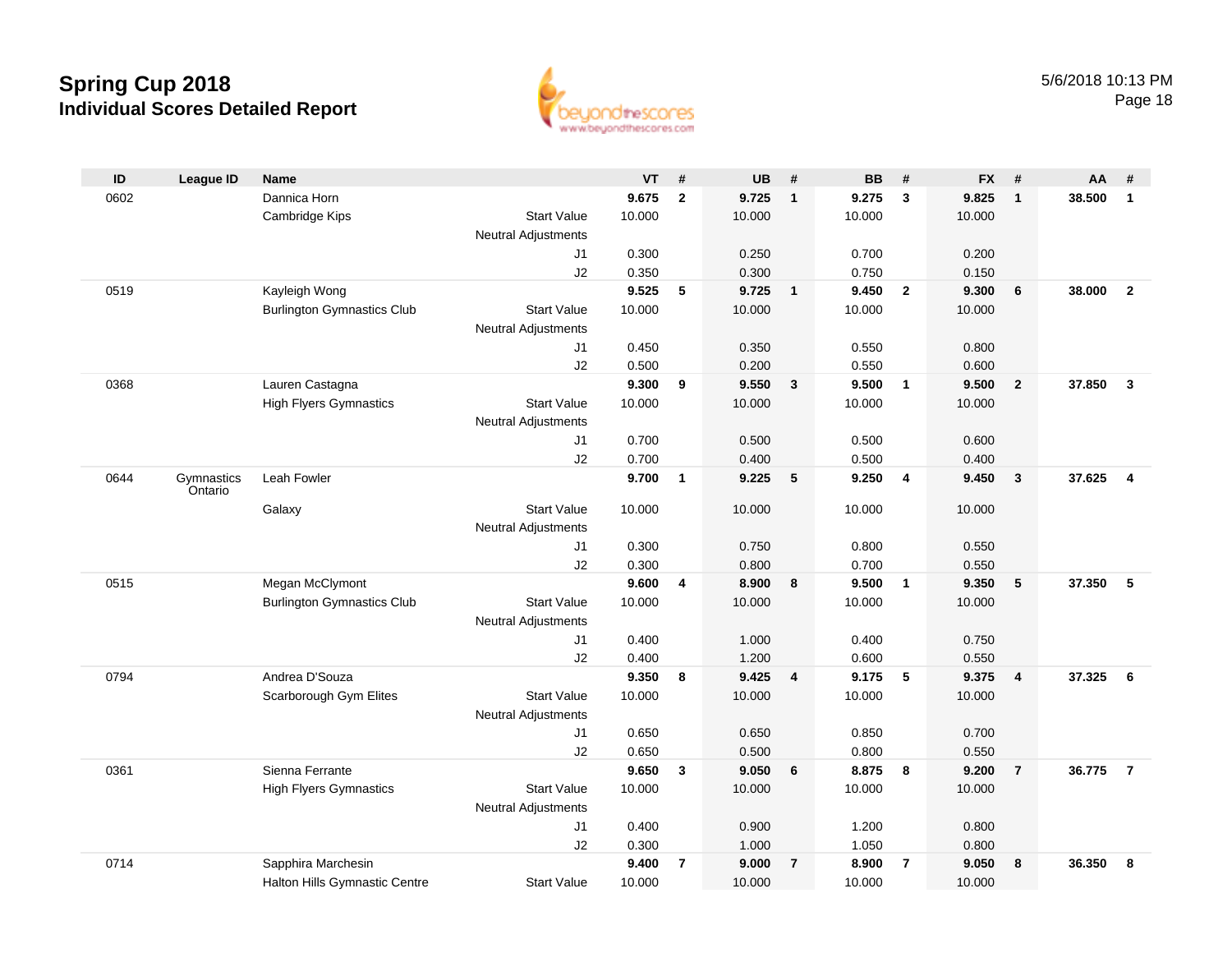

|      |                                                   | <b>Neutral Adjustments</b> |          |                |        |                |          |                          |        |    |        |    |
|------|---------------------------------------------------|----------------------------|----------|----------------|--------|----------------|----------|--------------------------|--------|----|--------|----|
|      |                                                   | J1                         | 0.600    |                | 1.000  |                | 1.150    |                          | 1.050  |    |        |    |
|      |                                                   | J2                         | 0.600    |                | 1.000  |                | 1.050    |                          | 0.850  |    |        |    |
| 0752 | Sarah Hudson                                      |                            | 9.400    | $\overline{7}$ | 9.425  | $\overline{4}$ | 9.000    | 6                        | 8.425  | 11 | 36.250 | 9  |
|      | <b>Revolution Gymnastics And Sports</b><br>Centre | <b>Start Value</b>         | 10.000   |                | 10.000 |                | 10.000   |                          | 10.000 |    |        |    |
|      |                                                   | <b>Neutral Adjustments</b> |          |                |        |                |          |                          |        |    |        |    |
|      |                                                   | J1                         | 0.600    |                | 0.600  |                | 0.950    |                          | 1.600  |    |        |    |
|      |                                                   | J2                         | 0.600    |                | 0.550  |                | 1.050    |                          | 1.550  |    |        |    |
| 0201 | Danica Clark                                      |                            | 9.275    | 10             | 8.750  | 9              | 9.175    | $\overline{\phantom{0}}$ | 8.875  | 10 | 36.075 | 10 |
|      | Muskoka Limberettes                               | <b>Start Value</b>         | 10.000   |                | 10.000 |                | 10.000   |                          | 10.000 |    |        |    |
|      |                                                   | <b>Neutral Adjustments</b> |          |                |        |                |          |                          |        |    |        |    |
|      |                                                   | J1                         | 0.800    |                | 1.300  |                | 0.850    |                          | 1.200  |    |        |    |
|      |                                                   | J2                         | 0.650    |                | 1.200  |                | 0.800    |                          | 1.050  |    |        |    |
| 0130 | Lilly Zhou-Moore                                  |                            | 9.500    | 6              | 9.650  | $\overline{2}$ | 7.775    | 10                       | 8.950  | 9  | 35.875 | 11 |
|      | <b>ASF</b>                                        | <b>Start Value</b>         | 10.000   |                | 10.000 |                | 10.000   |                          | 10.000 |    |        |    |
|      |                                                   | <b>Neutral Adjustments</b> |          |                |        |                | $-0.100$ |                          |        |    |        |    |
|      |                                                   | J1                         | 0.500    |                | 0.400  |                | 2.050    |                          | 1.100  |    |        |    |
|      |                                                   | J2                         | 0.500    |                | 0.300  |                | 2.200    |                          | 1.000  |    |        |    |
| 0213 | <b>Hannah Malott</b>                              |                            | 9.300    | 9              | 8.900  | 8              | 8.250    | 9                        | 9.050  | 8  | 35.500 | 12 |
|      | Woodstock Gym Club                                | <b>Start Value</b>         | 10.000   |                | 10.000 |                | 10.000   |                          | 10.000 |    |        |    |
|      |                                                   | <b>Neutral Adjustments</b> | $-0.100$ |                |        |                |          |                          |        |    |        |    |
|      |                                                   | J1                         | 0.500    |                | 1.000  |                | 1.700    |                          | 0.900  |    |        |    |
|      |                                                   | J2                         | 0.700    |                | 1.200  |                | 1.800    |                          | 1.000  |    |        |    |
| 0716 | Peyton Healey                                     |                            | 9.150 11 |                | 8.200  | 10             | 8.875    | 8                        | 8.875  | 10 | 35.100 | 13 |
|      | Halton Hills Gymnastic Centre                     | <b>Start Value</b>         | 10.000   |                | 10.000 |                | 10.000   |                          | 10.000 |    |        |    |
|      |                                                   | <b>Neutral Adjustments</b> |          |                |        |                |          |                          |        |    |        |    |
|      |                                                   | J <sub>1</sub>             | 0.800    |                | 1.800  |                | 1.250    |                          | 1.150  |    |        |    |
|      |                                                   | J2                         | 0.900    |                | 1.800  |                | 1.000    |                          | 1.100  |    |        |    |

#### **Gymnastics Ontario Level 3**

**Age 13 (2005) A**

| ID   | League ID | Name                             |                            | VT \   | # | <b>UB</b> | #            | <b>BB</b> | - #                     | <b>FX</b> | -# | <b>AA</b> | # |
|------|-----------|----------------------------------|----------------------------|--------|---|-----------|--------------|-----------|-------------------------|-----------|----|-----------|---|
| 0249 |           | Jalene Funes                     |                            | 9.725  |   | 9.650     |              | 9.700     |                         | 9.675     |    | 38.750    |   |
|      |           | <b>Pickering Athletic Centre</b> | <b>Start Value</b>         | 10.000 |   | 10.000    |              | 10.000    |                         | 10.000    |    |           |   |
|      |           |                                  | <b>Neutral Adjustments</b> |        |   |           |              |           |                         |           |    |           |   |
|      |           |                                  | J1                         | 0.300  |   | 0.400     |              | 0.300     |                         | 0.350     |    |           |   |
|      |           |                                  | J2                         | 0.250  |   | 0.300     |              | 0.300     |                         | 0.300     |    |           |   |
| 0250 |           | <b>Brianna Persue</b>            |                            | 9.700  |   | 9.475     | $\mathbf{2}$ | 9.625     | $\overline{\mathbf{2}}$ | 9.275     |    | 38.075    |   |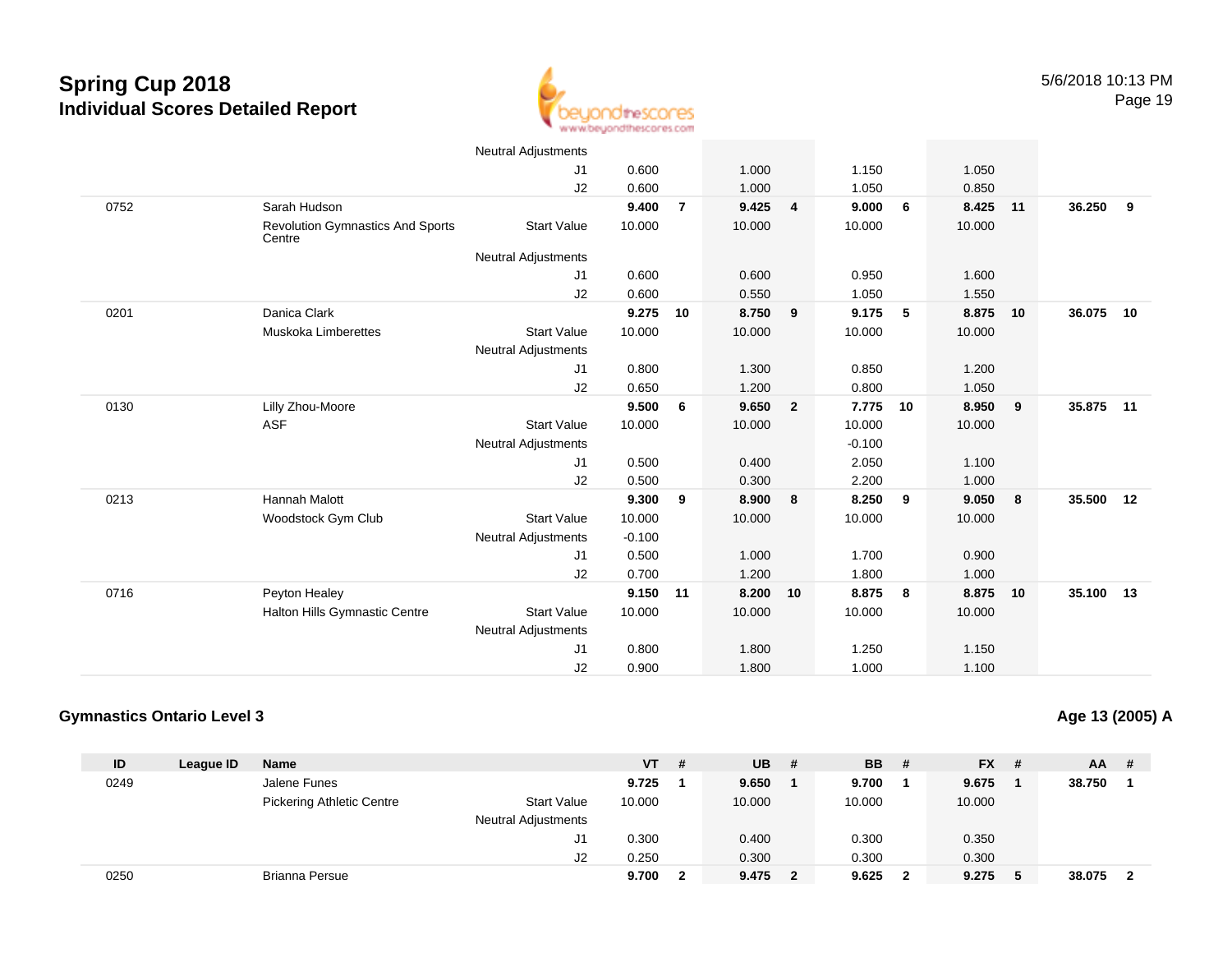

|      |                       | <b>Pickering Athletic Centre</b> | <b>Start Value</b>         | 10.000 |                | 10.000    |                | 10.000   |                | 10.000 |                         |          |                         |
|------|-----------------------|----------------------------------|----------------------------|--------|----------------|-----------|----------------|----------|----------------|--------|-------------------------|----------|-------------------------|
|      |                       |                                  | <b>Neutral Adjustments</b> |        |                |           |                |          |                |        |                         |          |                         |
|      |                       |                                  | J1                         | 0.300  |                | 0.500     |                | 0.350    |                | 0.800  |                         |          |                         |
|      |                       |                                  | J2                         | 0.300  |                | 0.550     |                | 0.400    |                | 0.650  |                         |          |                         |
| 0252 |                       | Soraya Basaria                   |                            | 9.350  | 5              | 9.400     | $\mathbf{3}$   | 9.225    | 5              | 9.600  | $\overline{2}$          | 37.575   | $\overline{\mathbf{3}}$ |
|      |                       | <b>Pickering Athletic Centre</b> | <b>Start Value</b>         | 10.000 |                | 10.000    |                | 10.000   |                | 10.000 |                         |          |                         |
|      |                       |                                  | <b>Neutral Adjustments</b> |        |                |           |                |          |                |        |                         |          |                         |
|      |                       |                                  | J1                         | 0.650  |                | 0.600     |                | 0.800    |                | 0.300  |                         |          |                         |
|      |                       |                                  | J2                         | 0.650  |                | 0.600     |                | 0.750    |                | 0.500  |                         |          |                         |
| 0243 |                       | <b>Breanne Winton</b>            |                            | 9.400  | 4              | 9.050     | 4              | 9.250    | $\overline{4}$ | 9.225  | 6                       | 36.925   | $\overline{4}$          |
|      |                       | <b>Pickering Athletic Centre</b> | <b>Start Value</b>         | 10.000 |                | 10.000    |                | 10.000   |                | 10.000 |                         |          |                         |
|      |                       |                                  | <b>Neutral Adjustments</b> |        |                |           |                | $-0.100$ |                |        |                         |          |                         |
|      |                       |                                  | J1                         | 0.550  |                | 0.900     |                | 0.600    |                | 0.700  |                         |          |                         |
|      |                       |                                  | J2                         | 0.650  |                | 1.000     |                | 0.700    |                | 0.850  |                         |          |                         |
| 0648 | Gymnastics<br>Ontario | Eliot Savor                      |                            | 9.575  | $\mathbf{3}$   | 9.475     | $\overline{2}$ | 9.250    | $\overline{4}$ | 8.225  | 8                       | 36.525   | 5                       |
|      |                       | Galaxy                           | <b>Start Value</b>         | 10.000 |                | 10.000    |                | 10.000   |                | 10.000 |                         |          |                         |
|      |                       |                                  | <b>Neutral Adjustments</b> |        |                |           |                |          |                |        |                         |          |                         |
|      |                       |                                  | J1                         | 0.500  |                | 0.500     |                | 0.650    |                | 1.850  |                         |          |                         |
|      |                       |                                  | J2                         | 0.350  |                | 0.550     |                | 0.850    |                | 1.700  |                         |          |                         |
| 0429 | Gymnastics<br>Ontario | Morgan Van Staalduinen           |                            | 9.175  | 9              | 8.900     | $\sqrt{5}$     | 8.875    | 6              | 9.400  | $\overline{\mathbf{3}}$ | 36.350   | 6                       |
|      |                       | <b>Aspire Gymnastics</b>         | <b>Start Value</b>         | 10.000 |                | 10.000    |                | 10.000   |                | 10.000 |                         |          |                         |
|      |                       |                                  | <b>Neutral Adjustments</b> |        |                |           |                |          |                |        |                         |          |                         |
|      |                       |                                  | J1                         | 0.850  |                | 1.100     |                | 1.050    |                | 0.550  |                         |          |                         |
|      |                       |                                  | J2                         | 0.800  |                | 1.100     |                | 1.200    |                | 0.650  |                         |          |                         |
| 0033 |                       | Chloe Bergeron                   |                            | 9.275  | 6              | 8.275     | 6              | 9.275    | $\mathbf{3}$   | 9.350  | $\overline{4}$          | 36.175   | $\overline{7}$          |
|      |                       | Loyalist Gymnastics Club         | <b>Start Value</b>         | 10.000 |                | 10.000    |                | 10.000   |                | 10.000 |                         |          |                         |
|      |                       |                                  | <b>Neutral Adjustments</b> |        |                |           |                |          |                |        |                         |          |                         |
|      |                       |                                  | J1                         | 0.800  |                | 1.650     |                | 0.750    |                | 0.700  |                         |          |                         |
|      |                       |                                  | J2                         | 0.650  |                | 1.800     |                | 0.700    |                | 0.600  |                         |          |                         |
| 0215 |                       | <b>Milena Barlow</b>             |                            | 9.250  | $\overline{7}$ | 7.750     | $\overline{7}$ | 8.600    | $\overline{7}$ | 7.775  | 9                       | 33.375 8 |                         |
|      |                       | Woodstock Gym Club               | <b>Start Value</b>         | 10.000 |                | 10.000    |                | 10.000   |                | 10.000 |                         |          |                         |
|      |                       |                                  | <b>Neutral Adjustments</b> |        |                |           |                |          |                |        |                         |          |                         |
|      |                       |                                  | J1                         | 0.700  |                | 2.200     |                | 1.350    |                | 2.250  |                         |          |                         |
|      |                       |                                  | J2                         | 0.800  |                | 2.300     |                | 1.450    |                | 2.200  |                         |          |                         |
| 0823 |                       | Elena Bazzano                    |                            | 9.225  | 8              | $X.XXX$ - |                | 8.875    | 6              | 9.000  | $\overline{7}$          | 27.100   | 9                       |
|      |                       | <b>High Flyers Gymnastics</b>    | <b>Start Value</b>         | 10.000 |                |           |                | 10.000   |                | 10.000 |                         |          |                         |
|      |                       |                                  | <b>Neutral Adjustments</b> |        |                |           |                |          |                |        |                         |          |                         |
|      |                       |                                  | J1                         | 0.800  |                |           |                | 1.000    |                | 1.050  |                         |          |                         |
|      |                       |                                  | J2                         | 0.750  |                |           |                | 1.250    |                | 0.950  |                         |          |                         |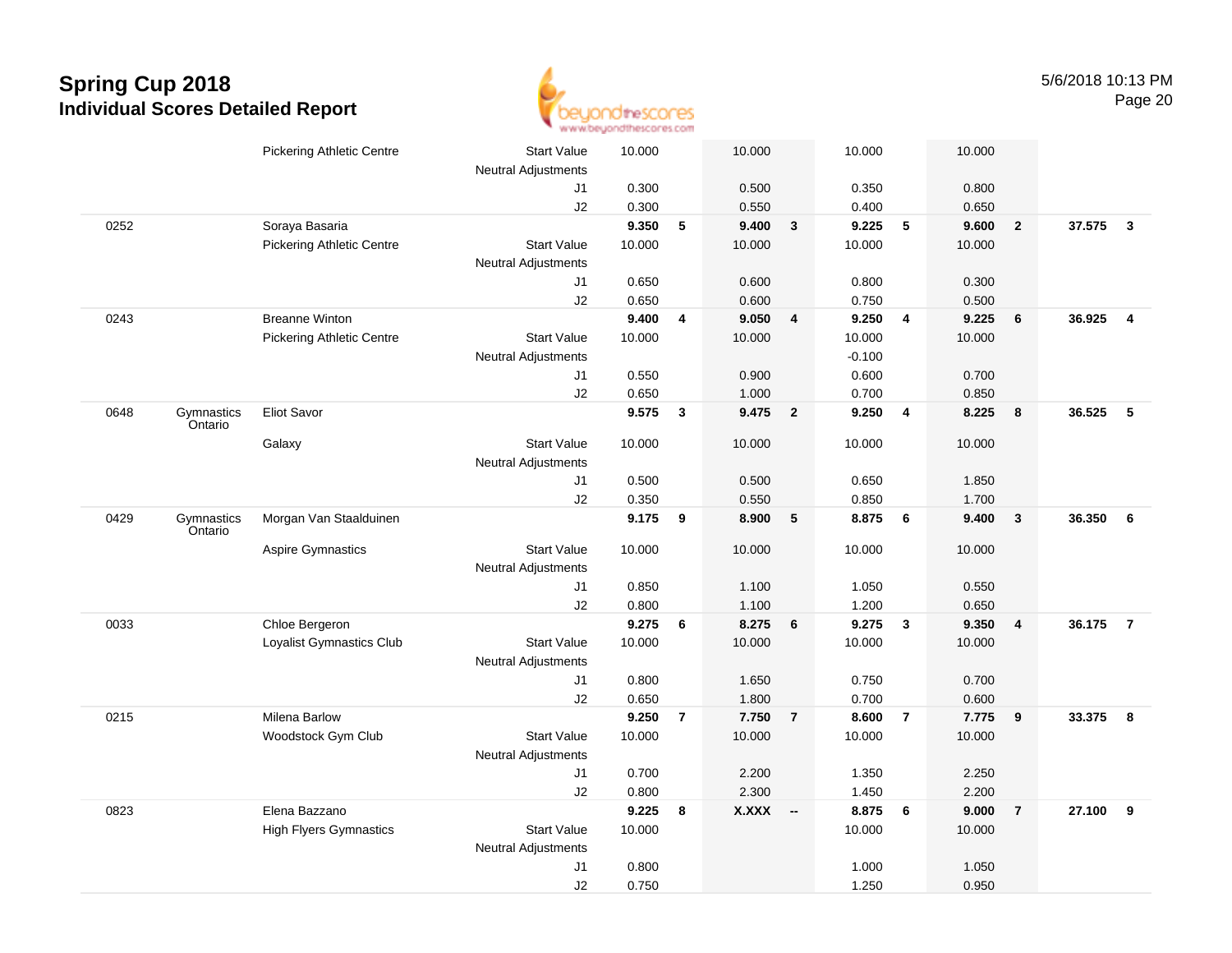

#### **Gymnastics Ontario Level 3**

| ID   | <b>League ID</b>      | <b>Name</b>                                       |                            | <b>VT</b> | #              | <b>UB</b> | #                       | <b>BB</b> | #                       | <b>FX</b> | #               | AA     | #                       |
|------|-----------------------|---------------------------------------------------|----------------------------|-----------|----------------|-----------|-------------------------|-----------|-------------------------|-----------|-----------------|--------|-------------------------|
| 0600 |                       | Keaira Yaworski                                   |                            | 8.725     | $\overline{7}$ | 9.175     | $\overline{2}$          | 9.575     | $\overline{1}$          | 9.750     | $\mathbf{1}$    | 37.225 | $\mathbf{1}$            |
|      |                       | Cambridge Kips                                    | <b>Start Value</b>         | 10.000    |                | 10.000    |                         | 10.000    |                         | 10.000    |                 |        |                         |
|      |                       |                                                   | <b>Neutral Adjustments</b> |           |                |           |                         |           |                         |           |                 |        |                         |
|      |                       |                                                   | J <sub>1</sub>             | 1.250     |                | 0.900     |                         | 0.450     |                         | 0.250     |                 |        |                         |
|      |                       |                                                   | J2                         | 1.300     |                | 0.750     |                         | 0.400     |                         | 0.250     |                 |        |                         |
| 0240 |                       | Jaime Broomfield                                  |                            | 9.550     | $\mathbf{1}$   | 8.800     | $\overline{4}$          | 9.350     | $\overline{2}$          | 9.225     | $\mathbf{3}$    | 36.925 | $\overline{2}$          |
|      |                       | <b>Pickering Athletic Centre</b>                  | <b>Start Value</b>         | 10.000    |                | 10.000    |                         | 10.000    |                         | 10.000    |                 |        |                         |
|      |                       |                                                   | <b>Neutral Adjustments</b> |           |                |           |                         |           |                         |           |                 |        |                         |
|      |                       |                                                   | J <sub>1</sub>             | 0.400     |                | 1.100     |                         | 0.600     |                         | 0.850     |                 |        |                         |
|      |                       |                                                   | J2                         | 0.500     |                | 1.300     |                         | 0.700     |                         | 0.700     |                 |        |                         |
| 0478 |                       | Jula Turowski                                     |                            | 9.300     | $\mathbf{3}$   | 8.750     | $-5$                    | 9.100     | $\overline{\mathbf{3}}$ | 9.350     | $\overline{2}$  | 36.500 | $\overline{\mathbf{3}}$ |
|      |                       | London Gym Academy                                | <b>Start Value</b>         | 10.000    |                | 10.000    |                         | 10.000    |                         | 10.000    |                 |        |                         |
|      |                       |                                                   | <b>Neutral Adjustments</b> |           |                |           |                         |           |                         |           |                 |        |                         |
|      |                       |                                                   | J <sub>1</sub>             | 0.700     |                | 1.200     |                         | 1.000     |                         | 0.600     |                 |        |                         |
|      |                       |                                                   | J2                         | 0.700     |                | 1.300     |                         | 0.800     |                         | 0.700     |                 |        |                         |
| 0649 | Gymnastics<br>Ontario | Dani Allen                                        |                            | 9.225     | 5              | 9.600     | $\overline{\mathbf{1}}$ | 9.000     | 5                       | 8.375     | 8               | 36.200 | $\overline{4}$          |
|      |                       | Galaxy                                            | <b>Start Value</b>         | 10.000    |                | 10.000    |                         | 10.000    |                         | 10.000    |                 |        |                         |
|      |                       |                                                   | <b>Neutral Adjustments</b> |           |                |           |                         |           |                         |           |                 |        |                         |
|      |                       |                                                   | J <sub>1</sub>             | 0.750     |                | 0.400     |                         | 0.900     |                         | 1.750     |                 |        |                         |
|      |                       |                                                   | J2                         | 0.800     |                | 0.400     |                         | 1.100     |                         | 1.500     |                 |        |                         |
| 0754 |                       | <b>Olivia Frost</b>                               |                            | 9.225     | 5              | 9.000     | $\mathbf{3}$            | 8.850     | 6                       | 8.925     | $\overline{4}$  | 36.000 | 5                       |
|      |                       | <b>Revolution Gymnastics And Sports</b><br>Centre | <b>Start Value</b>         | 10.000    |                | 10.000    |                         | 10.000    |                         | 10.000    |                 |        |                         |
|      |                       |                                                   | <b>Neutral Adjustments</b> |           |                |           |                         |           |                         |           |                 |        |                         |
|      |                       |                                                   | J <sub>1</sub>             | 0.800     |                | 1.000     |                         | 1.100     |                         | 1.150     |                 |        |                         |
|      |                       |                                                   | J2                         | 0.750     |                | 1.000     |                         | 1.200     |                         | 1.000     |                 |        |                         |
| 0476 |                       | Meya Al Rawashdeh                                 |                            | 9.400     | $\overline{2}$ | 8.475     | 6                       | 8.600     | $\overline{7}$          | 8.800     | 5               | 35.275 | 6                       |
|      |                       | London Gym Academy                                | <b>Start Value</b>         | 10.000    |                | 10.000    |                         | 10.000    |                         | 10.000    |                 |        |                         |
|      |                       |                                                   | <b>Neutral Adjustments</b> |           |                |           |                         |           |                         |           |                 |        |                         |
|      |                       |                                                   | J1                         | 0.600     |                | 1.600     |                         | 1.500     |                         | 1.300     |                 |        |                         |
|      |                       |                                                   | J2                         | 0.600     |                | 1.450     |                         | 1.300     |                         | 1.100     |                 |        |                         |
| 0718 |                       | Rylee McDonald                                    |                            | 9.225     | 5              | 8.250     | $\overline{7}$          | 8.350     | 9                       | 8.600     | $6\phantom{1}6$ | 34.425 | $\overline{7}$          |
|      |                       | Halton Hills Gymnastic Centre                     | <b>Start Value</b>         | 10.000    |                | 10.000    |                         | 10.000    |                         | 10.000    |                 |        |                         |
|      |                       |                                                   | <b>Neutral Adjustments</b> |           |                |           |                         |           |                         |           |                 |        |                         |
|      |                       |                                                   | J <sub>1</sub>             | 0.750     |                | 1.700     |                         | 1.600     |                         | 1.450     |                 |        |                         |

### **Age 13 (2005) B**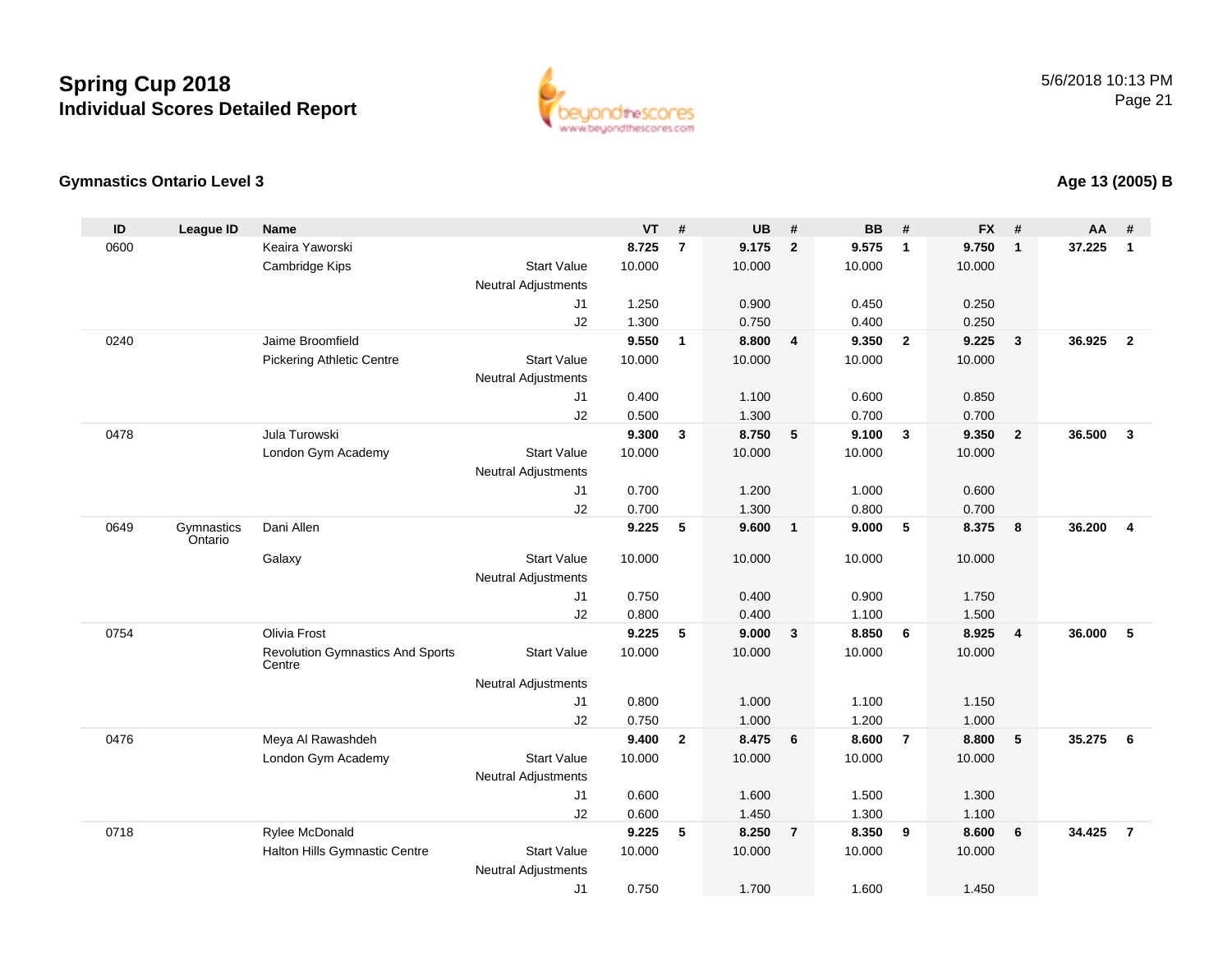

|      |                        | J2                         | 0.800     | 1.800     | 1.700  |     | 1.350  |     |        |    |
|------|------------------------|----------------------------|-----------|-----------|--------|-----|--------|-----|--------|----|
| 0340 | Kennedy Newell         |                            | 9.250 4   | $6.650$ 9 | 9.0504 |     | 9.225  | 3   | 34.175 | -8 |
|      | <b>Sudbury Laurels</b> | <b>Start Value</b>         | 10.000    | 10.000    | 10.000 |     | 10.000 |     |        |    |
|      |                        | Neutral Adjustments        |           |           |        |     |        |     |        |    |
|      |                        | J1                         | 0.700     | 3.400     | 0.800  |     | 0.700  |     |        |    |
|      |                        | J2                         | 0.800     | 3.300     | 1.100  |     | 0.850  |     |        |    |
| 0212 | Clare Johnson          |                            | $9.125$ 6 | 7.950 8   | 8.525  | - 8 | 8.550  | - 7 | 34.150 | 9  |
|      | Woodstock Gym Club     | <b>Start Value</b>         | 10.000    | 10.000    | 10.000 |     | 10.000 |     |        |    |
|      |                        | <b>Neutral Adjustments</b> |           |           |        |     |        |     |        |    |
|      |                        | J1                         | 0.800     | 2.000     | 1.600  |     | 1.400  |     |        |    |
|      |                        | J <sub>2</sub>             | 0.950     | 2.100     | 1.350  |     | 1.500  |     |        |    |

#### **Gymnastics Ontario Level 3**

**Age 14+ (2004+)**

| ID   | League ID             | <b>Name</b>                      |                            | <b>VT</b> | #            | <b>UB</b> | #                       | <b>BB</b> | #                       | <b>FX</b> | #              | <b>AA</b> | #              |
|------|-----------------------|----------------------------------|----------------------------|-----------|--------------|-----------|-------------------------|-----------|-------------------------|-----------|----------------|-----------|----------------|
| 0828 |                       | Olivia lafano                    |                            | 9.400     | 4            | 9.250     | -1                      | 9.425     | $\mathbf 1$             | 9.350     | $\mathbf{1}$   | 37.425    | 1              |
|      |                       | <b>High Flyers Gymnastics</b>    | <b>Start Value</b>         | 10.000    |              | 10.000    |                         | 10.000    |                         | 10.000    |                |           |                |
|      |                       |                                  | <b>Neutral Adjustments</b> |           |              |           |                         |           |                         |           |                |           |                |
|      |                       |                                  | J1                         | 0.600     |              | 0.800     |                         | 0.600     |                         | 0.600     |                |           |                |
|      |                       |                                  | J2                         | 0.600     |              | 0.700     |                         | 0.550     |                         | 0.700     |                |           |                |
| 0241 |                       | Emma Sue                         |                            | 9.675     | $\mathbf{2}$ | 8.800     | $\overline{2}$          | 9.150     | $\overline{\mathbf{2}}$ | 9.100     | 5              | 36.725    | $\mathbf{2}$   |
|      |                       | <b>Pickering Athletic Centre</b> | <b>Start Value</b>         | 10.000    |              | 10.000    |                         | 10.000    |                         | 10.000    |                |           |                |
|      |                       |                                  | Neutral Adjustments        |           |              |           |                         |           |                         |           |                |           |                |
|      |                       |                                  | J1                         | 0.350     |              | 1.300     |                         | 0.800     |                         | 0.950     |                |           |                |
|      |                       |                                  | J <sub>2</sub>             | 0.300     |              | 1.100     |                         | 0.900     |                         | 0.850     |                |           |                |
| 0211 |                       | Amara Pressey-Lachance           |                            | 9.725     | $\mathbf{1}$ | 8.700     | $\overline{\mathbf{3}}$ | 8.825     | -5                      | 9.300     | $\overline{2}$ | 36.550    | $\mathbf{3}$   |
|      |                       | Woodstock Gym Club               | <b>Start Value</b>         | 10.000    |              | 10.000    |                         | 10.000    |                         | 10.000    |                |           |                |
|      |                       |                                  | <b>Neutral Adjustments</b> |           |              |           |                         |           |                         |           |                |           |                |
|      |                       |                                  | J <sub>1</sub>             | 0.300     |              | 1.400     |                         | 1.050     |                         | 0.700     |                |           |                |
|      |                       |                                  | J <sub>2</sub>             | 0.250     |              | 1.200     |                         | 1.300     |                         | 0.700     |                |           |                |
| 0214 |                       | Sarah Swanson                    |                            | 9.475     | 3            | 8.700     | $\overline{\mathbf{3}}$ | 9.050     | $\overline{4}$          | 9.175     | 4              | 36.400    | $\overline{4}$ |
|      |                       | Woodstock Gym Club               | <b>Start Value</b>         | 10.000    |              | 10.000    |                         | 10.000    |                         | 10.000    |                |           |                |
|      |                       |                                  | <b>Neutral Adjustments</b> |           |              |           |                         |           |                         |           |                |           |                |
|      |                       |                                  | J <sub>1</sub>             | 0.500     |              | 1.400     |                         | 0.800     |                         | 0.750     |                |           |                |
|      |                       |                                  | J2                         | 0.550     |              | 1.200     |                         | 1.100     |                         | 0.900     |                |           |                |
| 0650 | Gymnastics<br>Ontario | Abigail Chandler                 |                            | 9.325     | 5            | 8.575     | $\overline{\mathbf{4}}$ | 9.125     | $\mathbf{3}$            | 9.275     | $\mathbf{3}$   | 36.300    | 5              |
|      |                       | Galaxy                           | <b>Start Value</b>         | 10.000    |              | 10.000    |                         | 10.000    |                         | 10.000    |                |           |                |
|      |                       |                                  | Neutral Adjustments        |           |              |           |                         |           |                         |           |                |           |                |